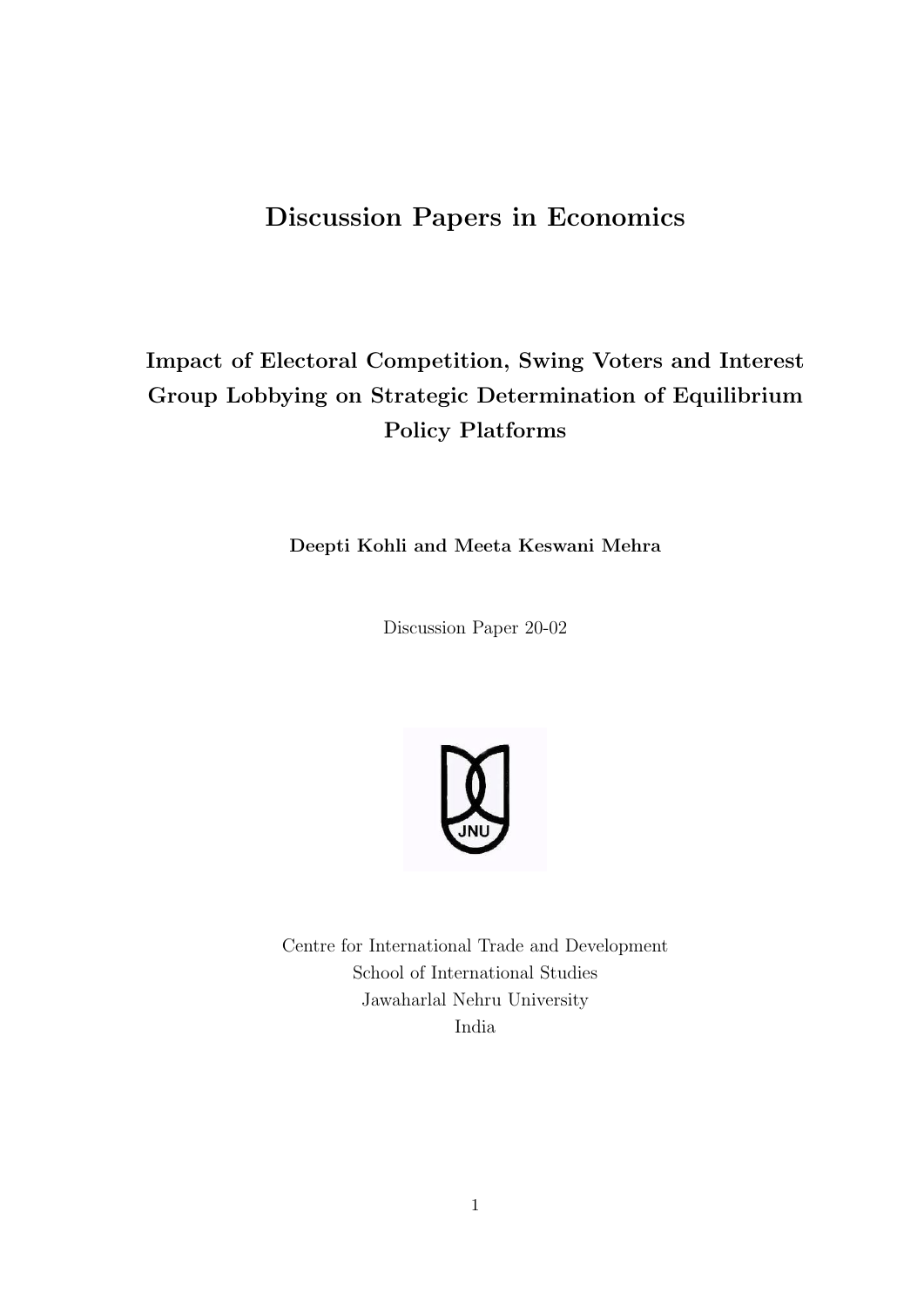# Impact of Electoral Competition, Swing Voters and Interest Group Lobbying on Strategic Determination of Equilibrium Policy Platforms

Deepti Kohli<sup>1</sup> Meeta Keswani Mehra<sup>2</sup>

#### Abstract

We extend the probabilistic voting model of Persson and Tabellini (2002) by utilizing exogenous parameters to capture corruption and the effectiveness of campaign spending expenditure incurred by purely opportunistic electoral candidates. Incorporation of ideological differences amongst voters as well as the embezzlement of campaign funds received by the electoral candidates from the interest groups gives rise to a dual uncertainty within the model. We derive the equilibrium policy positions of the two opportunistic candidates in the scenario where none of the above uncertainties exist (the benchmark case), where only uncertainty about voters' preferences exist (swing voter case), and where both these uncertainties exist (case where both swing voters and lobby groups exist). We also provide a detailed comparison of the policy choices across these three equilibrium specifications. Furthermore, our comparative statics findings indicate that the impact of a change in various parameters, such as, the difference between the payoff received from winning and losing an election, a political candidate's corruption parameter, the proportion of uninformed voters and the ideological density of a voter group, on an electoral candidate's equilibrium policy platform relies on two main strategic forces, apart from the inherent centripetal effect and the influence of campaign fund embezzlement, namely, the relative swing voter effect and the relative organizational strength of lobbies effect. In sum, the equilibrium tax platform is found to sway in favour of the more dominant effect and towards the economic policy preferences of the voter group corresponding to the relatively stronger effect.

JEL Classifications: D72, D73, H41, P16 Keywords: Electoral Competition, Swing Voters, Interest Groups, Corruption

<sup>1</sup>Research Scholar, Centre for International Trade and Development, School of International Studies, Jawaharlal Nehru University, New Delhi-110067. Email:kohli.deepti@rediffmail.com

<sup>2</sup>Professor of Economics, Centre for International Trade and Development, School of International Studies, Jawaharlal Nehru University, New Delhi-110067. Email:meetakm@mail.jnu.ac.in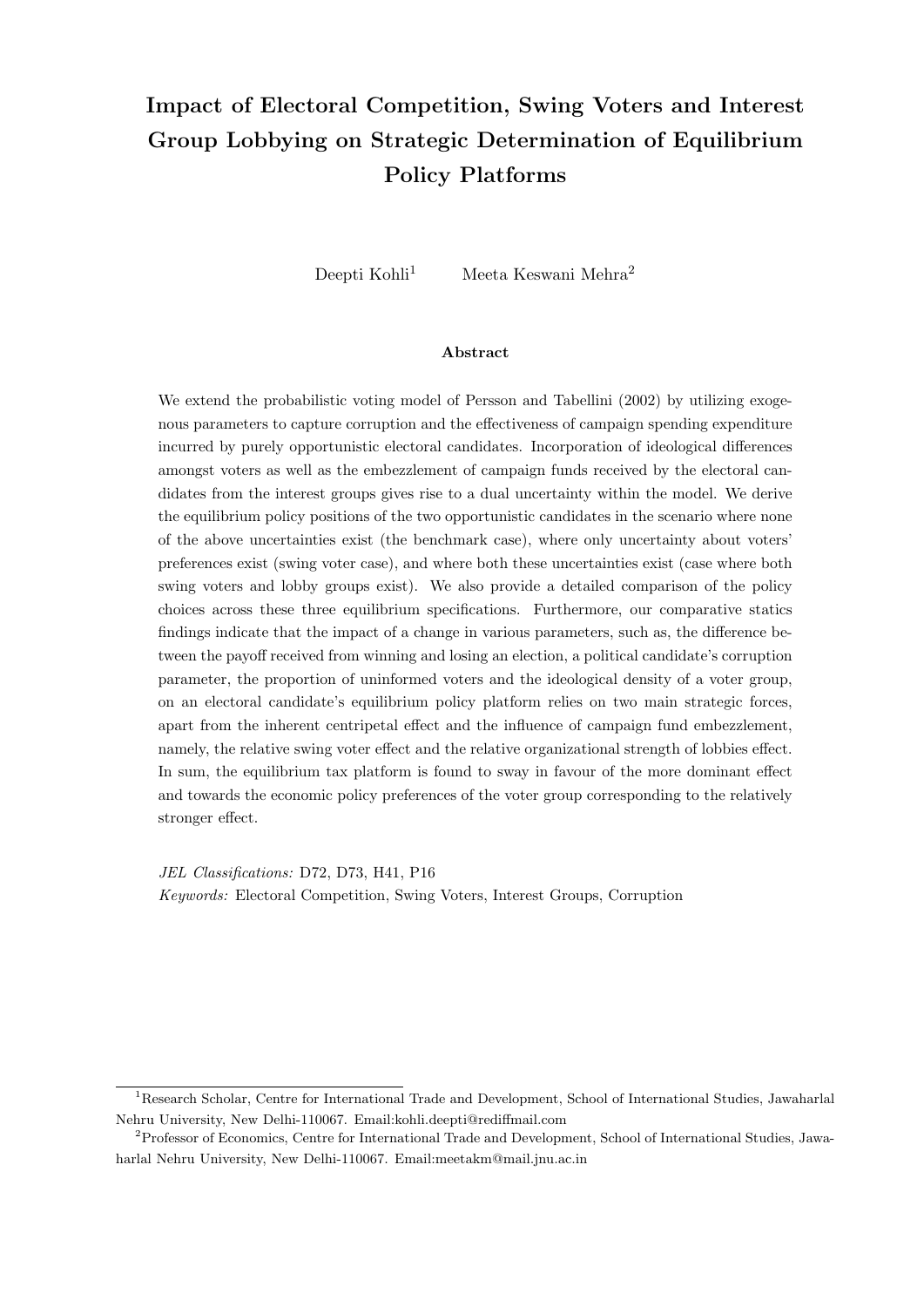### 1 Introduction

The analysis of theoretical models of electoral competition ultimately leads to a discussion on equilibrium policy platforms of the electoral candidates in question. Candidates during electoral competition are expected to move their policy platforms so as to maximize their vote-share, and hence, their chances of winning the election. According to Downs (1957), when two electoral candidates are purely opportunistic; a candidate located, say, to the left of her competitor always has the incentive to approach her competitor's location because all voters with ideal policies to her left will always vote for her (centripetal force). Thus, this player unambiguously raises her voteshare by approaching her competitor's policy position. This holds true for both the candidates, and hence, there occurs complete convergence to the median voter policy position in the Downsian model of electoral competition.

However, the belief that the political process only serves the interests of the median voter does not ring true under a real-world scenario. For instance, the policy convergence prediction does not hold true for the U.S., a country that was supposed to be political benchmark for Down's work on this topic (Frendreis et al., 2003; Stonecash et al., 2003; Grofman, 2004). In addition, the empirical evidence as provided by studies like Ansolabehere et al. 2001; Gerber and Lewis, 2004, etc. also does not support the Downsian predictions. For instance, studies like McCarty et al. (2006) and Bruter and Harrison (2007) respectively assert that the electoral parties (and their candidates) in the U.S. and U.K. are predominantly becoming more polarized with time. Theoretically, several studies have recognized another opposing force at work, that is, the centrifugal force which helps explain the incomplete policy convergence and/or policy divergence phenomenon which is absent in the standard Downsian model. This centrifugal force can take the form of policy and ideological preferences of voters, role of special interest groups as well as the electoral objectives of candidates.

For a complete analysis of equilibrium policy outcomes under electoral competition, one cannot ignore the strategic interactions between policymakers (or political candidates) and interest groups. Lobbies or special interest groups are said to have a crucial role in the elections because of their contribution to political parties, endorsement of electoral candidates, and provision of information to the public. Presence of lobbies engenders an opposing force at work, that is, the centrifugal force (coined by Cox (1990)) which helps explain the incomplete policy convergence and/or policy divergence phenomenon. This happens if, electoral platforms systematically favor certain organized groups, those groups will also adapt their campaign contributions accordingly. Consequently, the political parties or the representative candidate will have to settle the trade-off between gaining more votes by pushing policy towards the median on one hand, and, securing more monetary contributions by swaying policy towards the interest group's preferences on the other.

In the field of political economy, a vast body of literature is present on models which combine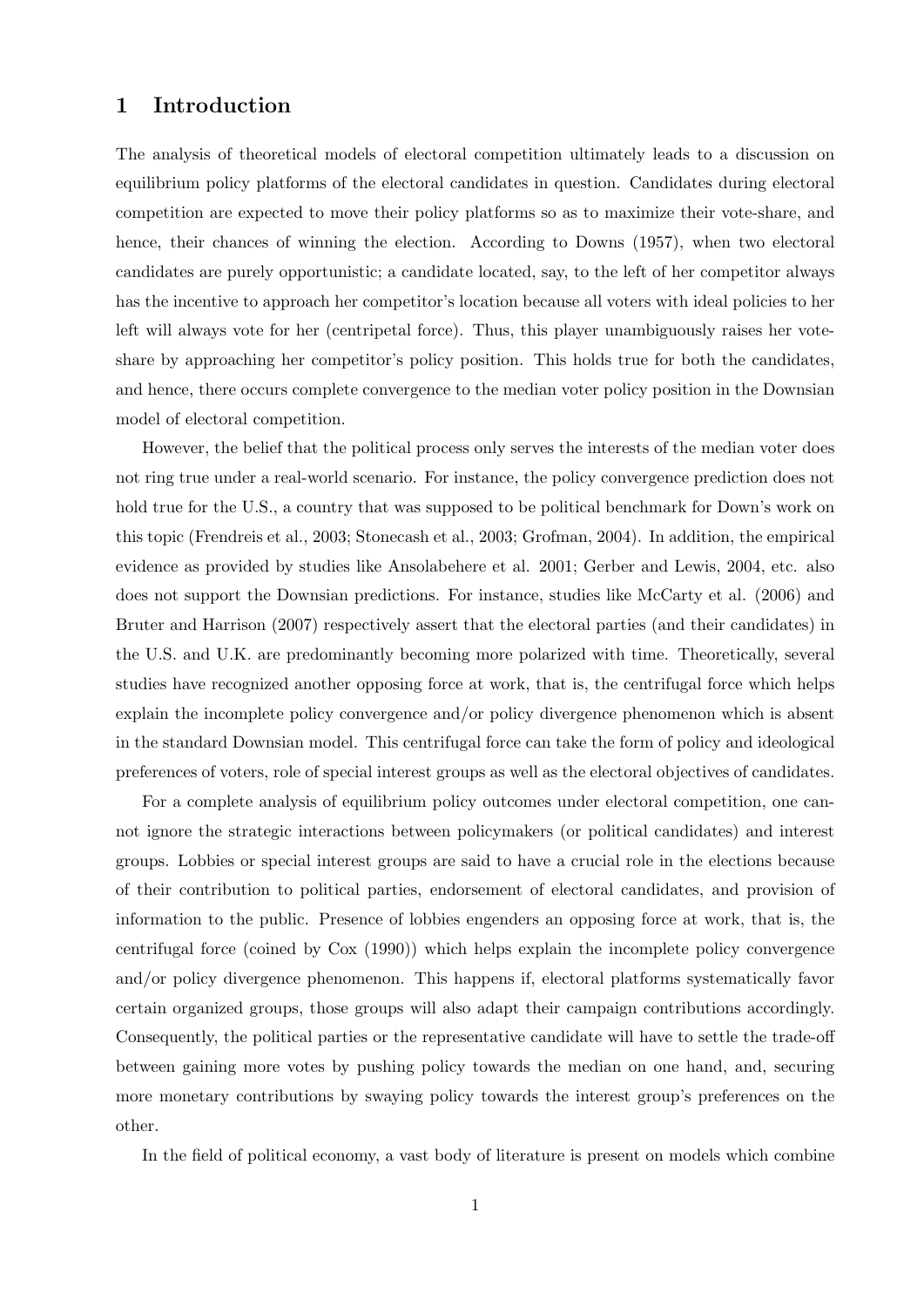both electoral competition and lobbying activities. Austen-Smith (1987) develops a simple model to analyze the impact of campaign contributions on electoral-policy decisions of candidates where interest groups are firms that select contributions pertaining to the assumption that candidates' policies and opposing groups' donations remain unchanged. Candidates utilize campaign contributions to affect policy-oriented voters' perceptions of candidates' positions. The author deduces that in this framework the introduction of campaign contributions may impact candidates' electoral policies, in which case exactly one of the two interest groups are at an advantage. Baron (1994) develops a model of electoral competition in which candidates collect campaign contributions by selecting policies that benefit interest groups and then utilize those contributions to influence voters who are uninformed about the policies. Informed voters, however, vote based on those policies, so candidates face a trade-off between choosing a policy to generate funds to attract the uninformed vote and choosing a policy to attract the informed vote. In this study, electoral equilibria are characterized by two categories of policies: particularistic and collective. In the case of particularistic policies, the equilibrium policies of the candidates are separated if the proportion of uninformed voters is sufficiently high, and the degree of separation is an increasing function of that proportion. In contrast, in case of collective policies, the candidates locate at the median of the ideal points of the informed voters, and contributions are zero.

A pioneering work in this field is by Grossman and Helpman (1996), which explores the Downsian model of electoral competition where candidates select policies which help maximize their chances of winning the elections. In this common agency setting, lobbying thus induces candidates to choose policies that are a compromise between the policy preferences of voters and the lobbies. Persson and Tabellini (2002) develop a simple probabilistic voting model of electoral competition with exogenously given organized interest groups. They highlight the importance of swing voters, who become more influential in the electoral campaign, and both candidates seek to please them, rather than the electorate at large. Moreover, they assert that campaign contributions matter as they allow politicians to increase their relative popularity in the electorate at large. Groups organized to provide such contributions are expected to become more influential in the electorate campaign and receive policy favors at the expense of the unorganized. In yet another paper, Grossman and Helpman (2005) present a novel model of campaigns, elections, and policy-making in which the ex-ante objectives of national party leaders differ from the ex-post objectives of elected legislators. This generates a distinction between "policy rhetoric" and "policy reality" and introduces an important role for "party discipline" in the policy-making process, thereby indicating a protectionist bias in majoritarian politics. In slightly different contexts, a few papers addressing the issue of campaign contributions affecting electoral outcomes include studies by, Coughlin et al. (1990), Morton and Myerson (1992), Mayer and Li (1994), Groseclose and Snyder (1996), Besley and Coate (1997, 2001), Persson and Helpman (1998), Prat (2002) among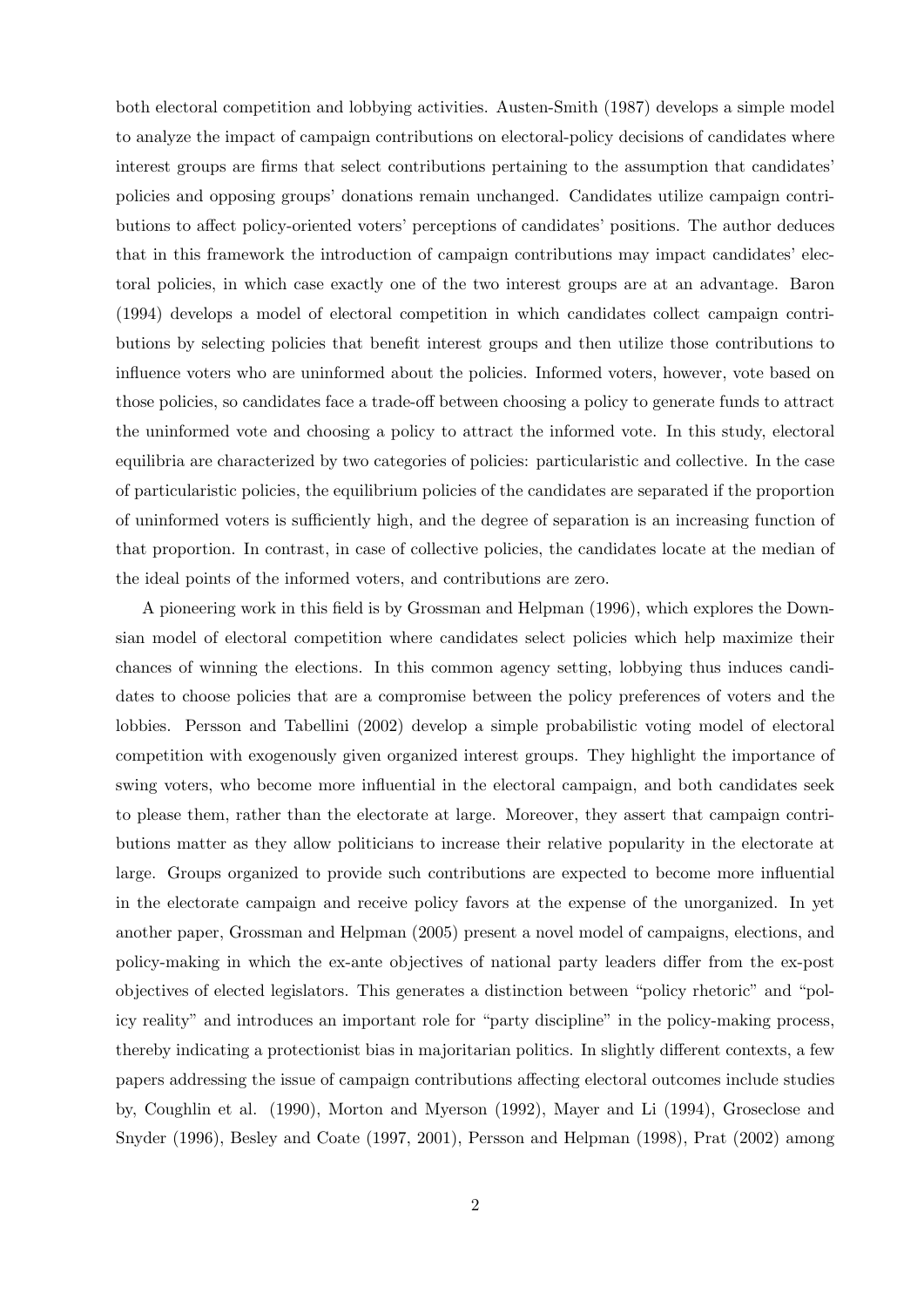others.

Another aspect of political economy literature is cognate with the role of political corruption in electoral competition models. It is believed that political corruption is often closely linked to the lobbying activities of special interest groups. For instance, political contribution given to electoral candidates by lobbies may be directed towards either personal gain or political purposes, rather than for campaigning on the issue intended by the interest group. This is highly probable when a donor has no credible means of retaliation, or when the political party's grip on power is uncertain. The link between interest groups and political corruption and the role it plays in electoral competition models has been analyzed by a few studies. For instance, Damania and Yalcin (2008) examine the nature of the interaction between the lobbying activities of special interest groups and the occurrence of political corruption and determine if electoral competition can eliminate political corruption. They assert that higher electoral competition works towards reducing policy distortions, which however, encourages more intense lobbying which in turn increases the scope of corrupt behavior. Le and Yalcin (2018) research the impact of lobby groups on electoral competition and equilibrium policy outcomes by utilizing a "money for policy favours" model of lobbying. They show that, in case of embezzlement of campaign funds, political parties that divert more funds for personal gain stand on more independent platforms and necessitate increased contributions from lobby groups. In essence, even though greater electoral competition leads to lower policy distortions, this, in turn, spurs more intense lobbying, thereby increasing the scope of misappropriation of campaign funds. In a slightly different context, Wilson and Damania (2005) investigate the effect of corruption on environmental policy under varying degrees of political competition where a polluting firm strives to lower the amount of environmental tax it pays by bribing a low level bureaucrat to make false reports regarding emission levels. Their findings indicate that higher levels of political competition lead to stricter regulations and better environmental outcomes and that political competition has the capacity to decrease both grand and petty corruption, though this is not guaranteed.

As is apparent from the above discussion, the political economy of elections inherently involves a great deal of interaction between three separate components: economic and ideological preferences of voters, motivation of special interest groups and electoral objectives of candidates. In this paper, we illustrate how electorally motivated lobbying may influence policy and explore the different strategic forces at work, namely the swing voter effect and the relative organizational strength of lobbies effect, apart from the conventional centripetal force (traditionally known as the median-voter effect), which shape the policy choices of competing political candidates. Our basic model follows the combined lobbying and probabilistic voting model of Persson and Tabellini (2002) by utilizing exogenous parameters to capture corruption and effectiveness of campaign spending expenditure by electoral candidates. The probabilistic nature of the model helps in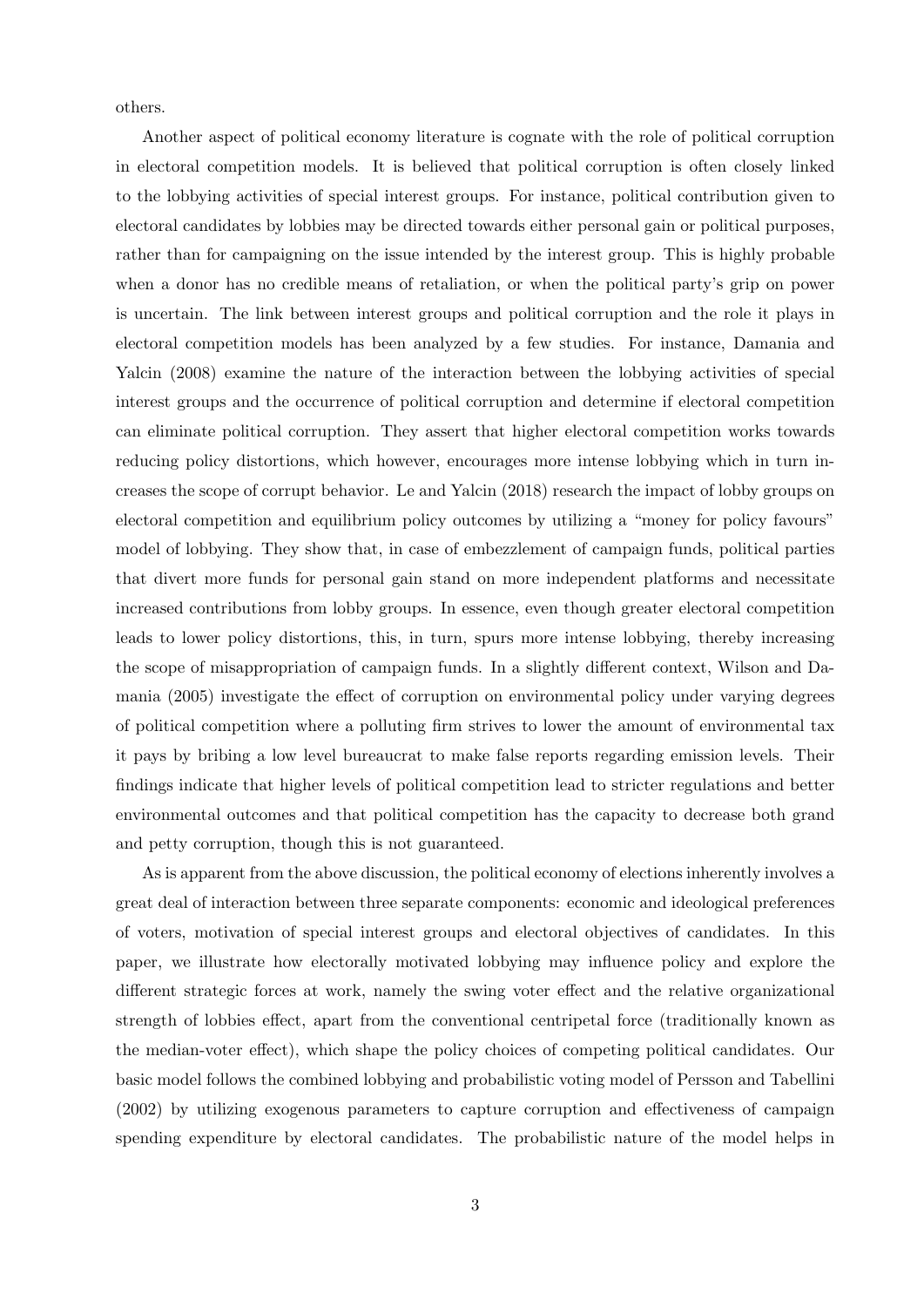focusing on the ideological differences across voters and, hence, segregate or tease out the impact of swing voters on electoral outcomes. Another key feature embedded in this model is that the electoral candidates embezzle a portion of funds they receive from interest groups. Both these attributes create a dual uncertainty within the model. The first is related to the random factors that can potentially affect voter's decisions to vote for a certain candidate, which entails that electoral candidates in our model have incomplete information about voter's preferences. The second uncertainty arises on part of lobby groups who are unsure whether an electoral candidate will honestly utilize their contributions to increase their chances of electoral success. We derive the equilibrium policy positions of the two opportunistic candidates in the scenario where none of the above uncertainties exist (the benchmark case), where only uncertainty about voter's preferences exist (swing voter case), and where both these uncertainties exist (case where both swing voters and lobby groups exist). In general, we go beyond the benchmark Persson and Tabellini (2002) framework by providing a comparison of the equilibrium policy platforms of the political candidates across the above mentioned underlying specifications of the theoretical framework. To the best of our knowledge, an explicit comparison of different policy equilibria across distinct specifications of the model (as mentioned above) has not been attempted in any related research so far, and this constitutes a novelty of this analysis.

In particular, a comparison of tax platforms of electoral candidates across the three distinct equilibrium specifications reveals that an opportunistic candidate's tax platform in the swing voter case is always lower than the tax platform of the same candidate in the benchmark case. This is because, in the benchmark case the ideological density across voter groups is taken to be invariant and, hence, the electoral candidate assigns equal weights (a value of 1) to each voter group since each voter is perceived to be the same by her. However, in the swing voter case, the candidate assigns a higher weight to the group that has a larger number of swing voters (or more ideologically homogeneous population) and a lower weight to the groups with a lesser number of swing voters (or with more ideologically heterogeneous population) to increase her chances of winning the election.<sup>3</sup> Thus, the presence of swing voters in the economy effectively reduces the level of public good provision as compared to the public good provision under the benchmark scenario. Furthermore, the level of public good provision (and the associated tax policy) will be higher in the case that involves both swing voters and interest groups as compared to the benchmark case

 $3$ As explained later in Lemma 1 and result R1 of this paper, the ideological densities within a voter group symbolize how voters in each group respond to deviations in economic policy. Greater ideological density within a group implies more number of ideologically indifferent or non-partisan voters and, hence, more number of (swing) voters who can be swayed through slight policy deviations by the office-seeking political candidates. In contrast, a lower ideological density within a voter group represents greater heterogeneity amidst the overall range of the voters' ideological bias and, therefore, more number of (non-swing) voters who have more firm ideological opinions and cannot be swayed by perfunctory policy deviations undertaken by opportunistic electoral candidates.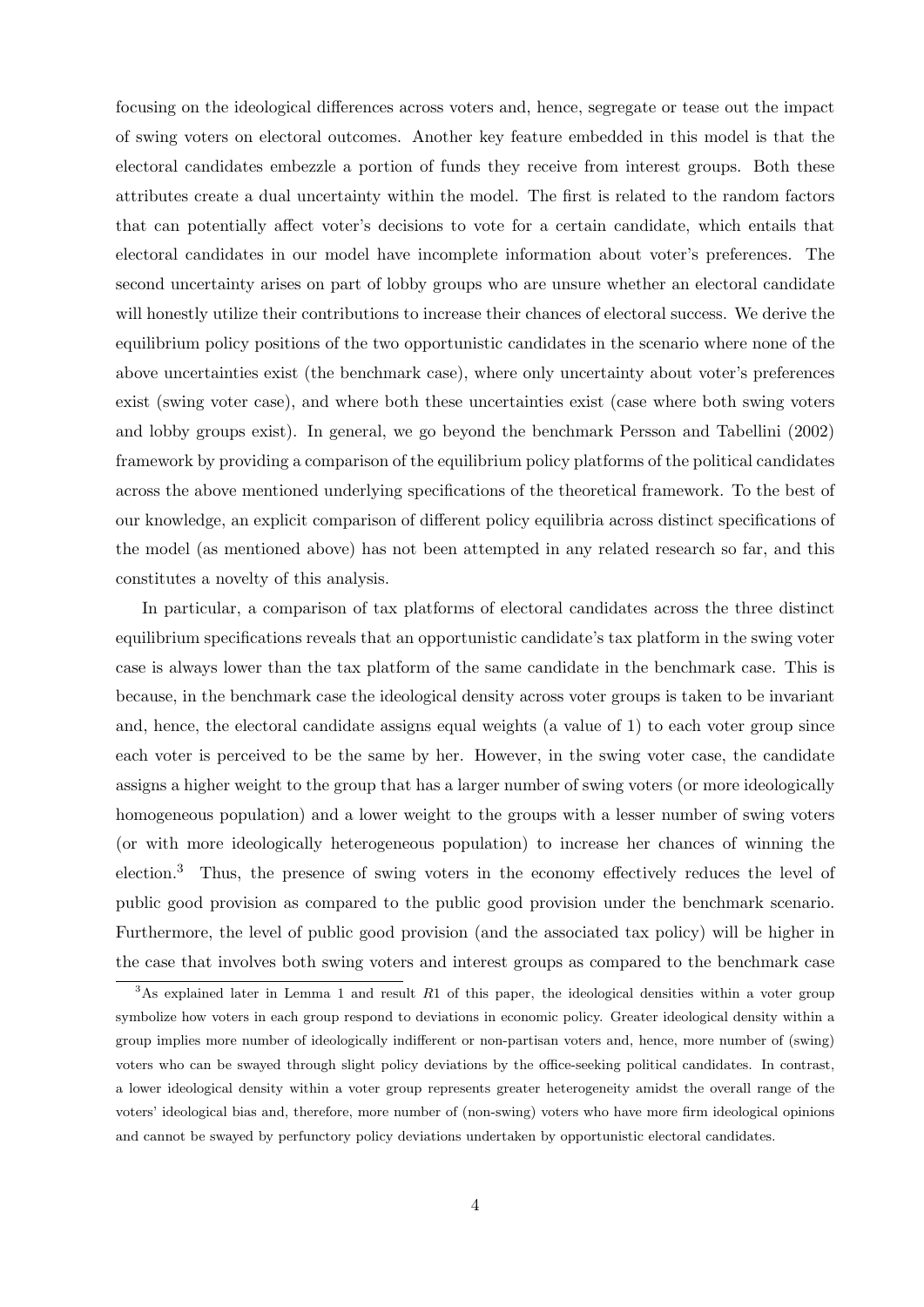if both organizational strength as well as ideological density of a voter group favouring a higher provision of public good is greater than the organizational strength and ideological density of the voter group favouring a lower public good provision.

In addition to this, a comparison of the equilibrium tax platform in the presence of both interest groups and voter groups having differing ideological densities with the equilibrium tax platform under the swing voter case illustrates that the tax platform under the former scenario will be higher (lower) than the tax platform under the latter scenario if the preference for public good provision of both the voter groups is greater (lower) than the actual public good provision under the swing voter case. In other words, if the public good provision under the swing voter case is low (high) in relation to what the voters in the economy as a whole prefer, then the introduction of lobby groups in this scenario would cause a rise (fall) in the tax platform of electoral candidates. Accordingly, the provision of public good would also increase (decrease). In contrast, if one voter group in the economy prefers more public good relative to the actual level of provision while the other group prefers relatively less of it, then the introduction of two such antithetical interest groups in the swing voter case would create contradictory forces at work, where, one interest group will lobby for an increase in the public good provision, while the other will lobby for a reduction in the level of public good provision. Hence, the equilibrium tax choices of electoral candidates in the presence of swing voters and opposing lobby groups will adjust accordingly to whichever of the two lobby groups is stronger in terms of its organizational strength.

Furthermore, this paper makes a specific contribution to the existing literature through the comparative statics results based on how campaign contributions respond to changes in the individual political and economic parameters of the model (example, honesty, difference between payoff from winning and losing an election, popularity shock, effectiveness of campaign expenditure, etc). Specifically, the comparative statics show that as the electoral candidate becomes more honest with respect to the spending of the contribution money for campaigning (that is, indulges in lesser leakage of monetary funds), it induces the individual members of the supporting interest group to raise the level of donations to that candidate. This is because, donation money is now used by an electoral candidate for the purpose of campaign spending, which in turn, is used to influence voters to win elections. If the political candidate does not indulge in greater leakage of campaign funds, the marginal benefit derived by the individual donor would be greater due to smaller leakage of money, which in turn incentivizes the member to contribute more. We also find that an increase in the organizational ability of a voter group leads to two opposite impacts on individual campaign donations by the same group. On the one hand, the electoral candidates try to sway the uninformed voters in the economy through campaign spending, and, if the proportion of such uninformed voters is more relative to the proportion of individuals who are a part of a lobby, an increase in the organizational strength of the lobby results in greater contributions being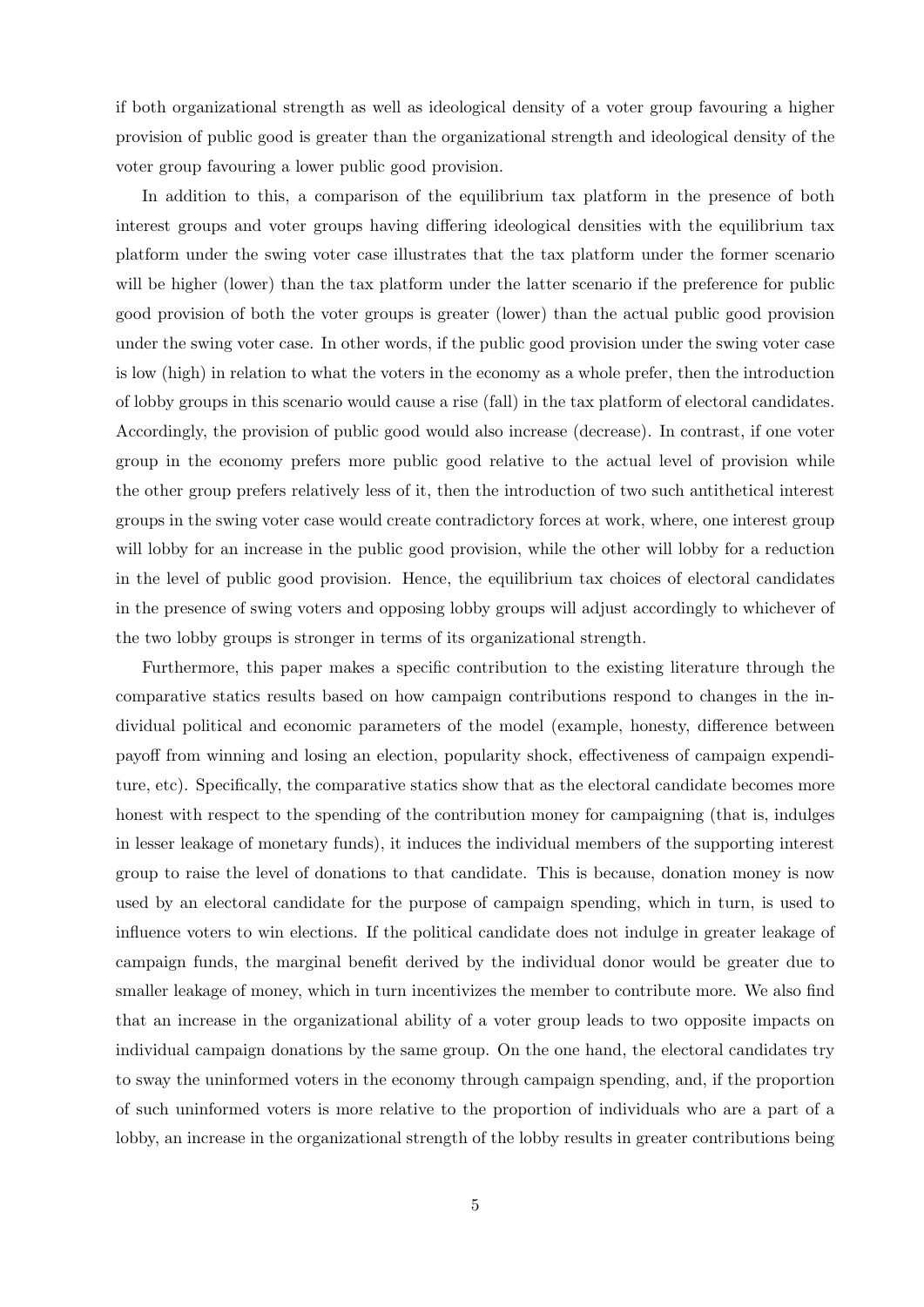offered to the electoral candidate at an individual level. This is the uninformed voter effect. On the other hand, there is the direct organizational strength effect of lobby, which suggests that if a lobby is already strong in terms of its organizational capability relative to the proportion of uninformed voters in the economy, then the lobby members need not put too much effort into providing electoral candidates with greater amounts of donation money. Therefore, the impact of a rise in a lobby group's organizational strength on the campaign donations is ambiguous and depends on which of the above two effects dominate.

Finally, we derive the comparative statics of equilibrium tax platforms with respect to other important parameters such as difference between the payoff received with winning and losing an election, effectiveness of campaign spending, a political candidate's corruption (or leakage) parameter, policy preference parameter, the popularity shock parameter, the proportion of people influenced by campaign spending and the ideological density of a voter group. For each of these, we find that the electoral policy platforms of corrupt political representative are influenced through the following key channels: the relative swing voter effect, the relative organizational strength of lobbies effect and the inherent median voter effect (in this model the mean voter effect or the centripetal effect). In sum, we conclude that the equilibrium policy (tax) platform of the electoral candidates sways in favour of the effect that is relatively more powerful and towards the policy preferences of the voter group corresponding to the relatively stronger effect. The framework of the model is illustrated in detail in the next section.

The rest of the paper is organized as follows. Section 2 outlines the basic structure of the model and the stages of the game. Section 3 lays out the characterization of equilibrium for different specifications of the model. This is followed by a comparison of policy platforms in different equilibrium specifications of the model in Section 4. Section 5 deals with the comparative statics and provides intuitive explanation for the derived results. Finally, Section 6 concludes.

### 2 Theoretical Framework

The analytical framework of electoral competition and special interest politics in this paper is based on the probabilistic voting model of Persson and Tabellini (2002), which characterizes electoral competition between two opportunistic candidates. Their model is extended to incorporate the dishonest (or corrupt) nature of political candidates along with the presence of exogenously given lobby groups that comprise of citizen-voters who can influence policies through campaign contributions. The following sub-sections discuss the outline of the theoretical model.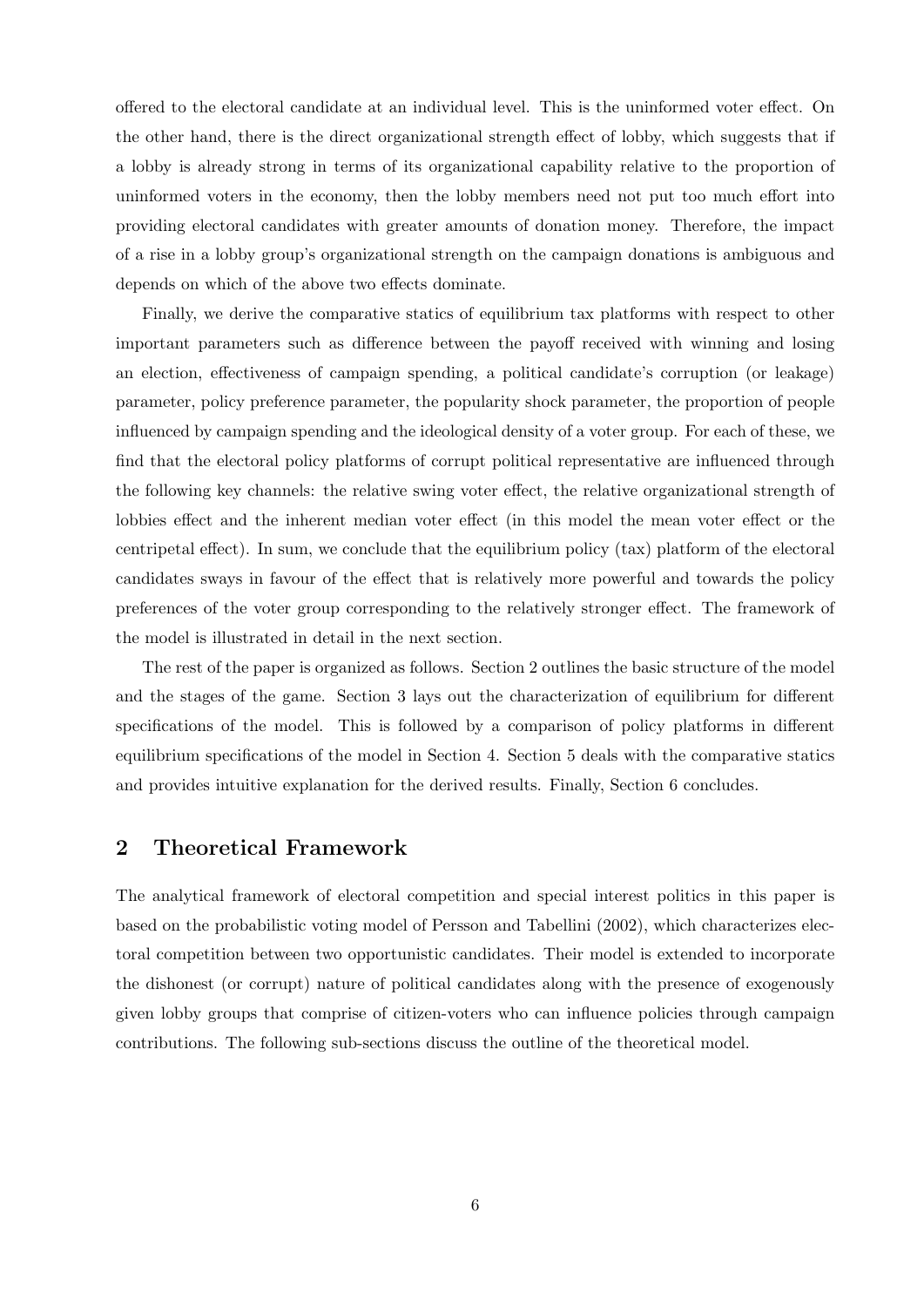### 2.1 Consumption, Production and Government

The basic framework is derived from Redoano (2010). There is an economy with a population of size n. Residents consume a private good c and a local public good g. Output y is produced from labour, which is inelastically supplied by each individual in an amount equal to unity. The production technology is assumed to be linear in aggregate labour input, and by suitable choice of units, the wage rate  $w$  is normalized to unity. Output  $y$  is used for private consumption and for the provision of the public good g. The MRT (marginal rate of transformation) between the private consumption good and public good in production is assumed to be unity. The provision of the public good is funded by a lumpsum income tax levied on every individual at a common rate t, and the government budget constraint is  $g = tn$ . Accordingly, private good consumption for an individual is  $c = w - t$ , where with  $w = 1$ ,  $c = (1 - t)$  and public good provision is  $g = tn$ . From this, it can be shown that  $y = n$  as follows:

$$
y = nc + g,
$$

$$
\implies y = nc + nt \iff y = n(c + t).
$$

Using the fact that  $c = (1 - t)$ , it is easy to show that in equilibrium,

$$
y = n.\t\t(1)
$$

The above expression implies that, based on the assumed production technology, the aggregate production in our stylized economy equals total population. This is because one individual in the economy is endowed with one unit of labour and, hence, produces one unit of output given that production technology is linear in aggregate labour input.

### 2.2 Electoral Candidates

There are two opportunistic political candidates,  $X$  and  $Y$ , who engage in electoral competition. The political candidates are dishonest in the sense that when they receive campaign contributions from lobbies, they spend only a fraction of that money on voters in the form of campaign advertisements and keep the rest for private use. The fraction of money spent on voters by candidate X is denoted by  $\beta_X$  and that by candidate Y is denoted by  $\beta_Y$ . In this sense,  $\beta_X$  and  $\beta_Y$  represent honesty or corruption parameters. We assume that  $\beta_X$  and  $\beta_Y \in [0,1]$ . In particular,  $\beta_K = 0$  represents no expenditure on campaign advertisements being incurred by the Kth electoral candidate, while  $\beta_K = 1$  implies that the entire amount of campaign contributions are spent on campaign advertisements by candidate K, where  $K = X, Y$ . In other words,  $\beta_K = 0$ represents a completely dishonest political candidate, whereas  $\beta_K = 1$  represents a completely honest electoral candidate, where  $K = X, Y$ . Moreover, when  $\beta_K = 0.5$ , this means that the Kth electoral candidate spends half of the contribution money on campaign advertisements and keeps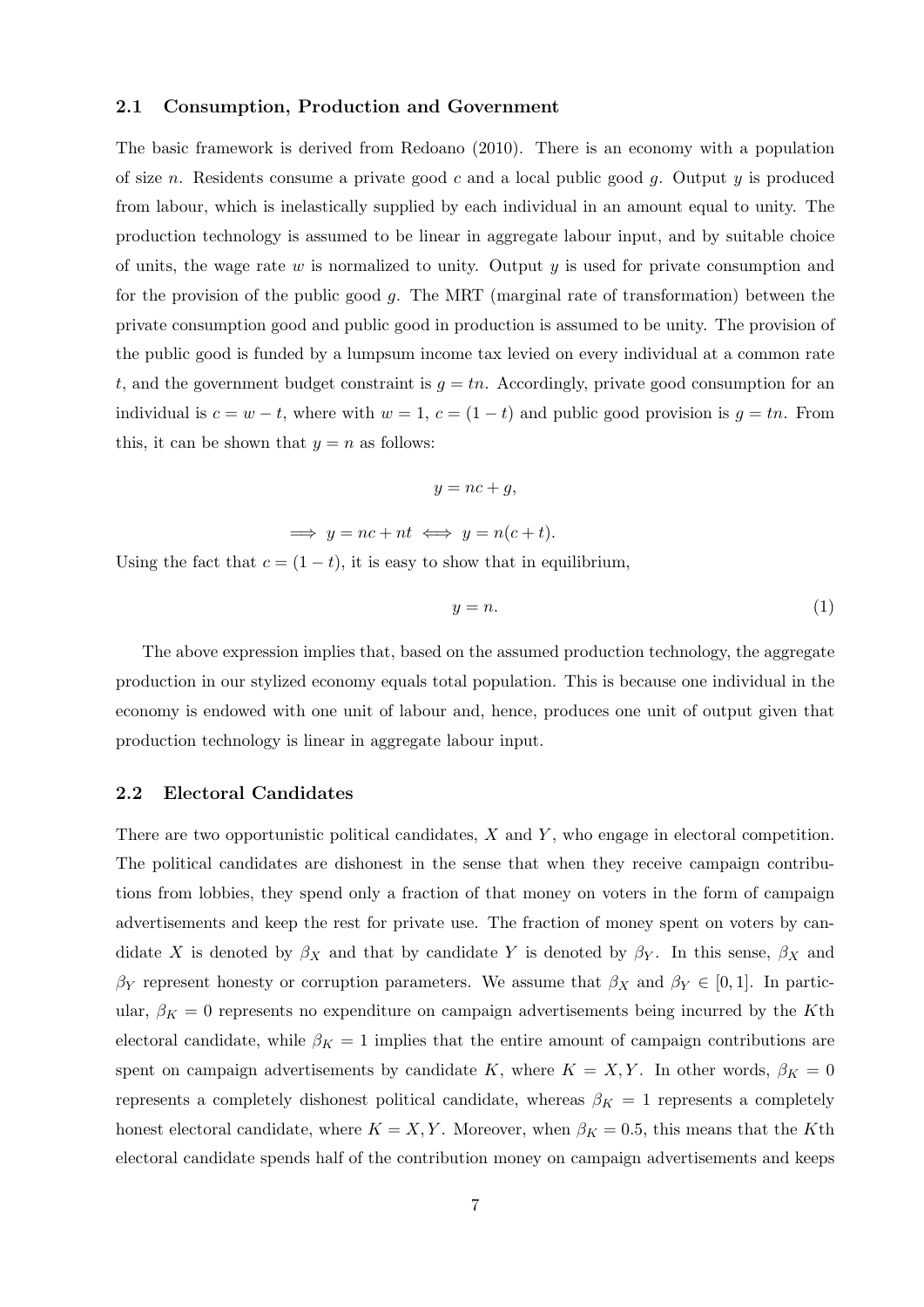the other half for private use, that is, now candidate K (where  $K = X, Y$ ) is perceived as being neither honest nor corrupt. The spending on campaign advertisements is assumed to enhance the popularity of the individual political candidates amongst voters. Moreover, if a candidate (say  $X$ ) wins the election, she receives a payoff R but if she loses, she receives Q, where,  $R > Q$ . Therefore, candidate X maximizes the following objective function:

$$
p_X[(1 - \beta_X)C^X + R] + (1 - p_X)[(1 - \beta_X)C^X + Q].
$$
\n(2)

where,  $p_X$  is the probability of winning of candidate X,  $(1 - p_X)$  is the probability of winning of candidate Y,  $(1 - \beta_X)$  is the proportion of contributions kept for private use by candidate X and  $C<sup>X</sup>$  is the aggregate campaign contributions received by candidate X.

#### 2.3 Voters

Citizens are divided into two different types on the basis of their preference for economic policy (or public good), namely, Low preference type  $(L)$  and High preference type  $(H)$ . Their policy bliss points are denoted by the parameter  $\theta_j$ , where,  $\theta_j \in {\theta_L, \theta_H}$ ; and,  $\theta_L < \theta_H$ . Further, the population in each voter group,  $j\epsilon\{L, H\}$ , is denoted by  $n_j$  and the share of population in each group is  $\eta_j$ , where,  $\eta_j = \frac{n_j}{n_j}$  $\frac{n_j}{n}$ . These population parameters are assumed to be given exogenously in the model. Following Redoano  $(2010)$ , we assume that each citizen (or voter) of type j has quasi-linear preferences over private consumption:

$$
u_j(g) = c_j - \frac{1}{2} \left( g - \theta_j - \frac{1}{n} \right)^2; \quad \theta_j \in \mathbb{R}.
$$
 (3)

Citizens with higher  $\theta$ 's have higher valuations of the public good:

$$
u_j(t) = (1 - t) - \frac{1}{2} \left( tn - \theta_j - \frac{1}{n} \right)^2; \quad \theta_j \in \mathbb{R}.
$$
 (4)

It can be easily seen that maximization of equation (4) results in the following first-order condition

$$
\frac{\partial u_j(t)}{\partial t} = -1 - n^2 t + n\theta_j + 1 = 0,
$$

which in turn results in the following equilibrium tax platform:

$$
t = \frac{\theta_j}{n}.\tag{5}
$$

This represents the first-best solution for tax policy where each individual in the economy pays tax in proportion to  $\theta_j$ , that is, their most preferred level of public good provision.

The term  $\frac{1}{n}$  in the utility function represents adjustment of the bliss point of a voter in group j. For instance, a higher n implies a lower adjustment of  $\theta_i$  and a lower value of n indicates a higher adjustment of  $\theta_i$ . This means that, for any citizen-voter of type j in the economy, the disutility due to a deviation of the actual level of public good provision from her bliss point  $(\theta_i)$  is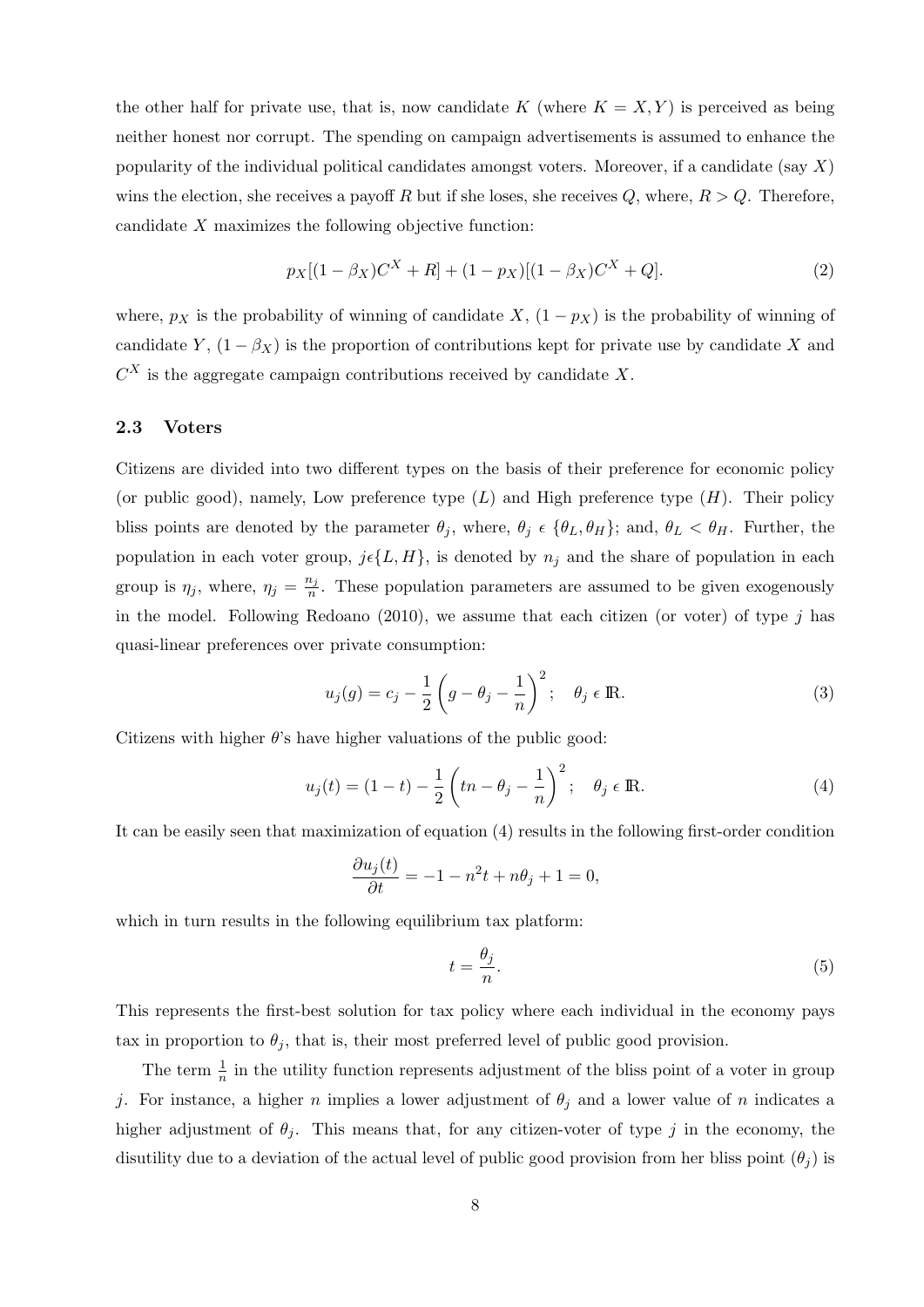enhanced with the presence of the term  $\frac{1}{n}$ . Thus, we can conclude that, for extremely large-sized economies (that is, when  $n$  tends to a very large value) the deviation in terms of disutility of an individual is not significantly affected by the population size, or it can be stated that it changes by a relatively small marginal amount. In contrast, for small-sized economies (that is, when  $n$  takes on a very small value), the deviation in terms of disutility of an individual is markedly affected by the population size, or it can be stated that it changes by a relatively larger marginal amount.

Apart from this, voters in each group can also differ along another dimension that is not related to economic policy variable, t, which will be referred to as the ideological bias from hereon. Using the probabilistic voting paradigm, this ideological dimension cannot be influenced by the choice of the electoral policy platform. In this model,  $\sigma_j^i$  denotes the ideological bias of a voter i in group j, and it has group-specific uniform distribution on the domain  $\left[\frac{-1}{2\phi}\right]$  $\frac{-1}{2\phi_j}, \frac{1}{2\phi_j}$  $2\phi_j$ , where  $\phi_j$  is the ideological density of group  $j$  and each group has members inherently biased towards one or the other candidate. Moreover, when  $\sigma_j^i = 0$ , the voter is considered to be ideologically neutral. Without loss of generality, we assume that when  $\sigma_j^i < 0$ , the voter is closer to candidate X and when  $\sigma_j^i > 0$ , the voter is closer to candidate Y. Further, since  $\phi_j$  is ideological density of a group,  $\phi_j \in [0,1]$ . In this respect, the structure of our model is similar to Persson and Tabellini (2002) in an opportunistic modeling framework.

Additionally, a parameter  $\tilde{\alpha}$  represents candidate Y's average (relative) popularity in the population as a whole before elections and it is assumed to follow a uniform distribution over the range  $\lceil -1 \rceil$  $\frac{-1}{2\psi}, \frac{1}{2\psi}$  $\frac{1}{2\psi}$ . This popularity parameter constitutes certain characteristics of electoral candidates, as perceived by voters such as the existing (positive or negative) overall image of an electoral candidate in the minds of the voters as well as their public leanings in respect of electoral and fiscal accountability. It should be noted that  $\tilde{\alpha}$  can be positive or negative. If  $\tilde{\alpha} > 0$ , then candidate Y is assumed to be relatively more popular than X, and if  $\tilde{\alpha} < 0$ , then candidate X is assumed to be more popular relative to  $Y$ .

### 2.4 Interest Groups

We do not model the lobby formation process in this paper and assume that all lobby groups are formed exogenously. It is assumed that an exogenously given proportion of citizens of type L and H get organized to form their respective lobbies and offer contributions for campaign expenditure to the two electoral candidates and attempt to sway the political candidates towards their respective policy bliss points in terms of the amount of public good provision in the economy. Since the level of public good provision depends upon the amount of tax imposed on the citizens (given balanced budget), these lobbies indirectly try to influence the electoral candidate  $X$ 's and  $Y$ 's tax platforms,  $t_X$  and  $t_Y$ , respectively. But lobbies (as citizens) bear the cost of this tax as well, so, two opposing effects are at work here: one, benefit from preferred public good provision; and two,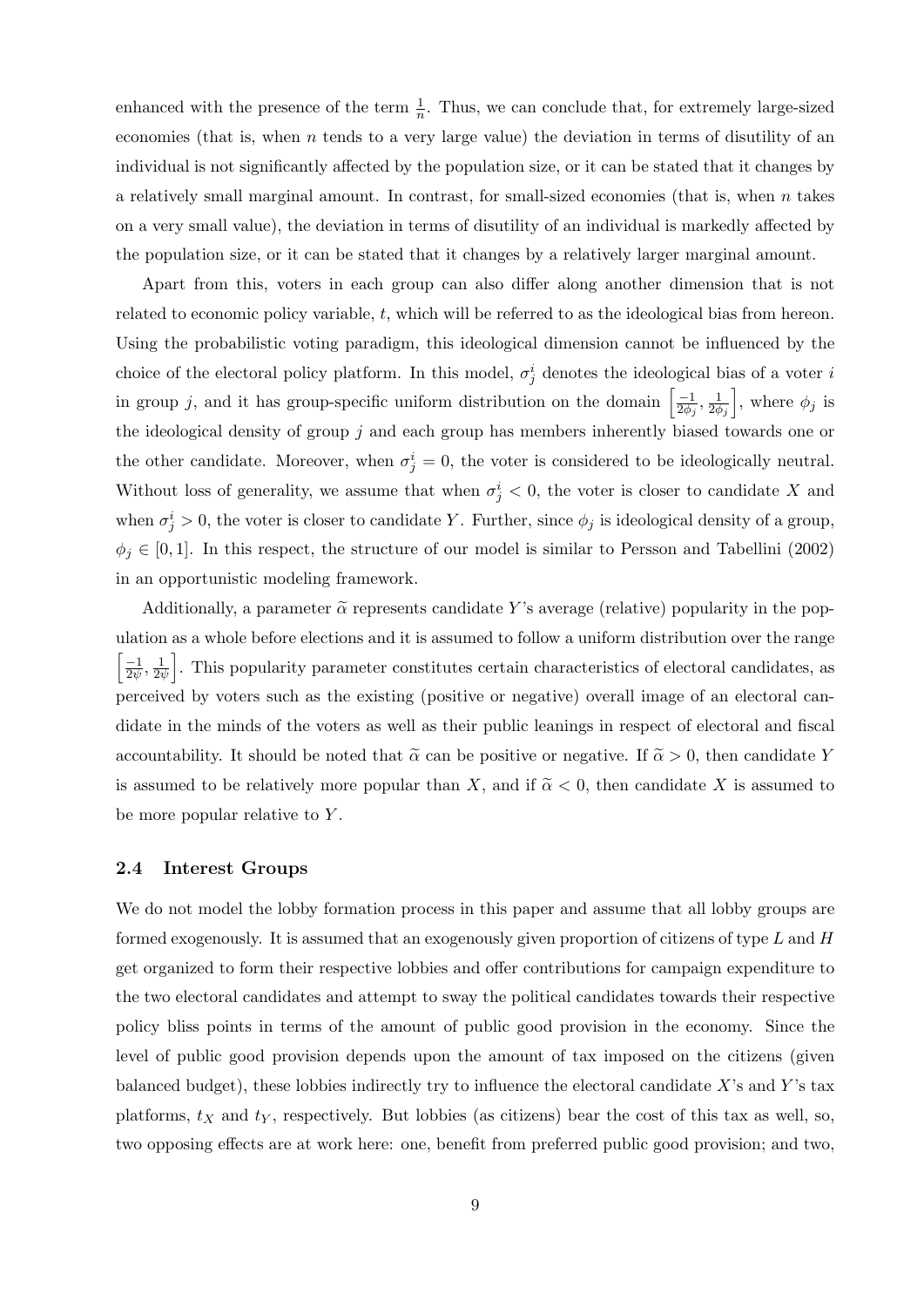adverse effect of tax imposition.

The interest groups in this model have an influence motive for donating to the electoral candidates, that is, lobbies are only concerned about the policy which would be implemented and not about who wins the election. More specifically, if a group of voters organize themselves as an interest group j, where  $j \in \{L, H\}$ , then they are able to contribute to political candidates. This, in turn, is used to influence voters via campaign spending. It should also be mentioned here that while solving the model, it is assumed that the lobbies concentrate their efforts on securing a policy (tax) outcome (on which their interests are aligned) that is to the group's liking, while ignoring the ideological and/or popularity outcomes (on which their interests may not be aligned). Voters from the organized class are assumed to be immune to campaign spending while, if a voter is unorganized, overall campaign spending by an electoral candidate will affect the voter's perceived popularity of that candidate in a way that is linear with respect to the difference between candidate X and candidate Y's total spending. Specifically, we use  $O_j \in [0,1]$  as a parameter to denote the organizational strength of the lobby groups, where,

 $O_i = 1$ , if voter group j is completely organized,

 $O_j = 0$ , if voter group j is completely unorganized.

### 2.5 Stages of the Game

Solution to the above model assumes a game-structure. The stages of the game are as follows:

1) Policy Announcement Stage: Two candidates,  $X$  and  $Y$ , simultaneously announce their electoral policy platforms,  $t_X$  and  $t_Y$ , respectively.

2) Lobbying Stage: Lobbies offer (monetary) contributions to the electoral candidate they favour in order to move their policy choice towards the lobby's preferred choice in terms of public good provision.

3) Voting Stage: Stochastic factors that affect voters' preferences about electoral candidates, that is,  $\sigma_j^i$  and  $\tilde{\alpha}$  ( $j \in \{L, H\}$  and  $i = 1, ..., n$ ), are realized and all uncertainty is resolved. Elections are held and voters vote for one of the two political candidates.

The model is solved using backward-induction. Equilibria for the three different specifications of electoral competition are characterized, which are explained as follows:

#### Case 1: The Benchmark Case

In the benchmark case, we assume that no special interest groups or lobbies exist and the ideological density is uniform across all the groups of voters, that is,  $\phi_j = \widetilde{\phi}$ , where  $j \in \{L, H\}$ .

### Case 2: The Swing Voter Case

In this case, again no lobbies exist but the ideological density,  $\phi_j$  ( $j \in \{L, H\}$ ) is not uniform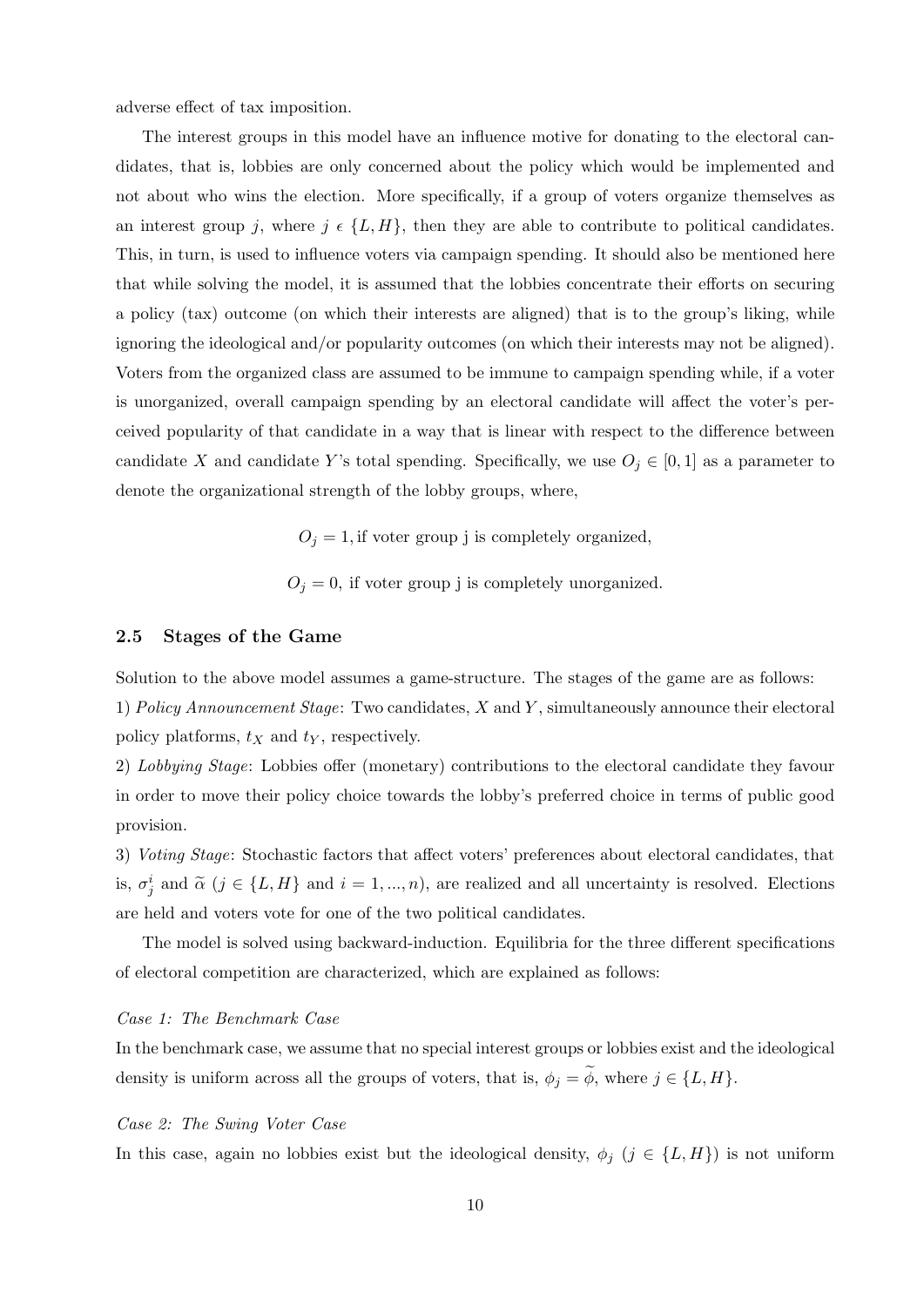across all groups of voters. This indicates the presence of swing voters in each voter group, and the group which has a higher ideological density signifies a greater proportion of swing voters in that group relative to the other group, thereby making it more attractive from an electoral candidate's point of view. As elucidated in Persson and Tabellini (2002), greater ideological density within a group implies more number of ideologically indifferent or non-partisan voters and, hence, more number of (swing) voters who can be swayed through slight policy deviations by the office-seeking political candidates. In contrast, a lower ideological density within a voter group represents greater heterogeneity amidst the overall range of the voters' ideological bias and, therefore, more number of (non-swing) voters who have firm ideological opinions and cannot be swayed by perfunctory policy deviations undertaken by opportunistic electoral candidates.

### Case 3: Electoral Competition with Interest Groups and Swing Voters

In this case, besides the voter groups having differing ideological densities, the interest groups or lobbies are also present who influence the electoral candidates with their campaign donations.

Since the first two cases are special cases of the third one, we first solve for the third case and then derive the policy equilibria for the first two cases by utilizing its outcome.

### 3 Characterizing the Equilibria

To solve the model, we start with the final stage of the game in which  $\tilde{\alpha}$  and  $\sigma_j^i$  are realized. The last stage comprises of a probabilistic voting setting in which the candidates are uncertain about voter's preferences. Thus, given the policy platforms,  $t_X$  and  $t_Y$ , of the two political candidates, a voter  $i$  in group  $j$  would vote for candidate  $X$  if

$$
u_j(t_X) > u_j(t_Y) + \sigma_j^i + \alpha.
$$

And similarly, a voter  $i$  in group  $j$  would vote for the candidate  $Y$  if

$$
u_j(t_X) < u_j(t_Y) + \sigma_j^i + \alpha.
$$

where,

$$
\alpha = \tilde{\alpha} + h(1 - O_j)[\beta_Y C^Y - \beta_X C^X].
$$
\n(6)

The last expression,  $\alpha$ , measures the popularity of candidate X relative to candidate Y and this expression comprises of a stochastic element  $\tilde{\alpha}$ , as well as the difference between campaign spending of the two candidates, which can be used to influence those voters who are not organized as interest groups, and where,  $h$  denotes the effectiveness of campaign spending.

Furthermore, if

$$
u_j(t_X) = u_j(t_Y) + \sigma_j^i + \alpha,
$$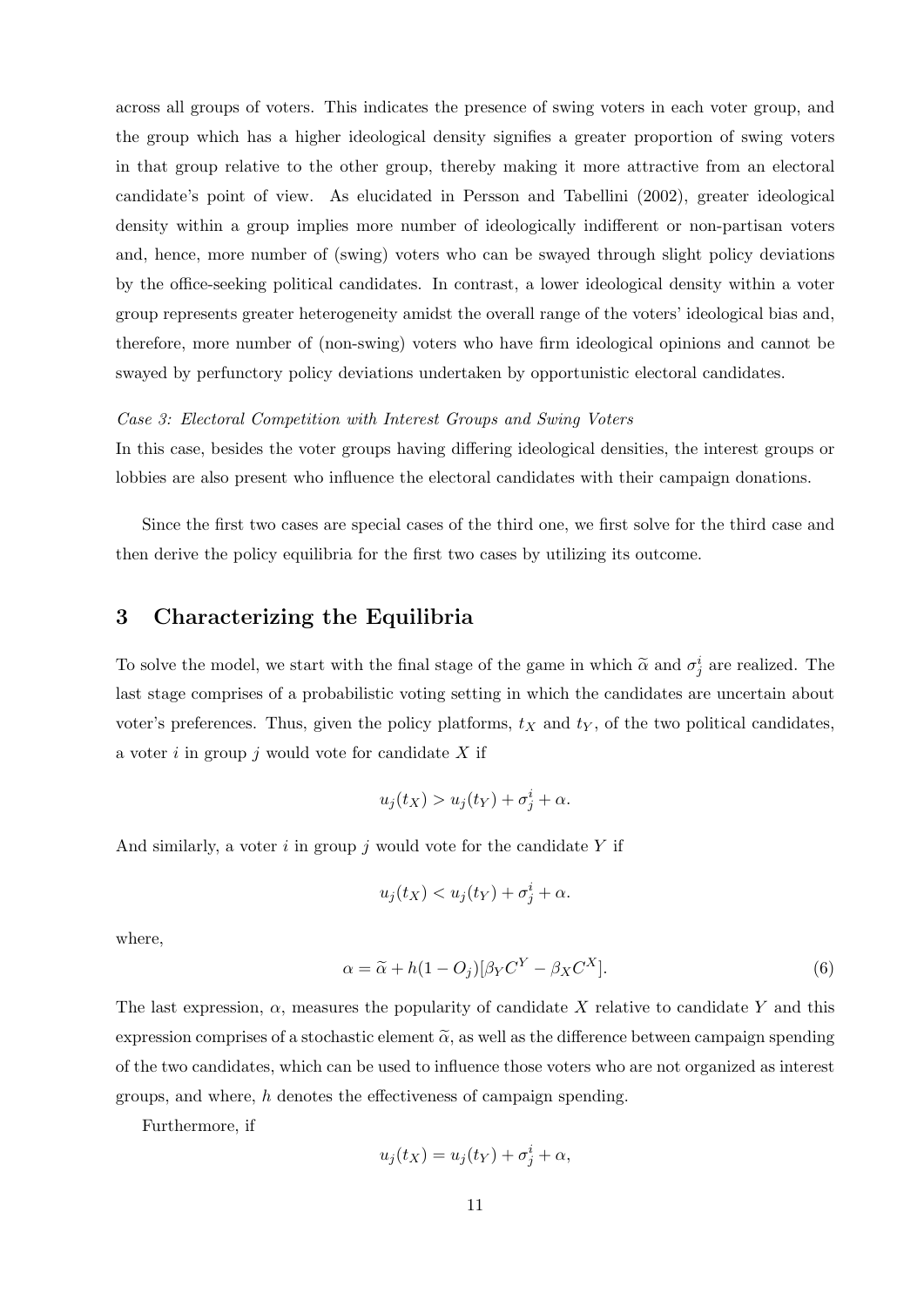then, the voter  $i$  in group  $j$ , after considering the policy platforms and average popularity of the two political candidates, is perceived to be indifferent between voting for  $X$  or  $Y$ . Such voters are conventionally known as swing voters. The swing voters in voter group  $j$  can be defined as:

$$
\sigma_j = u_j(t_X) - u_j(t_Y) - \alpha. \tag{7}
$$

From equation (7), it can be inferred that everybody with  $\sigma_j^i < \sigma_j$  will vote for candidate X, while everybody with  $\sigma_j^i > \sigma_j$  will vote for candidate Y. This brings us to the following lemma.

 $Lemma 1: If both the electrical candidates, X and Y, choose the same (tax) policy platform, then$ </u> the swing voter in group j will be represented by the following expression:

$$
\sigma_j = -\alpha,
$$

provided that the voters from both groups have identical utility functions.

If both political candidates choose the same tax platform, then the utility derived by a voter  $j$ when either candidate X or candidate Y wins will be identical, that is,  $u_j(t_X) = u_j(t_Y)$ . Therefore, equation (7) reduces to the following expression:

$$
\sigma_j=-\alpha.
$$

This result explicitly shows the significance of a swing voter in our electoral framework. A swing voter is relevant because a slight deviation in the policy platform is adequate to gain her vote in the probabilistic voting Nash equilibrium, where the office-seeking political contenders only care about winning the election. In other words, given the presence of swing voters in each group, an electoral candidate will now compare her gain or loss in vote share from each group on account of a unilateral deviation from the initial equilibrium platform. This gain or loss of votes will depend on the number of swing voters in each voter group, thereby making these swing voters an essential determinant of the win probability of an electoral candidate in a probabilistic setting.

Accordingly, the vote share of candidate X in group  $j$  can be expressed as:

$$
\pi_j^X = \phi_j \left( \sigma_j + \frac{1}{2\phi_j} \right).
$$

Or, using equation (7), it can be written that,

$$
\pi_j^X(t_X, t_Y) = \frac{1}{2} + \phi_j[u_j(t_X) - u_j(t_Y) + h(1 - O_j)(\beta_X C^X - \beta_Y C^Y) - \widetilde{\alpha}].
$$

Candidate  $X$ 's aggregate vote share can be found by summing up the above expression across  $j$ . So, we have,

$$
\pi^X(t_X, t_Y) = \sum_j \eta_j . \pi_j^X(t_X, t_Y),
$$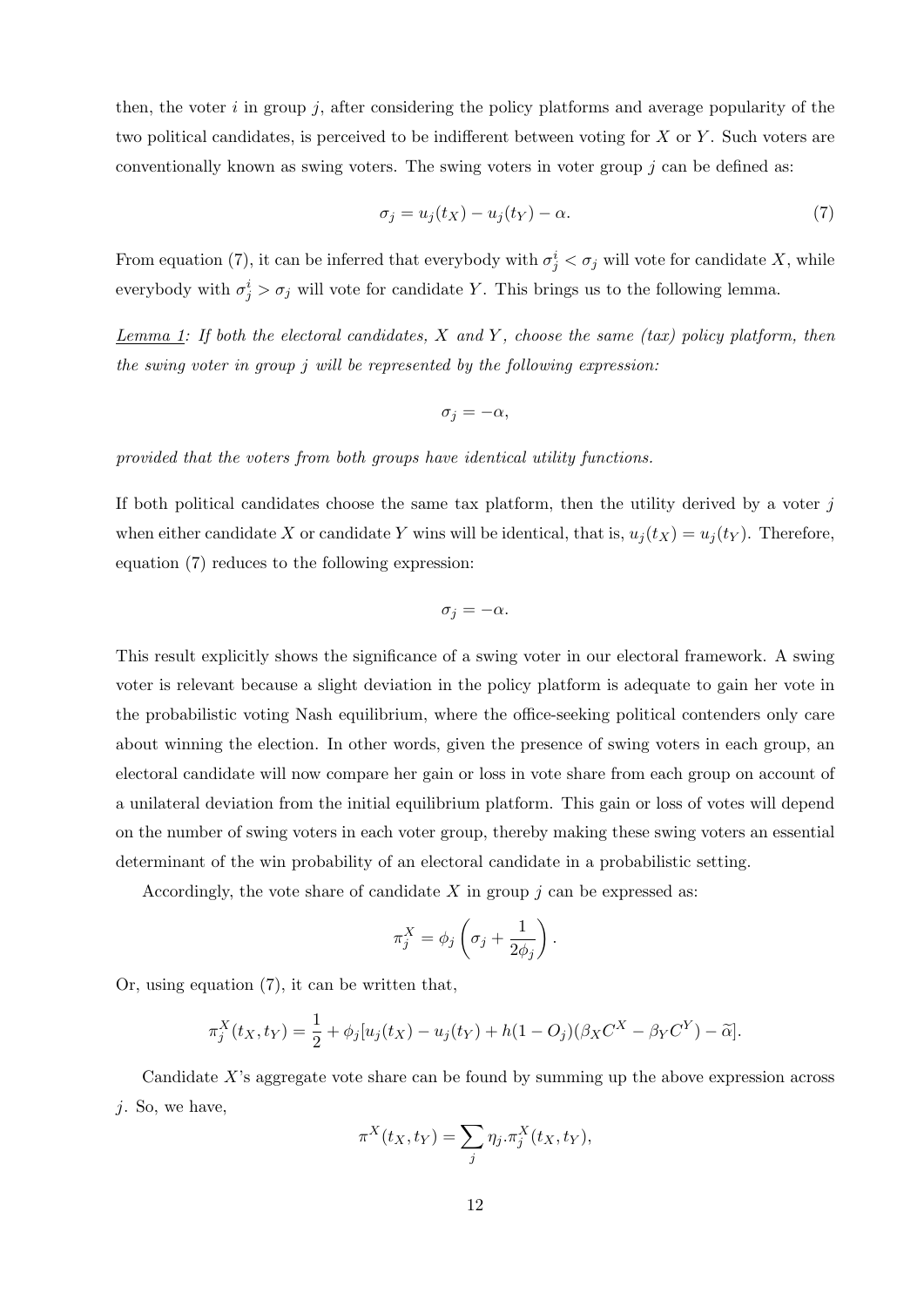which implies that,

$$
\pi^X(t_X, t_Y) = \frac{1}{2} + \sum_j \eta_j \cdot \phi_j[u_j(t_X) - u_j(t_Y) + h(1 - O_j)(\beta_X C^X - \beta_Y C^Y)] - \widetilde{\alpha}\phi.
$$

where,  $\phi = \sum_j \eta_j \phi_j$  is the average or mean ideology of the entire population. Or,

$$
\pi^X(t_X, t_Y) = \frac{1}{2} + [u(t_X) - u(t_Y) + h\delta(\beta_X C^X - \beta_Y C^Y)] - \widetilde{\alpha}\phi,
$$
\n(8)

where,  $u(t_X) = \sum_j \eta_j \cdot \phi_j u_j(t_X)$ ,  $u(t_Y) = \sum_j \eta_j \cdot \phi_j u_j(t_Y)$  and  $\delta = \sum_j \eta_j \cdot \phi_j (1 - O_j)$  represents the proportion of population that is not organized as an interest group and is, therefore, influenced by campaign expenditure. We can think of voters not organized as akin to uninformed voters who can be influenced by political candidates through higher campaign spending, while those who manage to organize themselves can be termed as informed voters on whom there is no effect of political candidate's campaign spending. Candidate X will win when  $\pi^{X}(t_X, t_Y) > \frac{1}{2}$  $\frac{1}{2}$ , which implies that,

$$
\widetilde{\alpha} < \frac{[u(t_X) - u(t_Y) + h\delta(\beta_X C^X - \beta_Y C^Y)]}{\phi} = \underline{\widetilde{\alpha}}(t_X, t_Y),
$$

where,  $\tilde{\mathbf{\alpha}}(t_X, t_Y)$  is some threshold level of popularity. This brings us to our next lemma which is stated as follows:

Lemma 2: Given the respective choice of  $(tax)$  policy platforms of electoral candidates X and Y, that is,  $t_X$  and  $t_Y$ , political candidate X will win the election if  $\tilde{\alpha} < \underline{\tilde{\alpha}}(t_X, t_Y)$  and political candidate Y will win the election if  $\tilde{\alpha} > \underline{\tilde{\alpha}}(t_X, t_Y)$ .

The threshold popularity parameter level  $\tilde{\underline{\alpha}}(t_X, t_Y)$  depends on some deterministic factors such as choice of policy platforms of both the electoral candidates as well as their campaign spending, which are crucial in shaping the popularity and, hence, their probability of win. But, the popularity of any political candidate also has an inherent stochastic element which cannot be correctly ascertained. This result shows that, when the value of that stochastic popularity shock component  $(\tilde{\alpha})$  is realized and is found to be lower than the cut-off value  $\tilde{\underline{\alpha}}(t_X, t_Y)$ , it signifies a positive shock for candidate  $X$ 's popularity just before the election, which helps her win the election by transferring a higher number of voters in her favour. In contrast, when the random popularity shock parameter realizes a value exceeding the threshold level  $\tilde{\alpha}(t_X, t_Y)$ , candidate Y receives a positive popularity shock just before the election, in turn increasing  $Y$ 's probability of winning.

Using Lemma 2, we can state that, since the candidates do not know  $\alpha$ , they will set the policy platform to maximize the probability of winning the election as:

$$
Pr\left[\pi^X(t_X, t_Y) > \frac{1}{2}\right] = Pr[\alpha < \underline{\tilde{\alpha}}(t_X, t_Y)] = \frac{1}{2} + \psi \underline{\tilde{\alpha}}(t_X, t_Y),
$$
  

$$
\iff Pr\left[\pi^X(t_X, t_Y) > \frac{1}{2}\right] = p_X(t_X, t_Y) = \frac{1}{2} + \frac{\psi[u(t_X) - u(t_Y) + h\delta(\beta_X C^X - \beta_Y C^Y)]}{\phi}.
$$
 (9)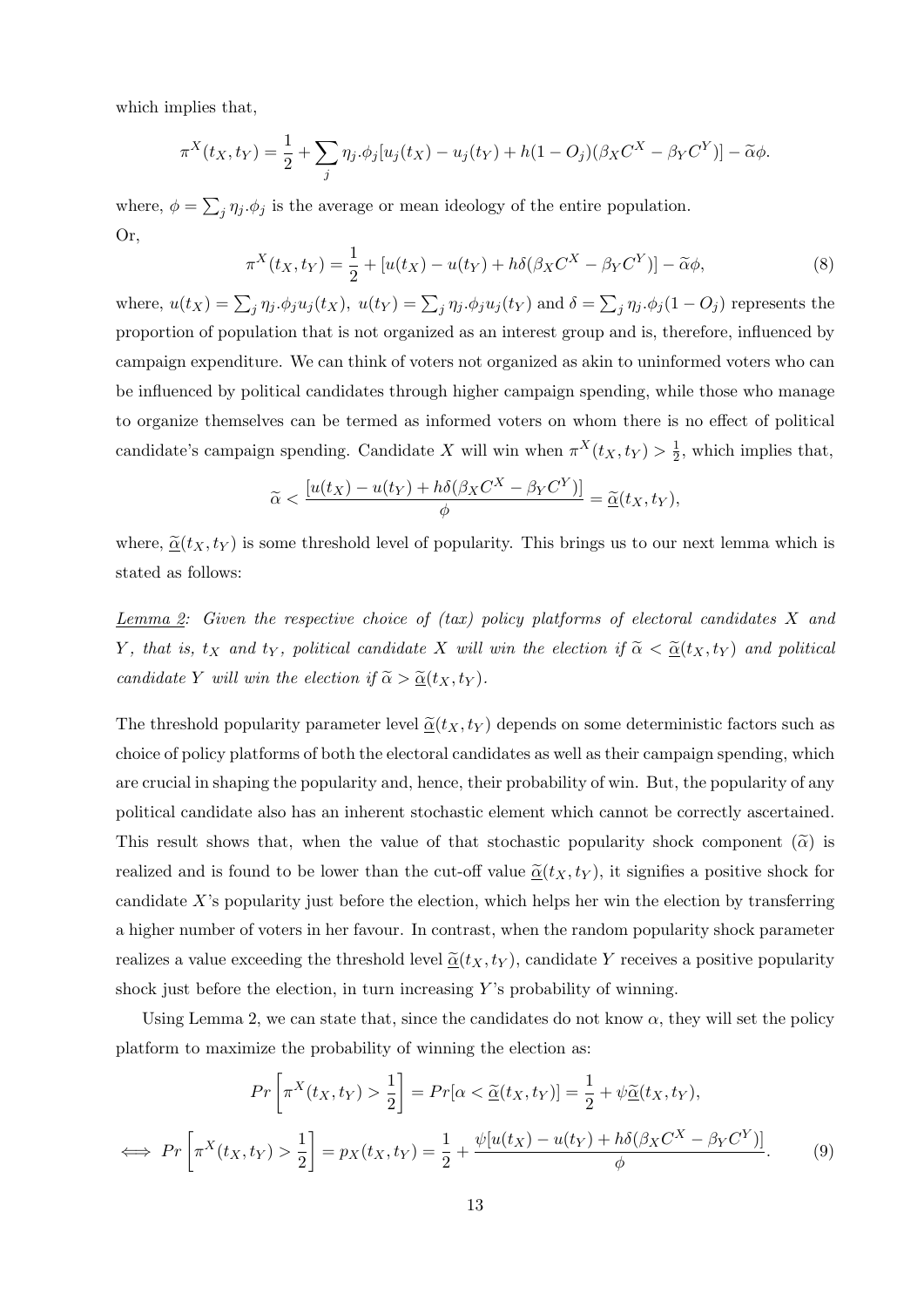And, since candidate Y wins with probability  $p_Y(t_X, t_Y) = (1 - p_X(t_X, t_Y))$ , we have,

$$
p_Y(t_X, t_Y) = \frac{1}{2} - \frac{\psi[u(t_X) - u(t_Y) + h\delta(\beta_X C^X - \beta_Y C^Y)]}{\phi}.
$$
\n(10)

These probabilities form the basis for setting up the objective functions of the political candidates. It can be seen from the above that, as both individual utility functions are continuous functions of policy choice,  $t_X$  and  $t_Y$ , the probability of winning also becomes a continuous function of the distance between the two electoral platforms. Since these probabilities depend on the amount of total campaign spending by the candidates, we need to focus on the next stage of lobbying that help determine the aggregate contributions to individual political candidates. But, before solving for contributions by interest groups, we characterize the benchmark and the swing voter case, since no lobbies are present in both cases, thus entailing zero campaign contributions.

### 3.1 The Benchmark Equilibrium

Here, we assume that all voter groups have identical ideological density (say, some constant  $\phi$ ) and there exist no special interest groups or lobbies. Given the latter assumptions, the electoral candidates will receive no campaign donation, such that,  $C^X = C^Y = 0$  and further  $\phi_j = \phi$ . Therefore, equation (9) will imply that,

$$
p_X = \frac{1}{2} + \frac{\psi \sum_j \eta_j . \overline{\phi}[u_j(t_X) - u_j(t_Y)]}{\widetilde{\phi}}.
$$
\n(11)

Next, using equation (4),

$$
p_X = \frac{1}{2} + \frac{\psi \tilde{\phi} \sum_j \eta_j [(1 - t_X) - \frac{1}{2} (t_X n - \theta_j - \frac{1}{n})^2 - (1 - t_Y) + \frac{1}{2} (t_Y n - \theta_j - \frac{1}{n})^2]}{\tilde{\phi}}.
$$
 (12)

By utilizing equation (2), it can be deduced that, in the absence of interest groups and donations, candidate X will choose  $t_X$  to maximize the following expected pay-off function:

$$
\text{Max}_{t_X} [p_X R + (1 - p_X) Q],
$$

where,  $p_X$  is given by equation (12). Differentiating this expression with respect to  $t_X$ , results in the following first-order condition:

$$
\frac{(R-Q)\psi\widetilde{\phi}\sum_{j}\eta_{j}[-1-n\left(t_{X}n-\theta_{j}-\frac{1}{n}\right)]}{\widetilde{\phi}}=0.
$$

Solving the above yields,

$$
t_X^* = \frac{1}{n} \cdot \sum_j \eta_j \theta_j. \tag{13}
$$

Symmetric expressions for equilibrium tax platform can also be derived for candidate Y by utilizing her probability of winning  $(p<sub>Y</sub>)$ . Therefore, we can write,

$$
t_Y^* = \frac{1}{n} \cdot \sum_j \eta_j \theta_j = t_X^*.
$$
 (14)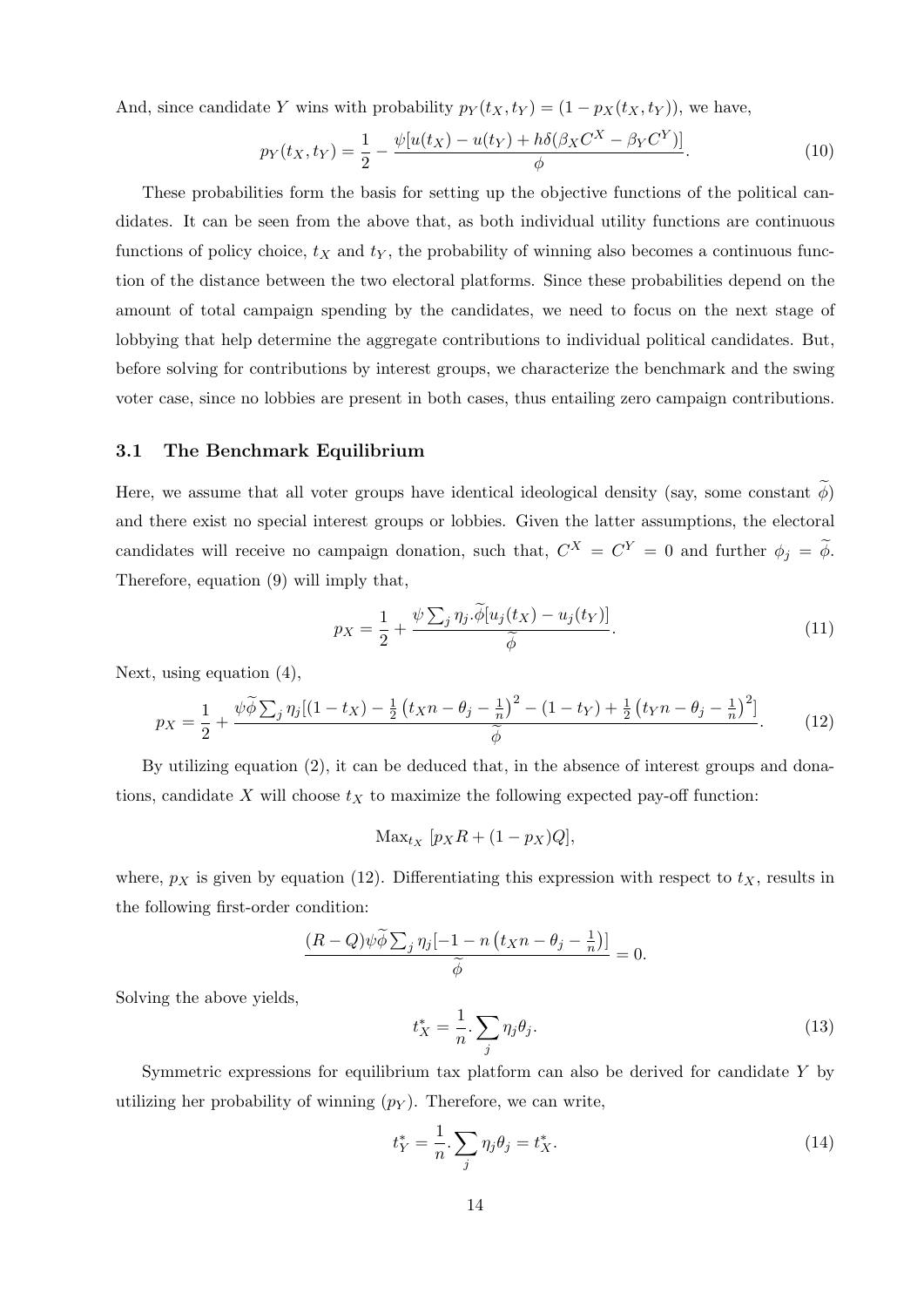The solutions in equations (13) and (14) suggest that the policy platforms of the two electoral candidates X and Y converge to each other in equilibrium. Furthermore, these policy announcements turn out to be a weighted average of the policy bliss points of each voter group  $(\theta_i)$ ; the weights being the proportion of population in each group  $(\eta_i)$ . This means that, given the preferences of each voter group in the economy, the tax platform will sway towards the group that has a larger number of people and, hence, a greater number of voters. That is, in order to win the election, each candidate being opportunistic in nature, tries to tweak her respective policy platform in favour of the voter group with a greater share of population, consequently resulting in full policy convergence or the median voter outcome.

Moreover, since the government's budget is balanced, we can write the optimal choice of the public good, g, of the two electoral candidates under the benchmark equilibrium as follows:

$$
nt_X^* = g_X^* = \sum_j \eta_j \theta_j = nt_Y^* = g_Y^*.
$$

It is evident from the above expressions that the equilibrium policy platforms chosen in the benchmark case represent a social optimum equilibrium because of the absence of interest groups and homogeneous ideological density across voter groups. The reason is that when  $\phi_j = \phi$ , that is, when the number of swing voters is the same across all voter groups, all groups get equal weight in an electoral candidate's decision, which in effect results in maximization of the average or representative voter's utility, thus coinciding with the socially desirable outcome.

#### 3.2 The Swing Voter Equilibrium

Generally, groups differ in how easily their votes can be swayed or manipulated, and therefore, office-seeking political candidates do not ascribe them equal weights in their objective function, unlike the previous case. This leads us to an alternate scenario where there exist swing voters and  $\phi_j$  is different across the voter groups.

When no interest groups exist, and the ideological density across the voter groups is not uniform, using equation (9), we can write:

$$
p_X = \frac{1}{2} + \frac{\psi \sum_j \eta_j . \phi_j [(1 - t_X) - \frac{1}{2} (t_X n - \theta_j - \frac{1}{n})^2 - (1 - t_Y) + \frac{1}{2} (t_Y n - \theta_j - \frac{1}{n})^2]}{\phi}.
$$
 (15)

Again, candidate  $X$  will maximize the following objective function:

$$
\text{Max}_{t_X} \ [p_X R + (1 - p_X)Q],
$$

where,  $p_X$  is given by equation (15). Maximization of the above with respect to  $t_X$  results in the following first-order condition:

$$
\frac{(R-Q)\psi\sum_{j}\eta_{j}.\phi_{j}[-1-n\left(t_{X}n-\theta_{j}-\frac{1}{n}\right)]}{\phi}=0,
$$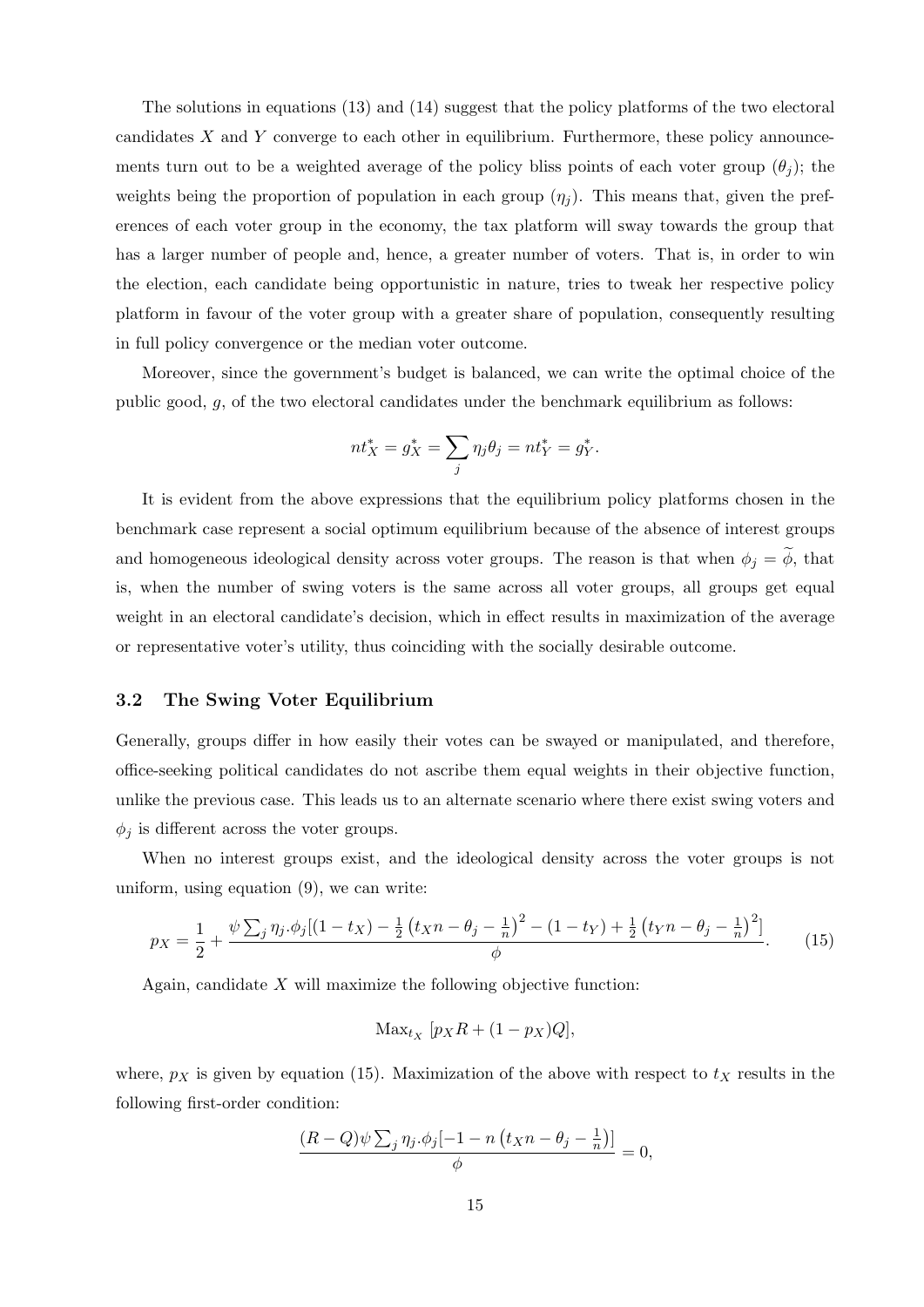whose solution yields,

$$
t_X^s = \frac{1}{n} \cdot \sum_j \eta_j \phi_j \theta_j. \tag{16}
$$

A symmetric equilibrium expression for candidate Y 's tax platform can also be derived, such that,

$$
t_Y^s = \frac{1}{n} \cdot \sum_j \eta_j \phi_j \theta_j = t_X^s. \tag{17}
$$

Further, by utilizing the assumption of balanced budget of the government and rearranging equation (16) results in the following optimal choice of the public good,  $g$ , under the swing-voter equilibrium:

$$
nt_X^s = g_X^s = \sum_j \eta_j \phi_j \theta_j = nt_Y^s = g_Y^s. \tag{18}
$$

Equations (16), (17) and (18) denote the swing voter equilibrium. Since, the two candidates have symmetric objective functions, the maximization of candidate  $Y$ 's probability of winning also results in an identical tax being chosen by Y. It can be noted that the choice of tax depends on the weighted average of the policy preference parameter  $(\theta_i)$ , with the weights now being a product of  $\eta_i$  and  $\phi_i$ , that is, the proportion of voting population (similar to the benchmark case) and the ideological density in each group type  $j$ , respectively. The ideological densities, here, symbolize how responsive voters are in each group to changes in policy platforms, and in turn, how they reward it with votes during elections. This brings us to the following important result which will be used later in the analysis.

<u>Result R1</u>: If  $\phi_i$  is high, then voter group j is considered to be ideologically more homogeneous, that is, it has a larger number of swing voters that makes the group more attractive for the electoral candidates. In contrast, if  $\phi_j$  is low, the group is considered to be ideologically more heterogeneous, that is, there are lower number of swing voters in that group.

The explanation for this result can be illustrated with the help of Figure 1 that depicts the distribution of  $\sigma_j^i$  in the two voter groups L and H. Both the distributions are symmetric around a zero mean value. The height of the distribution denotes the density  $\phi_i$  of a voter group and quantifies the number of voters gained or lost in that group on account of a slight rise or fall in that group's economic welfare. If  $\phi_i$  is high, the voter group is believed to be ideologically more homogeneous and accordingly, has a larger number of swing voters. This makes the group more appealing for office-seeking political candidates, who by tilting their policy platform in favour of this voter group, manage to gain a larger number of voters in their favour. In Figure 1, group H has a higher density than group  $L$ . Using Lemma 1, we can say that, when both political candidates announce the same policy position, and there exist no interest groups, then the equilibrium swing voter in each group is the individual with parameter  $\sigma_j = -\alpha$ . Voters with  $\sigma_j^i$  to the left of  $-\alpha$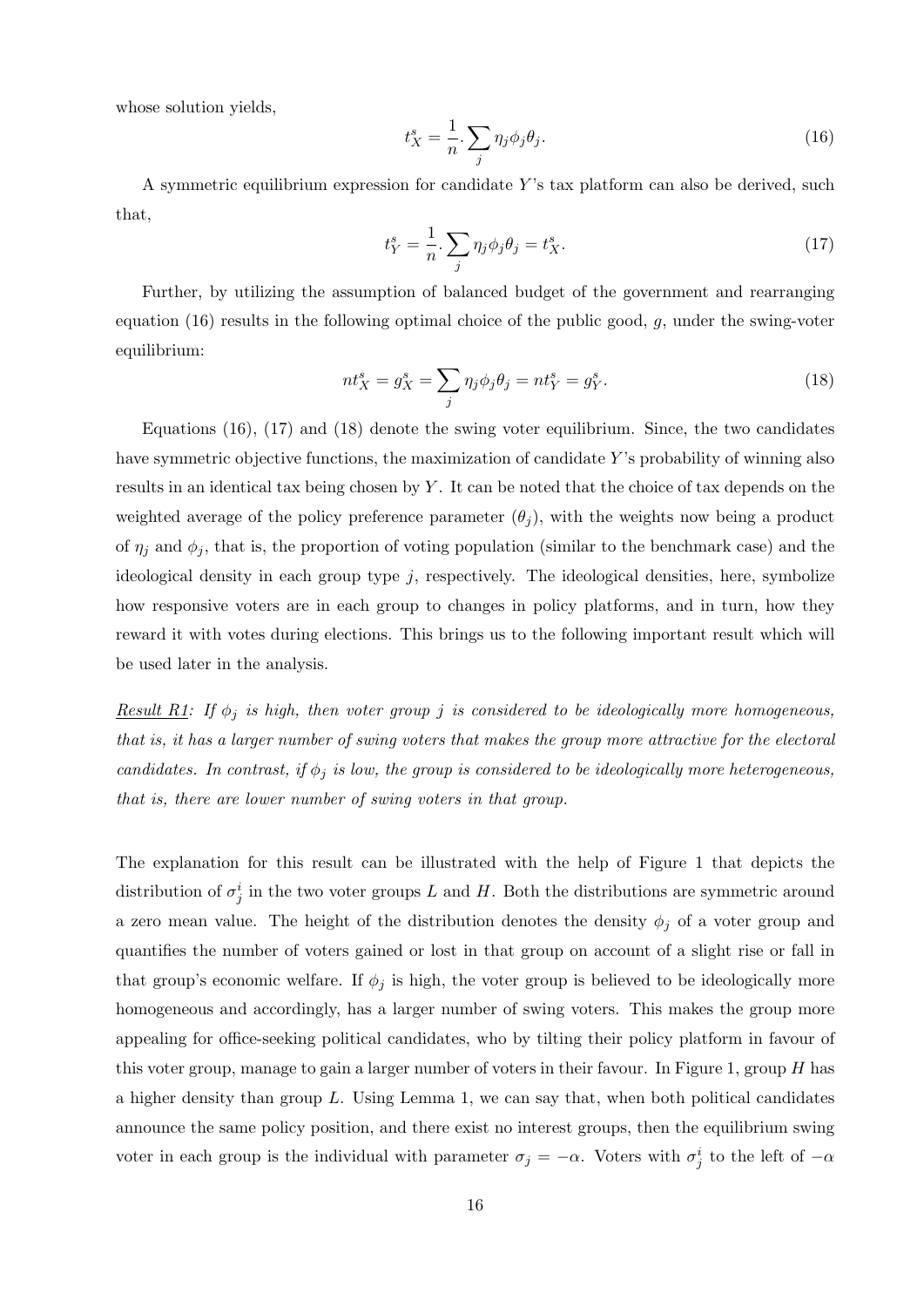Figure 1: Change in Swing Vote Share Across Voter Groups Due to a Deviation in Policy Platform by an Electoral Candidate



Source: Own Estimation

vote for candidate  $X$  while the others vote for candidate  $Y$ . Both the electoral candidates try to maximize their expected share of votes and, therefore, appeal to the swing voters in each group. Now, consider the case that a political candidate X deviates her equilibrium policy point in favour of a higher level of public good provision financed by the imposition of larger taxes. A higher tax benefits group  $H$  since group  $H$  prefers a greater amount of public good provision relatively, but hurts group L since group L prefers lower level of public good provision.<sup>4</sup> Thus, as a result of this unilateral deviation, candidate X gains votes from group  $H$  and loses votes from group  $L$ . Figure 1 depicts the new swing voter in group H as individual  $\sigma_H$ , while the new swing voter in the other group corresponds to the point  $\sigma_L$ . It should also be noted that the horizontal distance between  $\sigma_i$  and  $\alpha$  in each group is proportional to the gain or loss in utility due to this deviation. In the

<sup>&</sup>lt;sup>4</sup>In the real world, this scenario can be justified by considering two distinct groups of voters existing in an economy: one, an economically weaker group of people dependent upon agriculture for their livelihoods, and second, a financially affluent group of people having opulent lifestyles. Due to such an antithetical nature of the above groups, the individuals in both these groups will categorically have divergent preferences for a public good provision. For instance, the economically weaker group would be better-off if a new irrigation facility was to be provided, since that would entail considerable utility to them. In contrast, the economically moneyed group would be more in favour of the provision of dynamic infrastructural facilities such as, a modern expressway or a brand-new airport complex coupled with ultra-modern workings and would not benefit much from an irrigation facility. Therefore, in this case, the imposition of the same level of tax on both voter groups to finance the provision of any one such public good would entail different levels of utility or disutility to the individuals.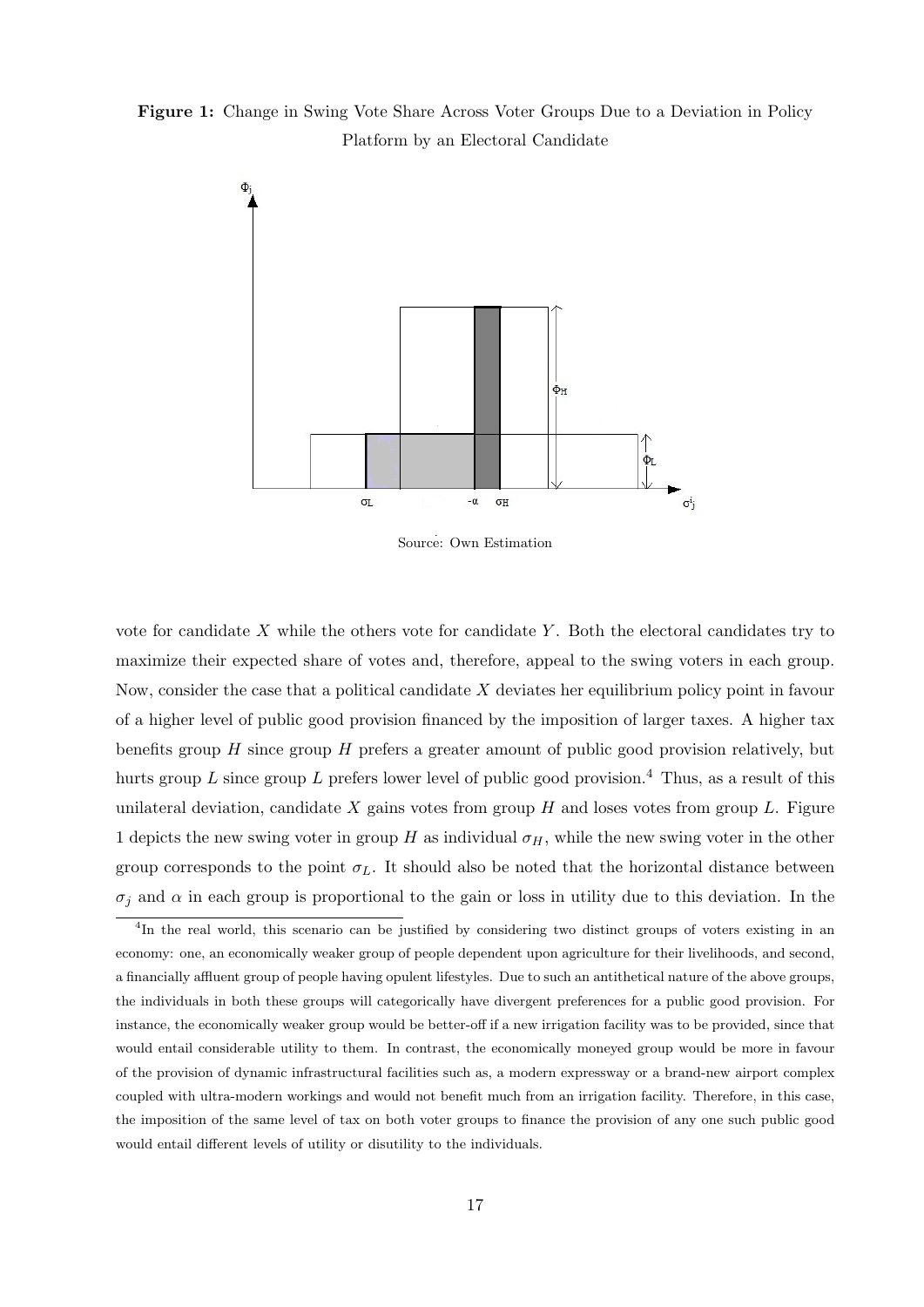Figure, the equilibrium is illustrated to be closest to  $H$  group's bliss point and, therefore, the horizontal shift of the swing voter is quite small in that group. The electoral candidate does not have any incentive to deviate from the equilibrium when the shaded area to the right (that is, the gain in votes) is equal to the shaded area to the left (that is, the loss in votes). This implies that, in this case, the equilibrium policy must be biased in favor of group  $H$ . Since the proportion of swing voters in this group is greater (see the greater height of H group's ideological distribution), it implies an equilibrium policy position relatively nearer to its bliss point. The opposite will be true for group L.

In particular, we can also analyze the impact on swing equilibrium tax platforms of electoral candidates when  $\phi_L$  and  $\phi_H$  tend to extreme values of 0 or 1. When  $\phi_L$  tends to 0, this means that all voters in group  $L$  are different in terms of their ideology, that is, are ideologically heterogeneous, implying that there are no swing voters in group  $L$ . Thus, the tax platform of an electoral candidate would be strongly dependent on the number of swing voters in group  $H$ . This is because, for an office-seeking political candidate, the number of swing voters are significant in winning the elections. Therefore, in this case, the candidate would assign a weight of zero to the utility or policy preferences of group  $L$  while deciding on the equilibrium tax platform. In a similar manner, we can arrive at the intuition for the case when  $\phi_H$  tends to 0, wherein the candidate will now assign a weight of zero to group  $H$  and her tax policy platform would be more inclined towards the economic preferences of voter group L. In contrast, when  $\phi_L$  tends to 1, the importance of group L increases in a political candidate's decision of choosing a tax platform. Intuitively speaking, as  $\phi_L$  tends to 1, group L becomes ideologically more homogeneous, that is, the number of swing voters in  $L$  increase. Consequently, the importance of group  $L$  also rises in comparison to other voters in the economy and, hence, the electoral candidate assigns a relatively higher weight to group L. A similar line of reasoning can be used to obtain the results for the case when  $\phi_H$ tends to 1. In addition to this, when  $\phi_L$  and  $\phi_H$  both tend to 1, then both the groups become equally important for the electoral candidate because the number of swing voters in each group rises and the candidate's chance of winning the election rises along with it. However, in this case the candidate has to identify the group in which the number of swing voters is relatively greater, which in turn, will be dependent on the proportion of voters in that group  $(\eta_L$  and  $\eta_H)$ . If say, H type voters are greater in number, the tax platform would be biased towards them, while if  $L$ type voters are more in number the candidate's tax platform will be biased towards the public good preferences of group L. All these results will hold for both the electoral candidates, X and Y . The above arguments help to explain a number of our results later in the analysis.

Now, comparing the swing voter equilibrium with the benchmark equilibrium leads to the first key finding of our analysis:

**Proposition 1:** The swing voter equilibrium tax platform (or the equilibrium level of public good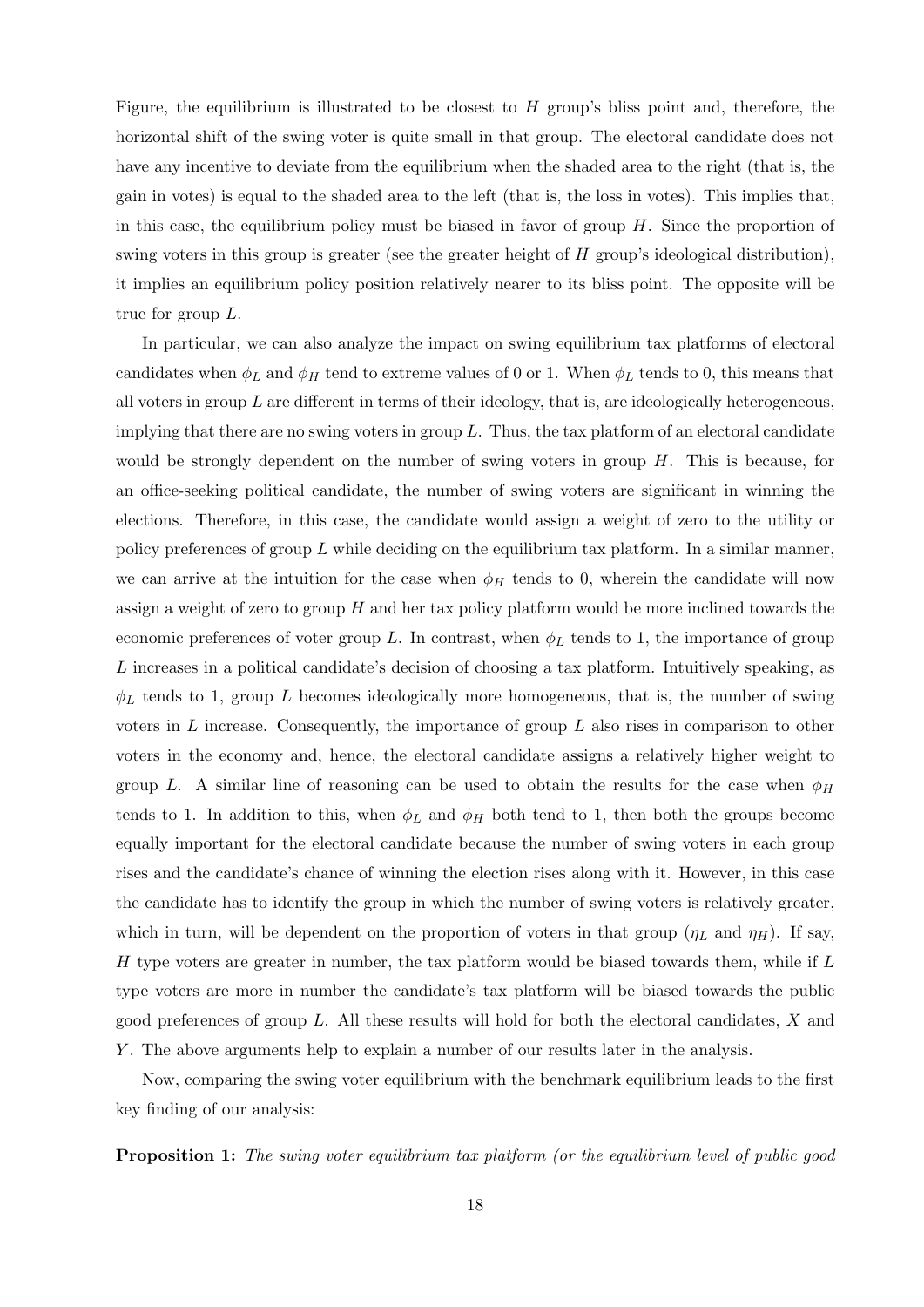provision) of an office-seeking electoral candidate is always lower than or equal to the equilibrium tax platform (or the equilibrium level of public good provision) of the same candidate in case when the ideological density across voter groups is uniform and no interest groups exist (benchmark case). That is,  $t_K^s \leq t_K^*$ , where,  $K = X, Y$  denotes the two candidates competing for electoral office in our model.

Given  $\eta_j > 0$ ,  $\theta_j > 0$  and  $\phi_j \in [0, 1]$ , a comparison of equations (13) and (16) leads to the following mathematical expression:

$$
\sum_j \eta_j \phi_j \theta_j \leq \sum_j \eta_j \theta_j.
$$

Expanding the above, we get that,

$$
\eta_L \phi_L \theta_L + \eta_H \phi_H \theta_H \leq \eta_L \theta_L + \eta_H \theta_H.
$$

Rearranging, we get,

$$
\frac{(\phi_L - 1)}{(1 - \phi_H)} \le \frac{\eta_H \theta_H}{\eta_L \theta_L}.
$$

Given that  $\theta_H > \theta_L > 0$  and that  $\phi_j$   $(j = L, H)$  is a parameter of ideological density, therefore, the left-hand side of the above inequality should always be less than the right-hand side. Utilizing this, we can postulate the above inequality as:

$$
\frac{(\phi_L - 1)}{(1 - \phi_H)} \le 0 \le \frac{\eta_H \theta_H}{\eta_L \theta_L}.
$$

This can be explained intuitively by utilizing the result R1. As discussed earlier, in the benchmark case the ideological density across groups is uniform (that is,  $\phi_L = \phi_H = \tilde{\phi}$ ) and, hence, the electoral candidate assigns equal weight (a value of 1) to each voter group in this scenario. However, in the swing voter case, voters are not identical. In fact, they have their own ideological and economic policy preferences and, hence, considering each voter group to be distinct, political candidates assign different weights to them as characterized by both the ideological density parameter and the proportion of individuals in each group. In this scenario, after an electoral candidate makes a small unilateral deviation in her equilibrium policy platform, it results in a gain and a loss in the candidate's existing vote share. The marginal benefit of policy deviation or the gain of voting support is derived from the group having a bliss point closer to the one in whose direction the policy was tilted. The marginal cost of policy deviation or the loss in vote share accrues from the loss of support from the voter group whose bliss point lies farther from the chosen policy point. In order to ensure that this gain in vote share (or, the marginal benefit) exceeds the loss (or, the marginal cost), the policy deviation has to be in favour of the economic preferences of the voter group having a higher ideological density, or a larger number of swing voters. An electoral candidate will continue to adjust her policy platform as long as the gain in vote share (marginal benefit) outweighs the loss in vote share (marginal cost). In sum, it can be stated that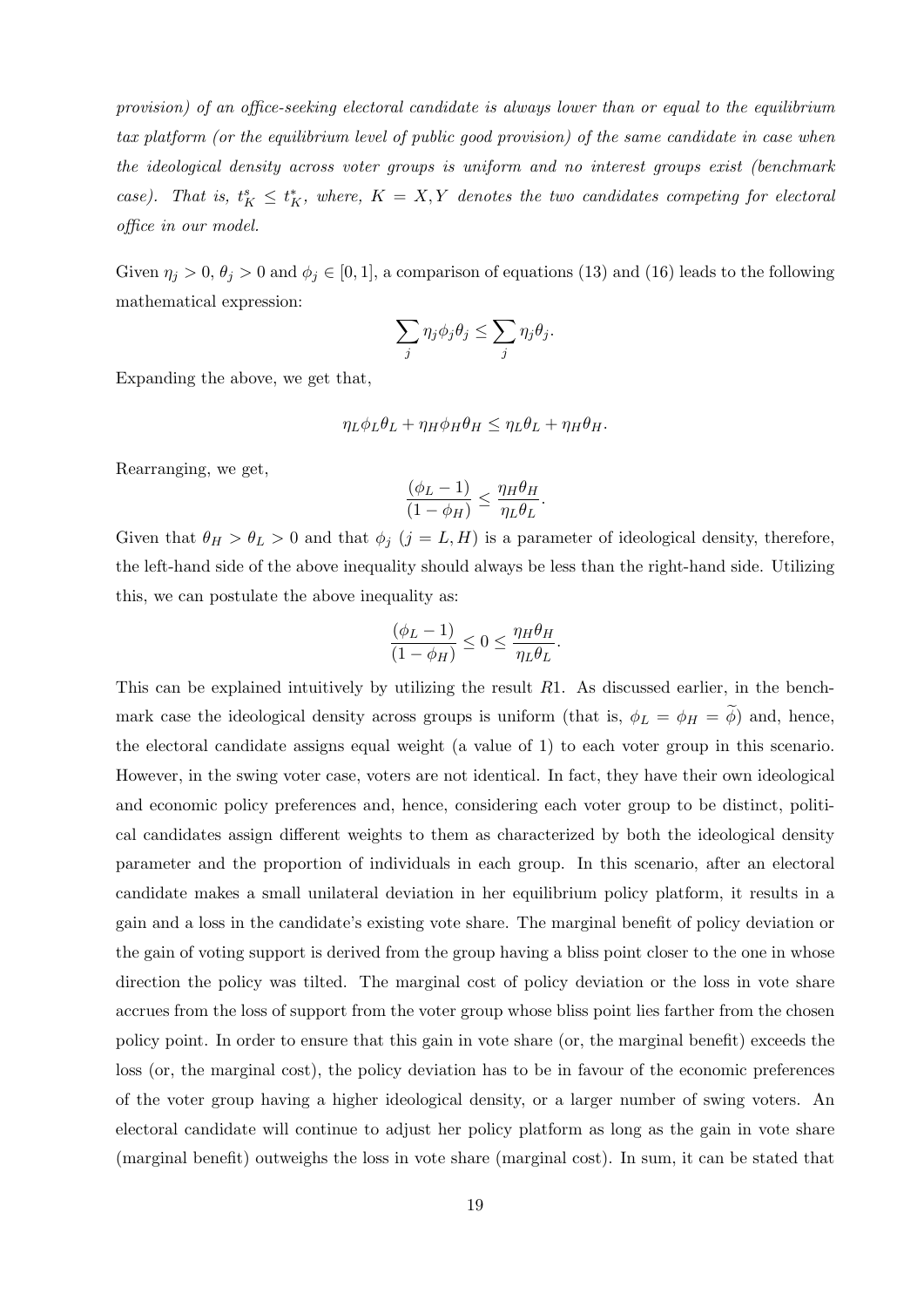the (economic) policy bliss points of both the voter groups  $(\theta_i)$  are compromised in the presence of swing voters in the economy, thus, reducing the level of tax platform and corresponding level of public good provision in comparison to the benchmark scenario. Put differently, the opportunism of the political candidates becomes more prevalent in the swing voter equilibrium relative to the benchmark case since, greater the proportion of swing voters in a group, greater the possibility of manipulating their votes in the political candidate's favour.

Note that, the result in Proposition 1 holds only when the ideological density is different across the groups, that is, when  $\phi_H \neq \phi_L$ . In contrast, when  $\phi_H = \phi_L$ , the tax in the swing voter equilibrium collapses to the benchmark case because in this case, all the (swing) voters are treated as identical by the electoral candidate, irrespective of which voter group they belong to. Similar results hold for the political candidate Y .

We now introduce the role of interest groups in our model who can lobby with the political candidates to tilt policy platforms in their favour by offering campaign donations or contributions to them. Campaign contributions help the political candidate in financing their electoral campaigns, which in turn, raises the candidate's average popularity across the voting population. This helps in increasing the electoral candidate's probability of win.

### 3.3 Equilibrium Solution for Campaign Contributions

We now derive the solutions for the lobbying stage, where there are two groups of voters  $j = L, H$ who may organize and form lobbies in order to influence the electoral candidates. As explained before,  $O_j \in [0, 1]$  is the fraction which represents the organizational strength of the interest group so formed, where  $O_j = 1$  describes complete organization within a group of voters, that is, no free-riding amongst the voters in that group, whereas  $O_j = 0$  describes no organization among voters within a group, that is, a situation where everyone is free-riding. Additionally,  $0 < O_j < 1$ depicts a situation where a fraction of voters in a group j are organized, whereas, the remaining voters in that group free-ride. If a group  $j$  gets organized into a lobby, then a member of this lobby makes a contribution of  $C_j^P$  which is a payment to the electoral candidate  $P(P = X, Y)$ and  $C_j^P > 0$ . These contributions can be comprehended both in cash and in kind. Thus, the total contributions to a party or a candidate  $P$  can be written as:

$$
C^P = \sum_j O_j \eta_j C_j^P. \tag{19}
$$

In order to calculate an individual contribution from group j to party  $P(C_j^P)$ , the interest group's maximization problem has to be considered. An organized group's utility depends on the equilibrium policy besides the amount of political contributions provided to electoral candidates. Thus, it is assumed to take the following form:

$$
p_X u_j(t_X) + (1 - p_X)u_j(t_Y) - \frac{1}{2}[(C_j^X)^2 + (C_j^Y)^2].
$$
\n(20)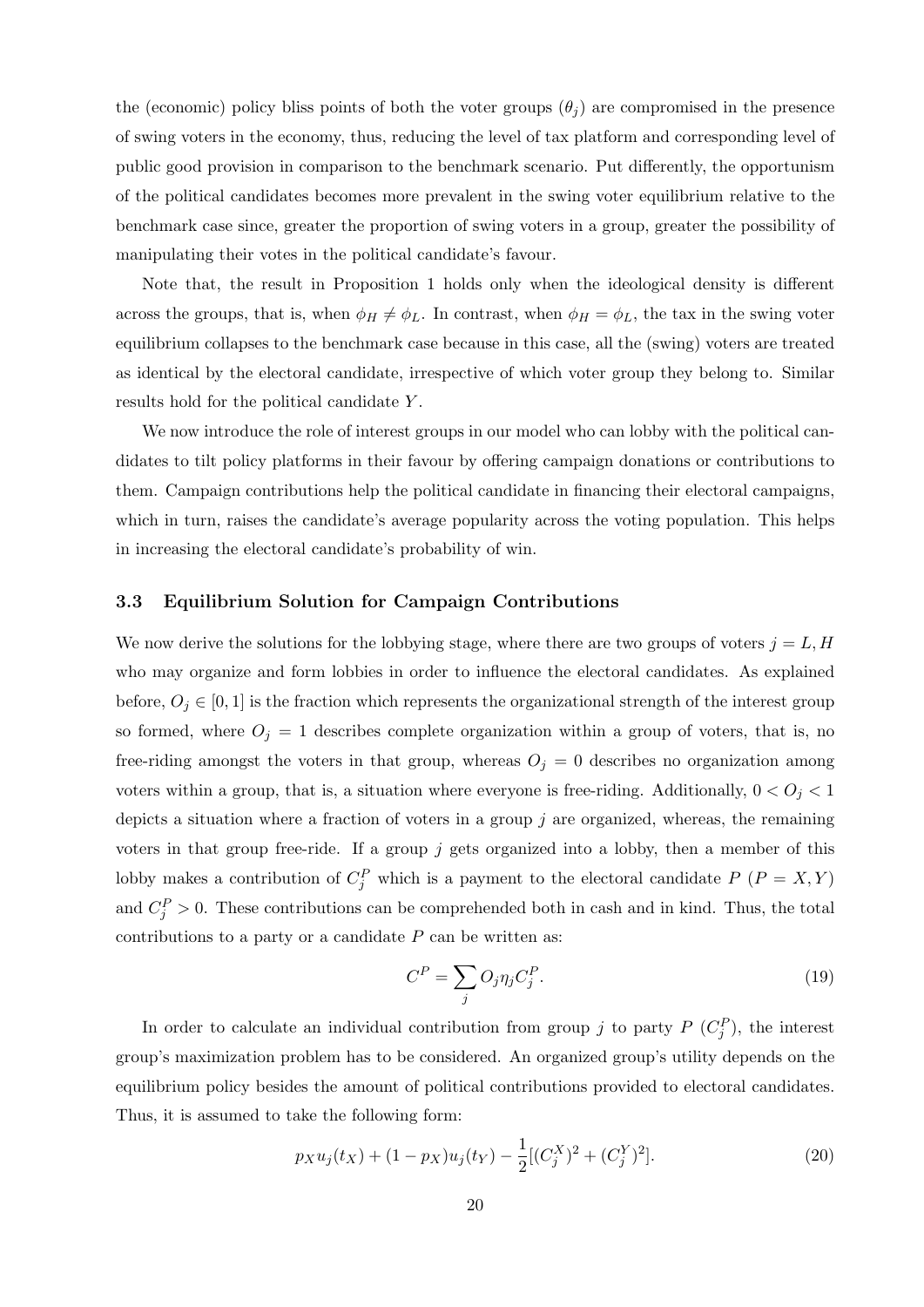The quadratic form of the cost function captures that contributions not only involve a monetary transfer, but also the personal involvement of organized voters, thus implying convexity of the cost of contributing. Therefore, an organized group  $j$  will maximize its expected utility, which is given by:

$$
\text{Max}_{C_j^X, C_j^Y} E(v_j) = p_X u_j(t_X) + (1 - p_X) u_j(t_Y) - \frac{1}{2} [(C_j^X)^2 + (C_j^Y)^2],
$$
\n
$$
\text{subject to } C_j^X, C_j^Y > 0,
$$
\n
$$
(21)
$$

where,  $p_X$  is given by equation (9). Differentiating  $E(v_j)$  with respect to  $C_j^X$ , we get the following Kuhn-Tucker conditions:

$$
\frac{\partial p_X}{\partial C_j^X}[u_j(t_X) - u_j(t_Y)] - C_j^X \le 0,
$$
\n(22)

and,

$$
\left[\frac{\partial p_X}{\partial C_j^X}[u_j(t_X) - u_j(t_Y)] - C_j^X\right]C_j^X = 0.
$$
\n(23)

Using equations (9) and (19), this can be expressed as:

$$
\frac{\partial p_X}{\partial C_j^X} = \frac{h\psi\delta\beta_X O_j\eta_j}{\phi}
$$

Therefore, using the above, the solution for individual contributions from group  $j$  to candidate X will be:<sup>5</sup>

$$
C_j^X = \text{Max} \left\{ 0, \frac{h\psi \delta \beta_X O_j \eta_j [u_j(t_X) - u_j(t_Y)]}{\phi} \right\}.
$$
 (24)

.

In a similar manner, the solution for individual contributions from group  $j$  to candidate Y can be derived to be:

$$
C_j^Y = \text{Max} \left\{ 0, \frac{h\psi\delta\beta_Y O_j \eta_j[u_j(t_Y) - u_j(t_X)]}{\phi} \right\}.
$$
 (25)

From the above, it can be deduced that a lobby group donates only to the political candidate whose policy platform yields to the group the highest utility and never contributes to more than one political candidate.<sup>6</sup>

<sup>&</sup>lt;sup>5</sup>The solution  $C_j^X = 0$  reduces equation (22) to  $\frac{\partial p_X}{\partial C_j^X} [u_j(t_X) - u_j(t_Y)] \leq 0$ . And since,  $\frac{\partial p_X}{\partial C_j^X} > 0$ , we can conclude that,  $[u_j(t_X) - u_j(t_Y)] \leq 0$ . This means that, if an individual member of the lobby group supporting electoral candidate X derives lesser (or equal) utility from X's policy choice as compared to Y's policy choice, then he/she finds no incentive to continue supporting candidate  $X$ . As a result, the individual contributions to  $X$  in this scenario tend to zero. In sum, a lobby member will make positive contributions only when he/she derives a higher utility from the policy platform of the electoral candidate that their respective lobby group is supporting. Similar reasoning holds when  $C_j^Y=0$ .

 ${}^{6}$ The result that a lobby group provide contributions to only one political party is fairly conventional. It has been pointed out and discussed in Austen-Smith (1987), Baron (1988), Persson and Tabellini (2002), Hall and Deardorff (2006) and Le and Yalcin (2018) despite using different modelling frameworks. According to Baron (1988), there exists empirical evidence depicting that most PACs (Political Action Committees) contribute to only one political candidate.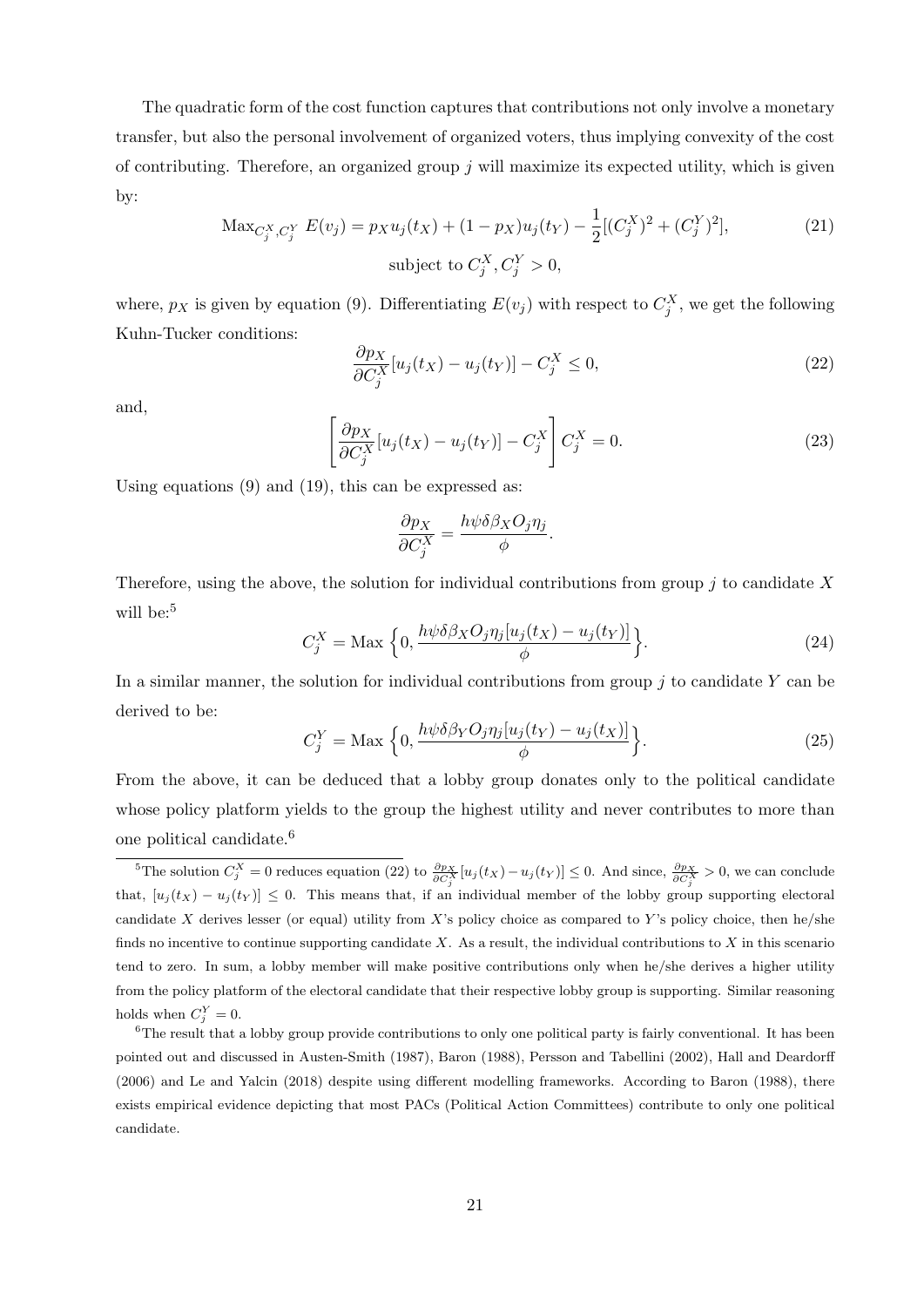# 3.4 Policy Equilibrium under Electoral Competition in the Presence of Both Interest Groups and Swing Voters

In this sub-section, we solve for the equilibrium of the third specification of the model, that is, the policy platform of the political candidates under electoral competition in the presence of both the interest groups and swing voters. For this, we focus on the solution for the first stage of the game. In this stage of the game, each electoral candidate maximizes her expected payoffs she receives from engaging in electoral competition. Using equation  $(2)$ , the objective function of candidate X can be written as follows:

$$
\text{Max}_{t_X} \ p_X[(1 - \beta_X)C^X + R] + (1 - p_X)[(1 - \beta_X)C^X + Q].
$$

The above can also be expressed as:

$$
\text{Max}_{t_X} \ p_X(R - Q) + (1 - \beta_X)C^X + Q, \quad \text{subject to} \quad 0 \le t_X \le y.
$$

As derived in the previous sub-section, any individual member of a lobby will donate to a candidate whose choice of policy platform gives her a higher utility or payoff. Here, we assume that both the interest groups  $(j = L, H)$  attain greater utility with X's policy platform as compared to Y's policy platform and, hence, donate only to  $X$  and not to  $Y$ .<sup>7</sup> Therefore, using equation (19) and  $(24)$ , the aggregate contributions to X can be written as:

$$
C^{X} = \frac{h\psi\delta\beta_{X}\sum_{j}O_{j}^{2}\eta_{j}^{2}[u_{j}(t_{X}) - u_{j}(t_{Y})]}{\phi}.
$$

As explained in the previous section, the total contributions received by a political candidate X will be positive only if  $u_i(t_X) > u_i(t_Y)$ , that is, a voter j would contribute only when she receives a greater utility from candidate  $X$ 's policy choice in comparison to candidate  $Y$ 's policy choice. Furthermore, the above expression indicates that candidate  $X$  garners more contributions if she indulges in lesser embezzlement of funds and if political campaign expenditure is more effective at swaying votes in her favour. Given that  $C^{Y} = 0$ , using the above expression yields the following:

$$
(\beta_X C^X - \beta_Y C^Y) = \frac{h\psi \delta \beta_X^2 \sum_j O_j^2 \eta_j^2 [u_j(t_X) - u_j(t_Y)]}{\phi}.
$$

<sup>&</sup>lt;sup>7</sup>In our model, we have assumed that lobby groups have an influence motive for donating to a political candidate and not an electoral motive and, therefore, both lobby groups can donate to the same political candidate bearing in mind their respective policy preferences. The receipt of monetary donations from two antithetical lobby groups by one political candidate strengthens our analysis further by adding another conflicting force besides the familiar centripetal and centrifugal forces, that help shape the final equilibrium policy choices of the electoral candidates.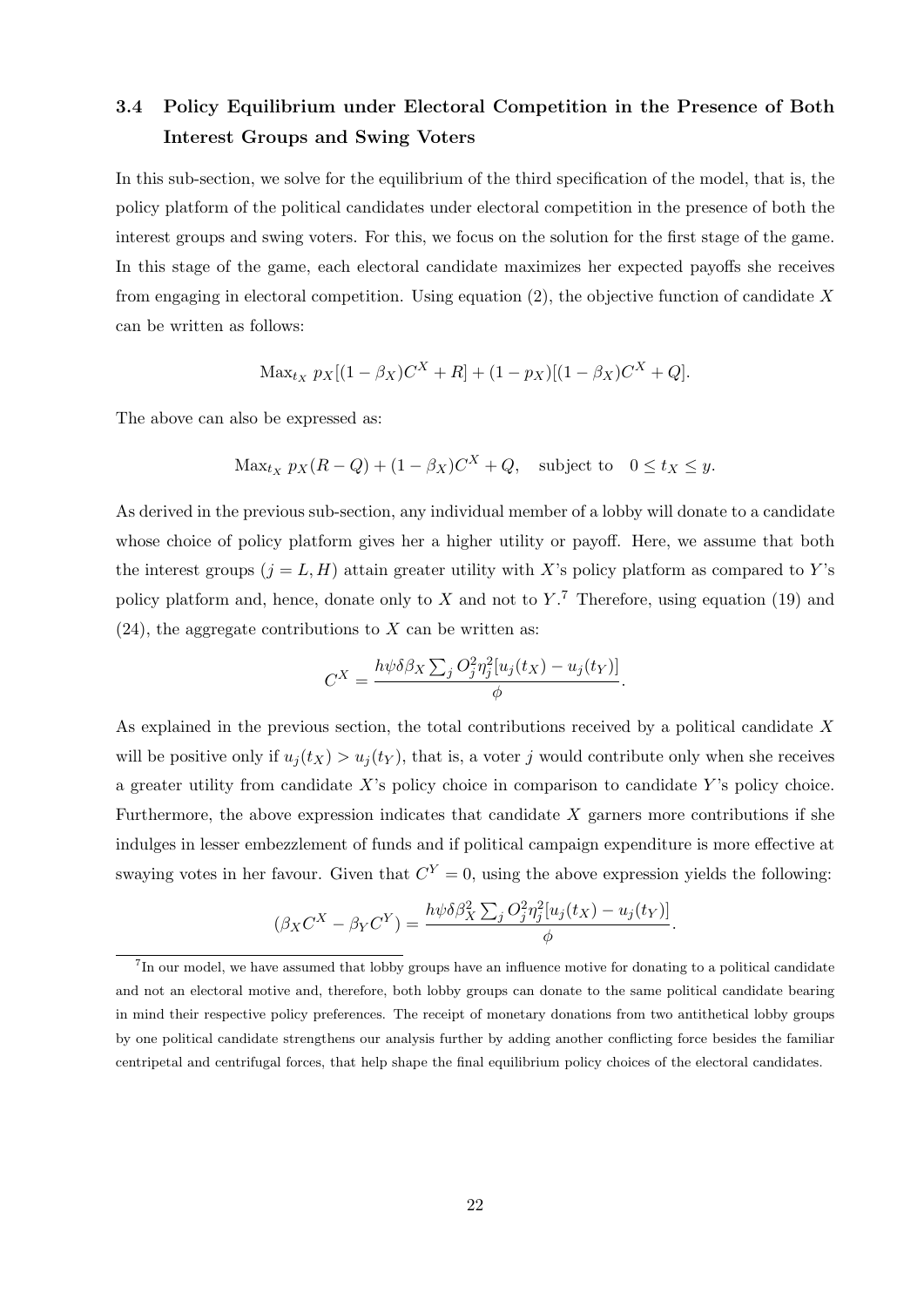Utilizing equation (9) and substituting the above expression into it, the objective function for candidate  $X$  can be written as:

$$
\text{Max}_{t_X} \left[ \frac{1}{2} + \frac{\psi}{\phi} [u(t_X) - u(t_Y) + \frac{\psi}{\phi} h^2 \delta^2 \beta_X^2 \sum_j O_j^2 \eta_j^2 (u_j(t_X) - u_j(t_Y))] \right] \cdot (R - Q) + (1 - \beta_X) \frac{\psi}{\phi} h \delta \beta_X \sum_j O_j^2 \eta_j^2 [u_j(t_X) - u_j(t_Y)] + Q.
$$

Next, using equation (4) and differentiating the above with respect to  $t<sub>X</sub>$  yields the first-order condition as:

$$
[-nt_X\phi + \sum_j \eta_j \phi_j \theta_j + \frac{\psi}{\phi} h^2 \delta^2 \beta_X^2 \sum_j O_j^2 \eta_j^2 (\theta_j - nt_X)].(R - Q) + (1 - \beta_X) \frac{\psi}{\phi} h \delta \beta_X \sum_j O_j^2 \eta_j^2 (\theta_j - nt_X) = 0.
$$

Rearranging the above and using equation (16) results in the following expression for candidate X's optimal tax platform under electoral competition in the presence of swing voters and lobbying activities when both lobby groups donate only to  $X$ :

$$
t_X^e = \frac{(R-Q)\left[t_X^s + \frac{\psi}{\phi}h^2\delta^2\beta_X^2\frac{\sum_j O_j^2\eta_j^2\theta_j}{n}\right] + \left[(1-\beta_X)\beta_Xh\delta\frac{\sum_j O_j^2\eta_j^2\theta_j}{n}\right]}{(R-Q)\left[\phi + \frac{\psi}{\phi}h^2\delta^2\beta_X^2\sum_j O_j^2\eta_j^2\right] + \left[(1-\beta_X)\beta_Xh\delta\sum_j O_j^2\eta_j^2\right]},
$$
(26)

where,  $t_X^s$  is the swing voter equilibrium tax platform of candidate X (see equation (16)). The above expression denotes that the equilibrium tax platform of an electoral candidate X who receives campaign contributions from two different lobby groups is found to be dependent upon the swing policy outcome as well as the influence exerted by the two opposing lobby groups having different policy bliss points via their respective campaign donations.

In addition, when both lobby groups donate only to  $X$ , candidate Y's maximization problem becomes identical to that of the swing voter's case and, hence, the equilibrium tax platform of candidate Y coincides with the swing voter equilibrium presented in equation  $(17)$ , that is,

$$
t_Y^e = t_Y^s = \frac{1}{n} \cdot \sum_j \eta_j \phi_j \theta_j.
$$

In the same vein, when both lobby groups donate to  $Y$ , the maximization of candidate  $Y$ 's objective function results in the following expression for the choice of optimal tax platform of candidate Y under electoral competition in the presence of swing voters and lobbying activities:

$$
t_Y^e = \frac{(R-Q)\left[t_Y^s + \frac{\psi}{\phi}h^2\delta^2\beta_Y^2\frac{\sum_j O_j^2\eta_j^2\theta_j}{n}\right] + \left[(1-\beta_Y)\beta_Yh\delta\frac{\sum_j O_j^2\eta_j^2\theta_j}{n}\right]}{(R-Q)\left[\phi + \frac{\psi}{\phi}h^2\delta^2\beta_Y^2\sum_j O_j^2\eta_j^2\right] + \left[(1-\beta_Y)\beta_Yh\delta\sum_j O_j^2\eta_j^2\right]},
$$
\n(27)

where,  $t_Y^s$  is the swing voter equilibrium tax platform of candidate Y (see equation (17)). The above expression denotes that the equilibrium tax platform of an electoral candidate  $Y$  who receives campaign contributions from two different lobby groups is found to be dependent upon the swing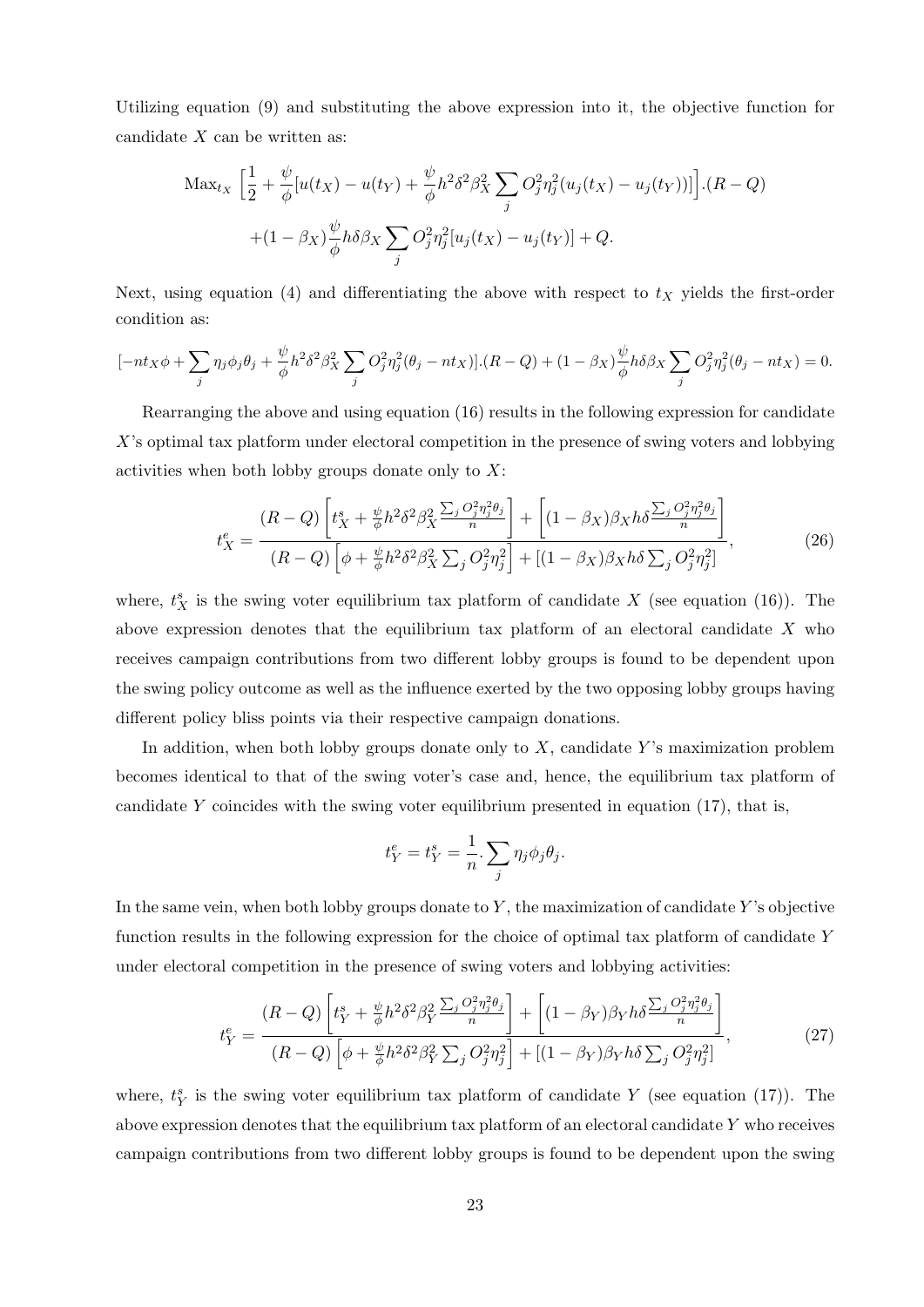policy outcome as well as the influence exerted by the two opposing lobby groups having different policy bliss points via their respective campaign donations.

Further, the maximization problem of candidate  $X$  is reduced to the one seen in the swing voter equilibrium and leads to candidate  $X$  choosing the swing voter tax as the equilibrium policy even in the presence of interest groups. That is, candidate X's equilibrium tax in this case can be written as follows:

$$
t_X^e = t_X^s = \frac{1}{n} \cdot \sum_j \eta_j \phi_j \theta_j.
$$

As is clear from the above calculations, the tax platforms of the two political candidates do not converge to each other when two opposing lobby groups provide campaign contributions to only one electoral candidate. Moreover, it can be noted that the equilibrium tax platform of the electoral candidate receiving the donations does not converge to the mean voter as well. Instead, it is now influenced by various parameters directly or indirectly related to campaign donations and political expenditure of the candidate, such as the honesty parameter, effectiveness of campaign expenditure, popularity parameter, proportion of unorganized voters, organizational strength of lobby groups and difference between win and loss payoff of the candidate from contesting elections. The explicit impact of a change in all these parameters on the equilibrium tax platforms is discussed in detail in the sub-section on comparative statics (see sub-section 3.5.2).

In what follows immediately, we compare the tax platform under electoral competition with interest groups and swing voters  $(t_X^e)$  to the one under the benchmark case  $(t_X^*)$  and also with the one under the swing voter case  $(t_X^s)$ .

### 4 A Comparison of Policy Platforms Across Different Equilibria

In this section, we first compare the tax platform of an electoral candidate in the benchmark case to the tax platform under electoral competition with interest groups and swing voters. Using equations (13) and (26), the difference in the equilibrium tax levels can be expressed as:

$$
t^e_X-t^*_X=\frac{(R-Q)\left[t_X^s+\frac{\psi}{\phi}h^2\delta^2\beta^2_X\frac{\sum_jO^2_j\eta^2_j\theta_j}{n}\right]+\left[(1-\beta_X)\beta_Xh\delta\frac{\sum_jO^2_j\eta^2_j\theta_j}{n}\right]}{(R-Q)\left[\phi+\frac{\psi}{\phi}h^2\delta^2\beta^2_X\sum_jO^2_j\eta^2_j\right]+[(1-\beta_X)\beta_Xh\delta\sum_jO^2_j\eta^2_j]}\,-t^*_X,
$$

which implies that,

$$
t_X^e - t_X^* = \frac{(R-Q)[t_X^s - \phi t_X^*] + \left[ (R-Q)\frac{\psi}{\phi}h\delta\beta_X + (1-\beta_X) \right] (\beta_X h\delta) \left[ \frac{\sum_j O_j^2 \eta_j^2 \theta_j}{n} - t_X^* \sum_j O_j^2 \eta_j^2 \right]}{(R-Q)\left[\phi + \frac{\psi}{\phi}h^2 \delta^2 \beta_X^2 \sum_j O_j^2 \eta_j^2\right] + \left[ (1-\beta_X)\beta_X h\delta \sum_j O_j^2 \eta_j^2 \right]}.
$$

Given that  $R > Q$  and  $0 \leq \beta_X \leq 1$ , it can be inferred from the above that the sign of lefthand side depends upon the sign of two terms in the right-hand side, that is,  $[t_X^s - \phi t_X^*]$  and  $\bigg[\frac{\sum_j O_j^2\eta_j^2\theta_j}{n} - t_X^*\sum_j O_j^2\eta_j^2$ .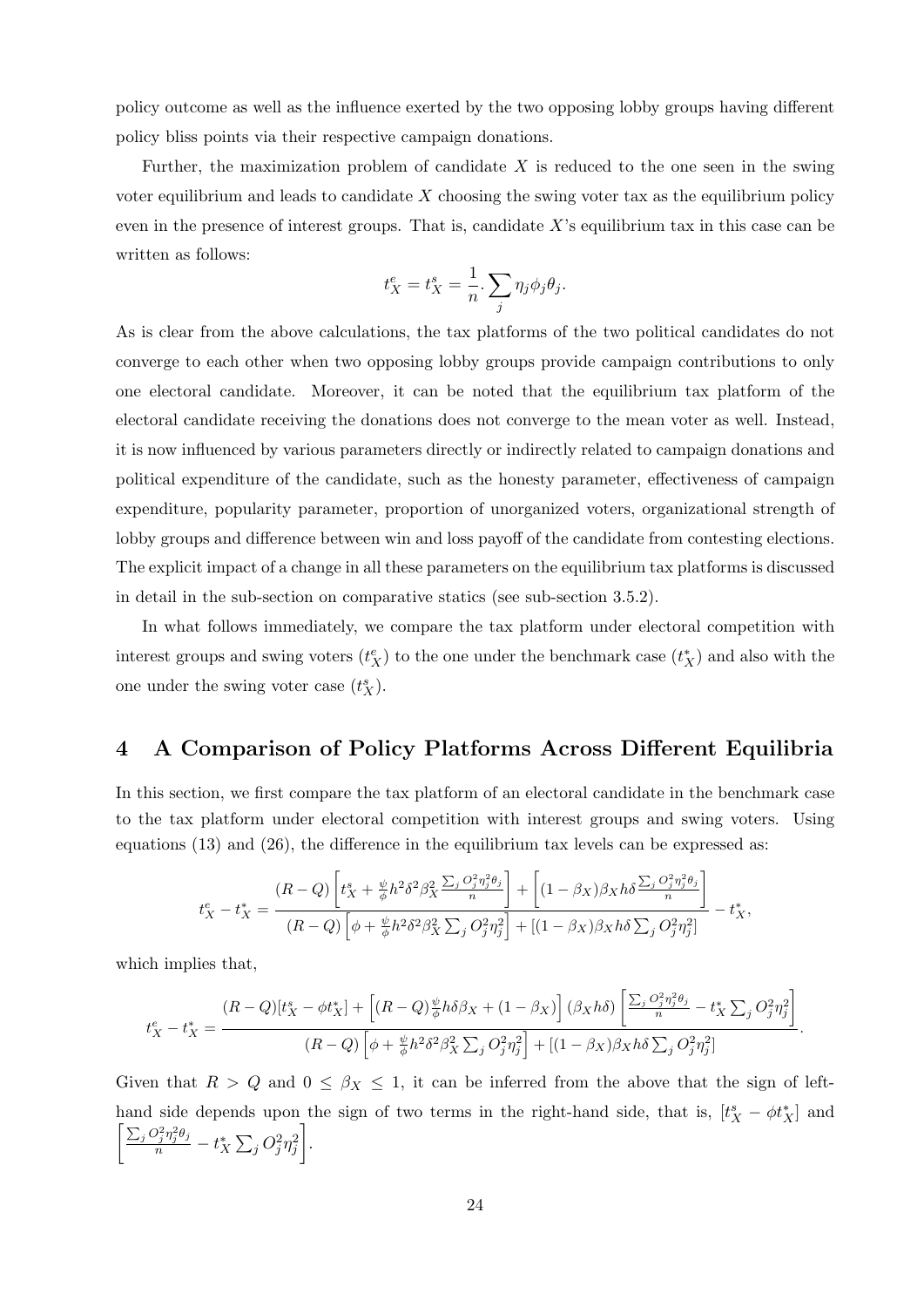Let us consider the term  $[t_X^s - \phi t_X^*]$ . Using equation (13), this can be written more elaborately

as:

$$
\left[\frac{(\eta_L \phi_L \theta_L}{n} + \frac{\eta_H \phi_H \theta_H)}{n} - \phi \frac{(\eta_L \theta_L + \eta_H \theta_H)}{n}\right] = \frac{[\eta_L \theta_L (\phi_L - \phi) + \eta_H \theta_H (\phi_H - \phi)]}{n}.
$$

Using the definition of average ideology  $\phi$  and substituting in the above, we get,

$$
\frac{\left[\eta_L \theta_L (\phi_L - \eta_L \phi_L - \eta_H \phi_H) + \eta_H \theta_H (\phi_H - \eta_L \phi_L - \eta_H \phi_H)\right]}{n},
$$

which, when rearranged, yields,

$$
\frac{\left[\eta_L \theta_L (\phi_L (1 - \eta_L) - \eta_H \phi_H) + \eta_H \theta_H (\phi_H (1 - \eta_H) - \eta_L \phi_L)\right]}{n}.
$$

Since  $\eta_L + \eta_H = 1$ , we can write the above expression as:

$$
\frac{\left[\eta_L \theta_L (\eta_H \phi_L - \eta_H \phi_H) + \eta_H \theta_H (\eta_L \phi_H - \eta_L \phi_L)\right]}{n},
$$

which can be further simplified to get,

$$
\frac{\left[\eta_{H}\eta_{L}(\phi_{H} - \phi_{L})(\theta_{H} - \theta_{L})\right]}{n} \leqslant 0 \text{ if } \phi_{H} \leqslant \phi_{L},\tag{28}
$$

given that,  $\theta_H > \theta_L$ , that is, voter group H prefers a higher level of public good provision relative to voter group L. In general, this term represents the impact of voter's ideological heterogeneity on the benchmark equilibrium tax and the equilibrium tax in the presence of swing voters and organized interest groups. Categorically speaking, it can be inferred from this expression that a higher density of swing population in a voter group shifts the swing voter tax platform in favour of that group's public good preferences as compared to the equilibrium tax platform in the benchmark case. Thus, this expression helps in segregating the workings of the swing voter effect on the equilibrium policy choices.

Now consider the second term,  $\left[\frac{\sum_j Q_j^2 \eta_j^2 \theta_j}{n} - t_X^* \sum_j Q_j^2 \eta_j^2\right]$  . This term accounts for the influence of distinct lobby groups on the equilibrium tax choice in the presence of swing voters and lobby groups and in the benchmark case. Expanding the summation across voter groups  $L$  and  $H$ , we have:

$$
\frac{O_L^2 \eta_L^2 \theta_L}{n} + \frac{O_H^2 \eta_H^2 \theta_H}{n} - t_X^* (O_L^2 \eta_L^2 + O_H^2 \eta_H^2).
$$

Again using equation (13), we get that:

$$
O_L^2 \eta_L^2 \left[ \frac{\theta_L}{n} - \frac{\eta_L \theta_L}{n} - \frac{\eta_H \theta_H}{n} \right] + O_H^2 \eta_H^2 \left[ \frac{\theta_H}{n} - \frac{\eta_L \theta_L}{n} - \frac{\eta_H \theta_H}{n} \right].
$$

This can be further simplified to the following expression:

$$
O_L^2 \eta_L^2 \left[ \frac{\theta_L}{n} (1 - \eta_L) - \frac{\eta_H \theta_H}{n} \right] + O_H^2 \eta_H^2 \left[ \frac{\theta_H}{n} (1 - \eta_H) - \frac{\eta_L \theta_L}{n} \right].
$$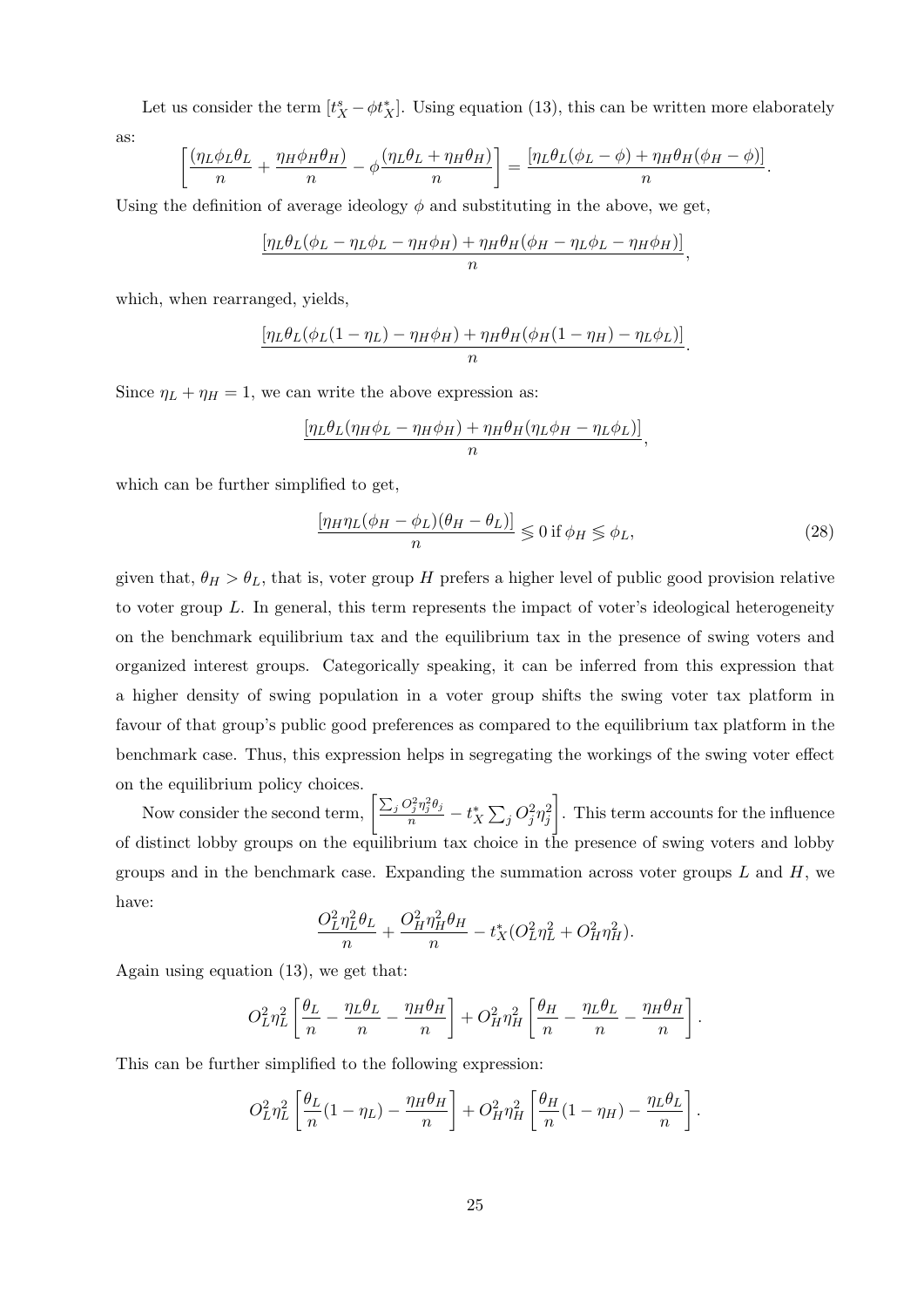Since only two groups L and H exist in the economy, therefore, we can write  $(1 - \eta_H) = \eta_L$  and  $(1 - \eta_L) = \eta_H$ . Substituting this, and simplifying, we get:

$$
\frac{\eta_L \eta_H}{n} [\theta_H - \theta_L] [O_H^2 \eta_H - O_L^2 \eta_L] \leq 0 \text{ if } O_H^2 \eta_H \leq O_L^2 \eta_L,\tag{29}
$$

given that,  $\theta_H > \theta_L$ . This suggests that the equilibrium tax platforms react to the relative organizational effect of lobby groups  $H$  and  $L$  such that, the dominant lobby group takes precedence over the weakly organized lobby group while manipulating the electoral candidate's equilibrium policy decisions in their favour. Thus, this helps to segregate the impact of lobby effect on the electoral candidate's equilibrium policy choices.

We can now infer the sign of  $t_X^e - t_X^*$  from the expressions (28) and (29) to get that:

Proposition 2: The equilibrium tax chosen by candidate X under electoral competition in the presence of swing voters and interest groups  $(t_X^e)$  will be more than the equilibrium tax in the benchmark case  $(t_X^*)$  if the following two sufficiency conditions hold:  $\phi_H > \phi_L$  and  $O_H^2 \eta_H > O_L^2 \eta_L$ . On the other hand, if  $\phi_H < \phi_L$  and  $O_H^2 \eta_H < O_L^2 \eta_L$ ,  $t_X^e < t_X^*$ . Similar results hold for candidate Y as well.

When  $\phi_H > \phi_L$  and  $O_H^2 \eta_H > O_L^2 \eta_L$ ,  $t_X^e > t_X^*$ , it implies that the amount of public good provision (and, hence, the tax policy) will be lower in the benchmark case as compared to a scenario where both swing voters and interest groups exist. In this case, voter group H becomes more important to the political candidate, both as a swing voter group as well as a lobby group. This can be seen from the first condition (in equation (28)) which entails a lower ideological density of group L relative to group  $H$ , in turn, implying a larger number of swing voters in group  $H$ . Using result  $R1$ , it can be inferred that the dominant swing voter effect in group H will make the candidate tilt towards the economic preferences of voter group  $H$ , which involves a higher level of public good provision and, hence, a higher tax platform. Moreover, the second condition (in equation (29)) clearly shows that when lobby group  $H$  is stronger relative to lobby group  $L$ , whether it be in terms of proportion of people  $(\eta)$  or in terms of organizational strength  $(O_i)$ , this further induces the electoral candidate to choose a tax in favour of group  $H$ 's policy bliss point. Given that the interest groups are a source of campaign money, a stronger lobby group, therefore, develops into a source of secure funding for the political candidate in question. When both these effects work in the same direction, the equilibrium tax platform chosen by a political candidate in the presence of swing voters and lobby groups exceeds the equilibrium tax platform chosen by the same candidate in the absence of these two effects. In contrast, when  $\phi_H < \phi_L$  and  $O_H^2 \eta_H < O_L^2 \eta_L$ , the opposite result holds. That is if, besides a strongly organized interest group L, when there also exist a larger number of swing voters in group  $L$ , it will result in a reduction in the equilibrium tax platform (and, hence, the level of public good provision) relative to the benchmark case; which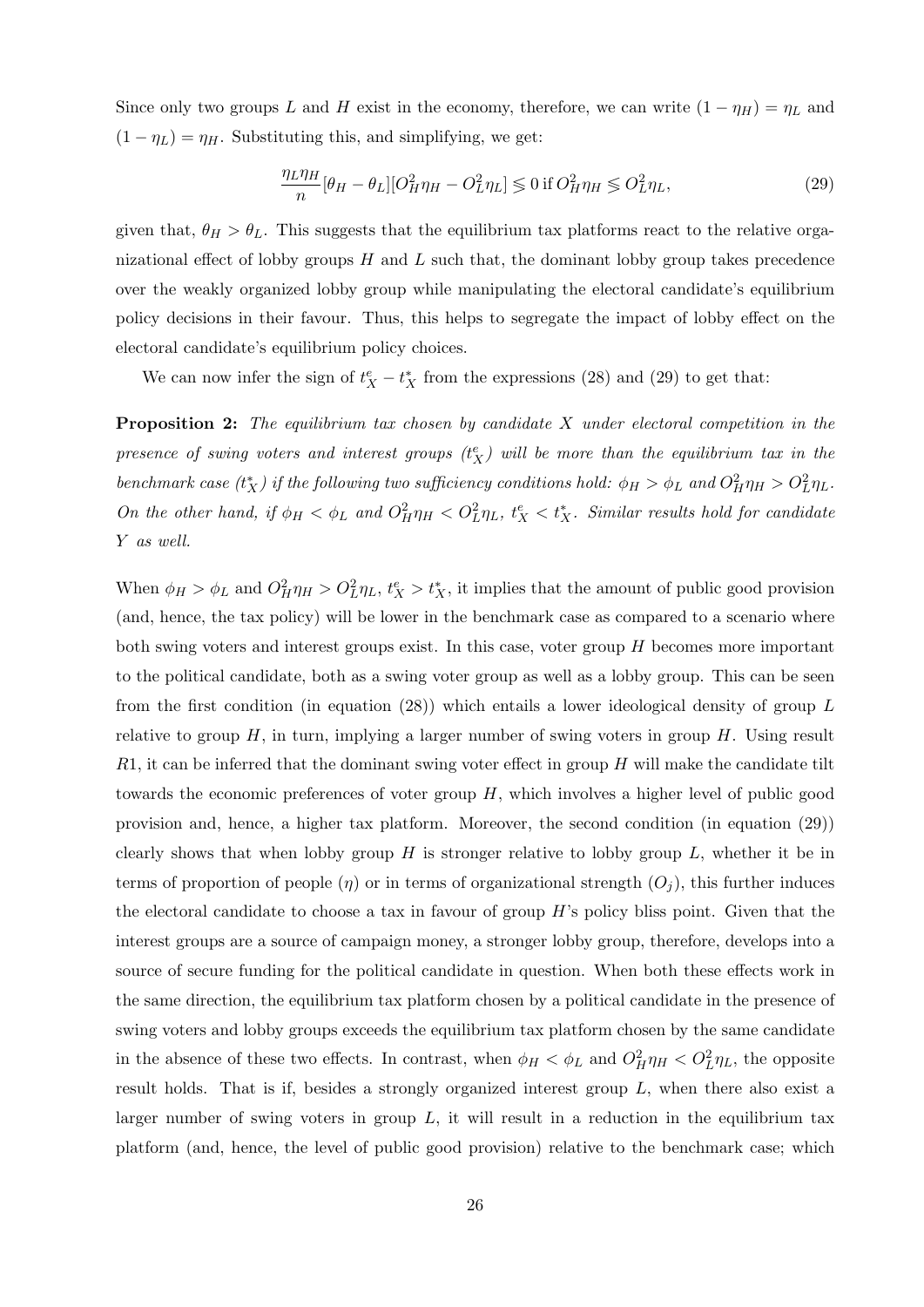will be in alignment with the public good preferences of group L. Thus, in these cases the both the swing voter effect and the relative organizational effect of lobbies effect work in the same direction. However, when  $\phi_H > \phi_L$  ( $\phi_H < \phi_L$ ) and  $O_H^2 \eta_H < O_L^2 \eta_L$  ( $O_H^2 \eta_H > O_L^2 \eta_L$ ), the results are ambiguous and depend upon whether the swing voter effect or the relative organizational effect of lobbies dominates.

We next compare the equilibrium tax platform announced by electoral candidate  $X$  in the swing voter case (equation (16)) and the case in which both swing voters and interest groups are present (see equation (26)). To compare  $t_X^e$  with  $t_X^s$ , we use equations (16) and (26) and derive that,

$$
(t^e_X - t^s_X) = \frac{(R-Q)\left[t^s_X + \frac{\psi}{\phi}h^2\delta^2\beta^2_X\frac{\sum_jO_j^2\eta_j^2\theta_j}{n}\right] + \left[(1-\beta_X)\beta_Xh\delta\frac{\sum_jO_j^2\eta_j^2\theta_j}{n}\right]}{(R-Q)\left[\phi + \frac{\psi}{\phi}h^2\delta^2\beta^2_X\sum_jO_j^2\eta_j^2\right] + \left[(1-\beta_X)\beta_Xh\delta\sum_jO_j^2\eta_j^2\right]} - t^s_X,
$$

where, the right-hand side can be expressed as:

$$
\frac{(R-Q)\left[t_X^s + \frac{\psi}{\phi}h^2\delta^2\beta_X^2\frac{\sum_jO_j^2\eta_j^2\theta_j}{n}\right] + \left[(1-\beta_X)\beta_Xh\delta\frac{\sum_jO_j^2\eta_j^2\theta_j}{n}\right] - (R-Q)\phi.t_X^s}{(R-Q)\left[\phi + \frac{\psi}{\phi}h^2\delta^2\beta_X^2\sum_jO_j^2\eta_j^2\right] + \left[(1-\beta_X)\beta_Xh\delta\sum_jO_j^2\eta_j^2\right]} - \frac{(R-Q).t_X^s\left[\frac{\psi}{\phi}h^2\delta^2\beta_X^2\sum_jO_j^2\eta_j^2\right] + \left[(1-\beta_X)\beta_Xh\delta\sum_jO_j^2\eta_j^2\right].t_X^s}{(R-Q)\left[\phi + \frac{\psi}{\phi}h^2\delta^2\beta_X^2\sum_jO_j^2\eta_j^2\right] + \left[(1-\beta_X)\beta_Xh\delta\sum_jO_j^2\eta_j^2\right]}.
$$

Since,  $(R - Q) > 0$  and  $0 \le \beta_X \le 1$ , the denominator is positive and, therefore, we only focus on the terms in the numerator, which when rearranged yield the following:

$$
(R-Q)t_X^s[1-\phi] + (R-Q)\frac{\psi}{\phi}h^2\delta^2\beta_X^2\left[\frac{\sum_jO_j^2\eta_j^2\theta_j}{n} - t_X^s.\sum_jO_j^2\eta_j^2\right] + (1-\beta_X)\beta_Xh\delta\left[\frac{\sum_jO_j^2\eta_j^2\theta_j}{n} - t_X^s.\sum_jO_j^2\eta_j^2\right],
$$

where  $\phi$  is the average ideology of the population as discussed earlier. In this case, a sufficient condition for  $(t^e_X - t^s_X) > 0$  is  $(1 - \phi) > 0$  and  $\left[ \frac{\sum_j Q_j^2 \eta_j^2 \theta_j}{n} - t^s_X \cdot \sum_j Q_j^2 \eta_j^2 \right]$  $\Big] > 0.$ 

First, since  $\phi = \sum_j \eta_j \phi_j$   $(j = L, H)$  is the average ideology of the population, and  $\eta_j \in [0, 1]$ and  $\phi_j \in [0,1]$ , therefore  $(1 - \phi)$  will always be non-negative. Next, we expand the second term as follows:

$$
\frac{O_L^2 \eta_L^2 \theta_L}{n} + \frac{O_H^2 \eta_H^2 \theta_H}{n} - t_X^s (O_L^2 \eta_L^2 + O_H^2 \eta_H^2) = O_L^2 \eta_L^2 \left[ \frac{\theta_L}{n} - t_X^s \right] + O_H^2 \eta_H^2 \left[ \frac{\theta_H}{n} - t_X^s \right]. \tag{30}
$$

In the above expression,  $\frac{\theta_H}{n}$  and  $\frac{\theta_L}{n}$  are nothing but first-best solutions for tax policy for the H and  $L$  voter groups respectively (see equation  $(5)$ ). A swing voter equilibrium provides a solution for tax policy platform such that electoral candidates only take into account the proportion of swing voters across groups. However, in comparison, the scenario involving both swing voters and interest groups results in the formulation of another effect at work that corresponds with the presence of two different lobby groups comprising of voters from different groups  $L$  and  $H$ . These interest groups want their first-best tax to be implemented as a final policy choice by the winner of the election and, therefore, organize as lobbies to influence the electoral candidates. By using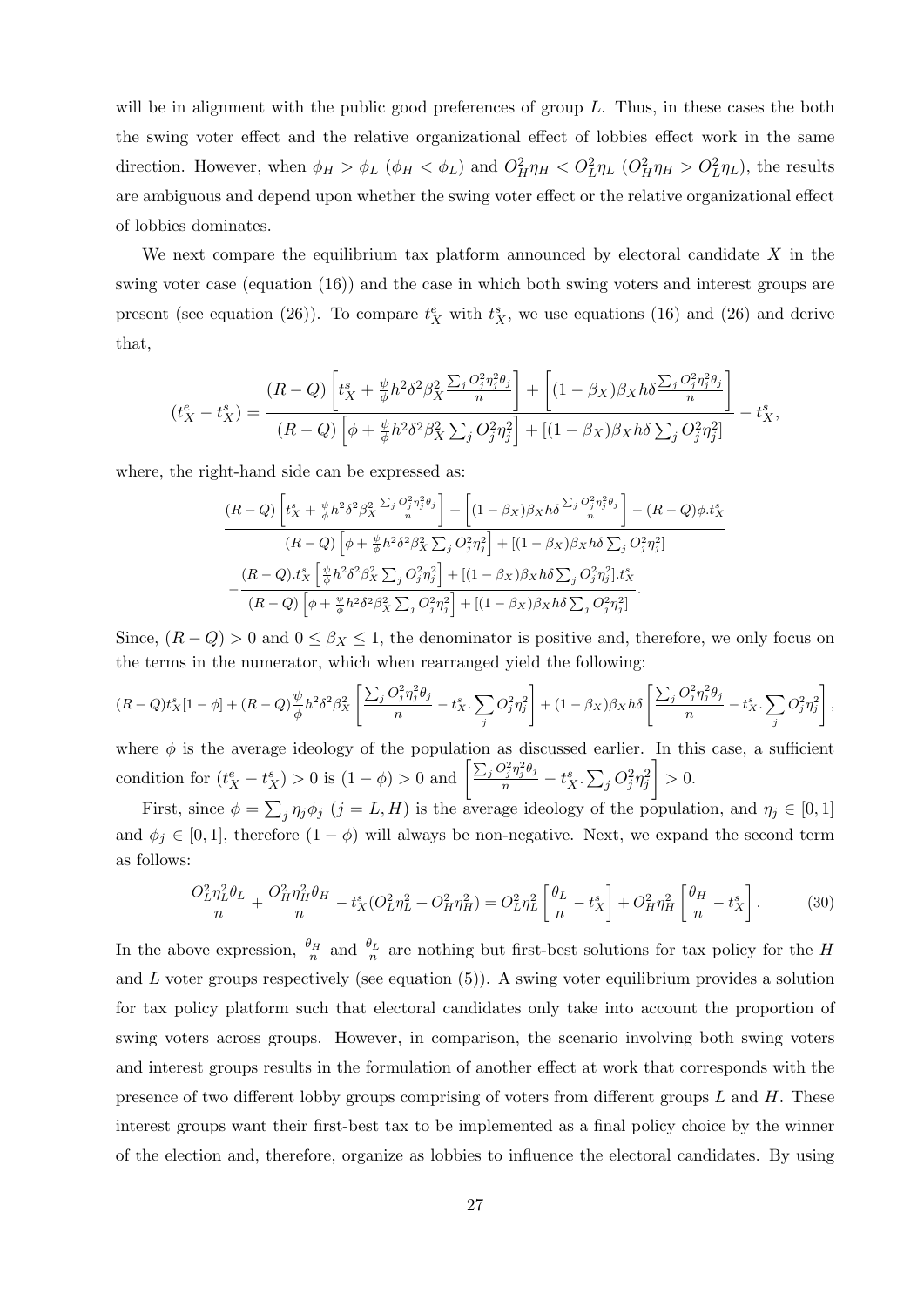equation (16), we can express the right-hand side of equation (30) as:

$$
O_L^2 \eta_L^2 \left[ \frac{\theta_L}{n} - \frac{\eta_L \phi_L \theta_L}{n} - \frac{\eta_H \phi_H \theta_H}{n} \right] + O_H^2 \eta_H^2 \left[ \frac{\theta_H}{n} - \frac{\eta_L \phi_L \theta_L}{n} - \frac{\eta_H \phi_H \theta_H}{n} \right].
$$

The first term in the first square bracket above denotes the first-best solution of tax that interest group L wants to lobby for, and this multiplied by  $O_L^2 \eta_L^2$  represents the organizational strength of group  $L$  in the economy. Following this reasoning, the second and third terms depict the reduction in organizational strength of group  $L$  due to the presence of swing voters in voter groups L as well as H. A greater proportion of swing voters in the economy reduce the effectiveness of lobby groups as a secure source of funding from the point of view of an electoral candidate, hence, creating more scope for a deviation from the first-best policy choice of that lobby group. Similarly, the first term in the second square bracket denotes the first-best solution for group H which when multiplied by the measure of its organizational strength  $O_H^2 \eta_H^2$  depicts the strength of lobby group  $H$  in the economy. Again, the magnitude of this strength is lowered due to the presence of swing voters in voter group  $H$  as well as voter group  $L$ , thereby causing a deviation from the first-best policy equilibrium of group H.

Equation (30) can be further modified by utilizing the balanced budget of the government where  $nt_X = g_X$  and can be written as follows:

$$
O_L^2 \eta_L^2 \underbrace{\left[\frac{\theta_L - g_X^s}{n}\right]}_{+/ -} + O_H^2 \eta_H^2 \underbrace{\left[\frac{\theta_H - g_X^s}{n}\right]}_{+/ -}.
$$

Using this expression, the relation between  $t_X^s$  and  $t_X^e$  can be presented more formally through the following proposition.

**Proposition 3:** Under electoral competition, if  $\theta_H > \theta_L > g_X^s$ , then the equilibrium tax platform (or the amount of public good provision) chosen by an opportunistic electoral candidate  $(X \text{ or } Y)$ in the presence of both interest groups and voters with differing ideological densities (that is,  $t_X^e$ ) will be greater than the choice of the tax platform (or the amount of public good provision) in the swing voter equilibrium (that is,  $t_X^s$ ). Also, when  $g_X^s > \theta_H > \theta_L$ , then it will result in a reduction in  $t_X^e$ , and if  $\theta_H > g_X^s > \theta_L$ , the equilibrium level of tax platform and the level of public good provision will be biased towards the economic preferences of the dominating interest group.

From the above discussion, if  $\theta_H > \theta_L > g_X^s$  and  $(1 - \phi) > 0$ , then  $t_X^e > t_X^s$ . It means that, if an electoral candidate's level of provision of public good (and the amount of tax) under the swing voter equilibrium is lower than what is preferred by all the voter groups  $(H \text{ and } L)$ , then an introduction of distinct lobby groups (comprising of voters from groups  $L$  and  $H$ ) into the existing framework induces the candidate to provide a higher level of public good along with a higher level of tax platform. Additionally, as both  $\phi_L$  and  $\phi_H$  tend to zero, the term  $(1 - \phi)$  tends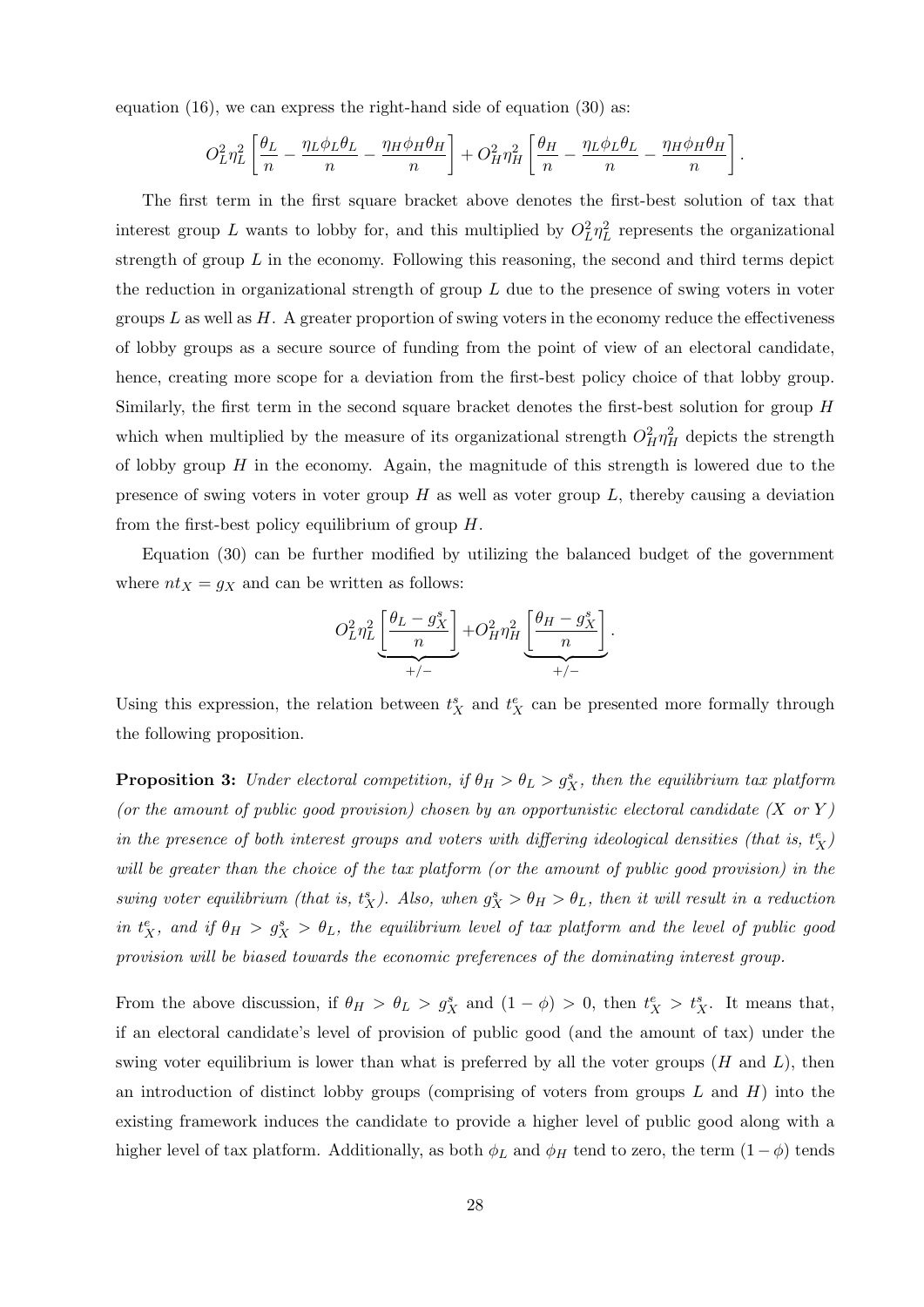to 1 indicating that the impact of lobby groups on the equilibrium tax platform gets enhanced.<sup>8</sup> Thus, in the absence of swing voters in any voter group (that is, with ideologically heterogeneous population), only the lobbying effect will prevail, and in accordance with the economic preferences of both interest groups, the electoral candidate will opt for a higher level of equilibrium tax and public good provision. Moreover, when both  $\phi_L$  and  $\phi_H$  tend to 1, the term  $(1 - \phi)$  tends to 0, in turn, implying that the effect of lobbying on equilibrium choice of tax platform still emerges as the dominant force (that is,  $t_X^e > t_X^s$ ), though it does get slightly moderated on account of the presence of swing voters in the economy unlike the previous case.<sup>9</sup> Alternatively, if  $g_X^s > \theta_H > \theta_L$ , then there will be a downward pressure on the level of public good provision (and, hence, the equilibrium tax platform) of the electoral candidate in the presence of interest groups relative to the swing voter case. This is because, if the level of public good provision in the swing voter equilibrium exceeds what the voter groups  $L$  and  $H$  in the economy prefer, the introduction of interest groups (comprising of voters from groups L and H) into the framework creates a lobbying effect that supports a lower level of public good provision (and tax platform) in consonance with both lobby group's economic preferences. The degree of success of this lobbying activity will eventually depend on the voter's ideological preferences, that is, the total proportion of swing voters in the economy and the average ideology  $(1-\phi)$  of the population. For instance, when  $\phi_L = \phi_H = 1$ , that is, when the relative swing voter effect is quite intense initially, then an introduction of lobbies creates a very acute impact on the electoral candidate and lowers the candidate's equilibrium tax platform. Thus, the impact of lobbies emerges as the strongest in this case. However, if  $\phi_L \neq \phi_H \neq 1$ , the relative swing voter effect is not so strong initially, and the electoral candidate does not want to compromise this limited swing vote share by giving in completely to the lobby groups' efforts. Hence, the impact on equilibrium tax platform is ambiguous in this case. Notably, if the negative lobbying effect overpowers the term  $(1 - \phi)$ , then  $t_X^e < t_X^s$ .

Finally, if  $\theta_H > g_X^s > \theta_L$ , then the two interest groups become antithetical in nature, where, interest group  $H$  will lobby to increase the public good provision while interest group  $L$  will lobby to reduce the level of public good provision.<sup>10</sup> In this case, the result will depend on whichever lobby is stronger in terms of organizational strength. For instance, if lobby  $H$  is stronger than lobby L, then  $t_X^e$  will exceed  $t_X^S$  and if lobby L is stronger than lobby H, then  $t_X^s$  will exceed  $t_X^e$ . This can be shown by considering a special case, wherein, each group comprises of exactly half of the total population and also has an identical ideological density value of 1, such that the economy

<sup>&</sup>lt;sup>8</sup>Since  $(1-\phi) = (1-\eta_L\phi_L - \eta_H\phi_H)$ , therefore,  $\phi_L$  and  $\phi_H$  tending to zero will clearly imply that the term  $(1-\phi)$ will tend to 1.

<sup>&</sup>lt;sup>9</sup>Since  $(1 - \phi) = (1 - \eta_L \phi_L - \eta_H \phi_H)$ , therefore,  $\phi_L$  and  $\phi_H$  tending to 1 means that the above term becomes  $(1 - \eta_L - \eta_H)$ . And because  $\eta_L + \eta_H = 1$ , the above expression reduces to 0.

 $10$ As mentioned before, a real world illustration for such a scenario would be the one with two economically divergent groups of voters who want such a public good to be provided that conforms to their respective economic preferences as well as their level of incomes.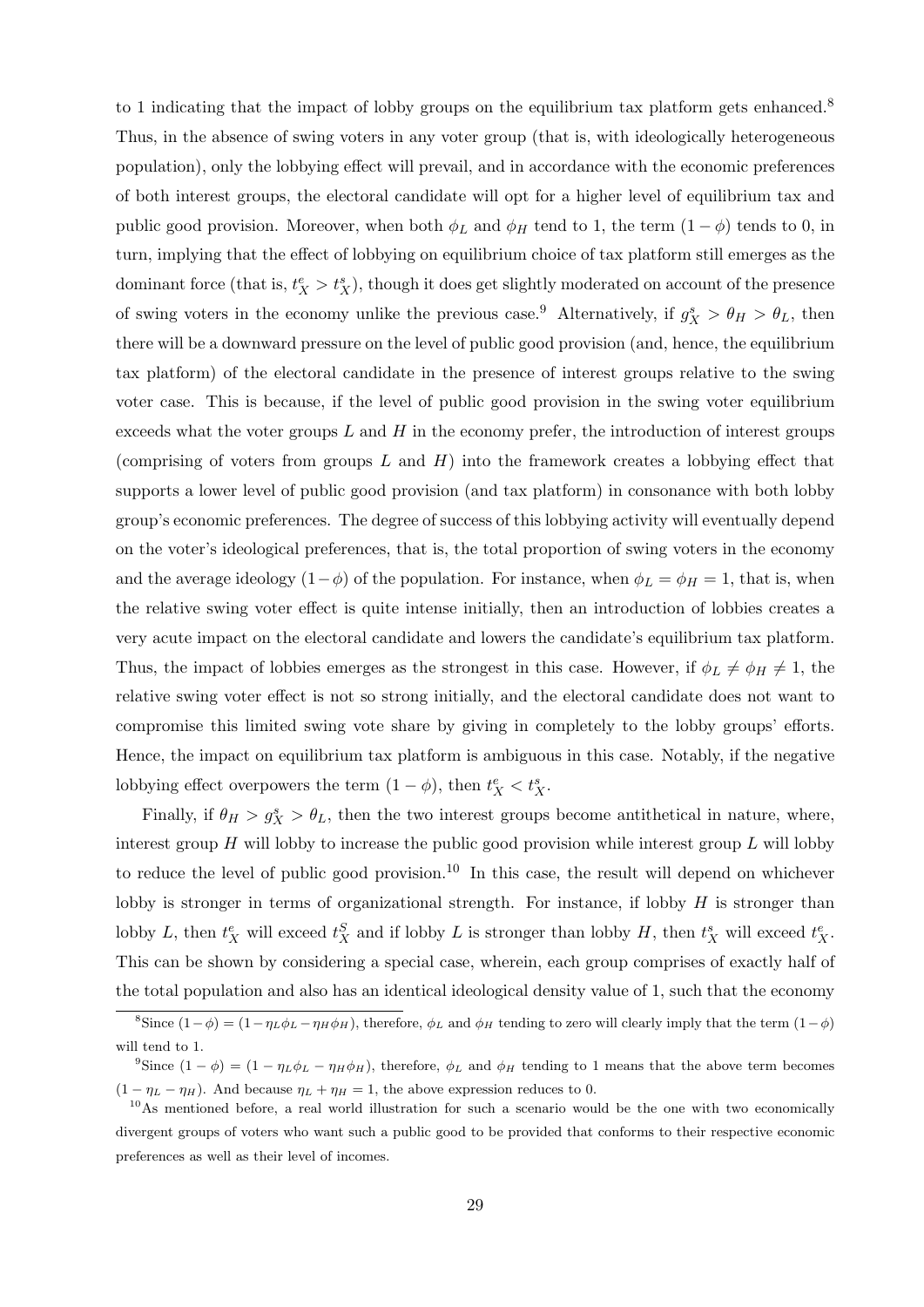now constitutes a completely ideologically homogeneous population. In mathematical terms we can say that in this case,  $\eta_L = \eta_H = 0.5$  and  $\phi_L = \phi_H = 1$ , which implies that  $(1 - \phi) = 0$ . By using equation (16),  $\left[\frac{\sum_j Q_j^2 \eta_j^2 \theta_j}{n} - t_X^s \cdot \sum_j Q_j^2 \eta_j^2\right]$ can be written as follows:

$$
0.25O_L^2\left[\frac{\theta_L}{n} - 0.5\left(\frac{\theta_L}{n} + \frac{\theta_H}{n}\right)\right] + 0.25O_H^2\left[\frac{\theta_H}{n} - 0.5\left(\frac{\theta_L}{n} + \frac{\theta_H}{n}\right)\right].
$$

Since by assumption,  $\theta_H > \theta_L$ , therefore, we can say that,  $\frac{\theta_H}{n} > \frac{\theta_L}{n}$ . Or,  $\frac{\theta_H}{n} = \frac{\theta_L}{n} + \epsilon$ , where,  $\epsilon > 0$ . Substituting this in the above expression, we get,

$$
0.25O_L^2\left[\frac{\theta_L}{n} - 0.5\left(\frac{2\theta_L}{n}\right) - 0.5\epsilon\right] + 0.25O_H^2\left[\frac{\theta_H}{n} - 0.5\left(\frac{2\theta_H}{n}\right) + 0.5\epsilon\right],
$$

which can be simplified and expressed as:

$$
0.125\epsilon \underbrace{[O_H^2-O_L^2]}_{+/ -}.
$$

From this, one can note that the equilibrium level of tax platform and the public good provision in this special case depends on the organizational strength of the two lobby groups  $L$  and  $H$ . If lobby  $L$  is stronger, it manages to reduce the equilibrium tax level (and, hence, the level of public good provision) in its favour (that is,  $t_X^e < t_X^s$ ) while if lobby H is stronger, it succeeds in raising the equilibrium tax level (and, hence, the level of public good provided) in its favour (that is,  $t_X^e > t_X^s$ ). Furthermore, the extent of deviation of tax platform in the presence of swing voters and interest groups from the swing voter case also depends on the magnitude of variation in economic policy preferences across voter groups (as denoted by  $\epsilon$ ). This term actually captures the distinct nature of economic policy preferences of different voter groups. And, thus, greater the magnitude of this variation (whether it be negative or positive), greater will be the digression from the swing voter equilibrium tax platform.

### 5 Comparative Statics

In this section, we focus on the analysis of some comparative statics of campaign contributions and equilibrium tax platforms with respect to various parameters employed in our model. The following sub-sections provide the results of the analysis.

### 5.1 Comparative Statics for Campaign Contributions

We first derive some comparative statics results for the aggregate donations made by the interest groups to political candidates to attain a better understanding of the workings of our model via a change in the exogenous parameters of our model.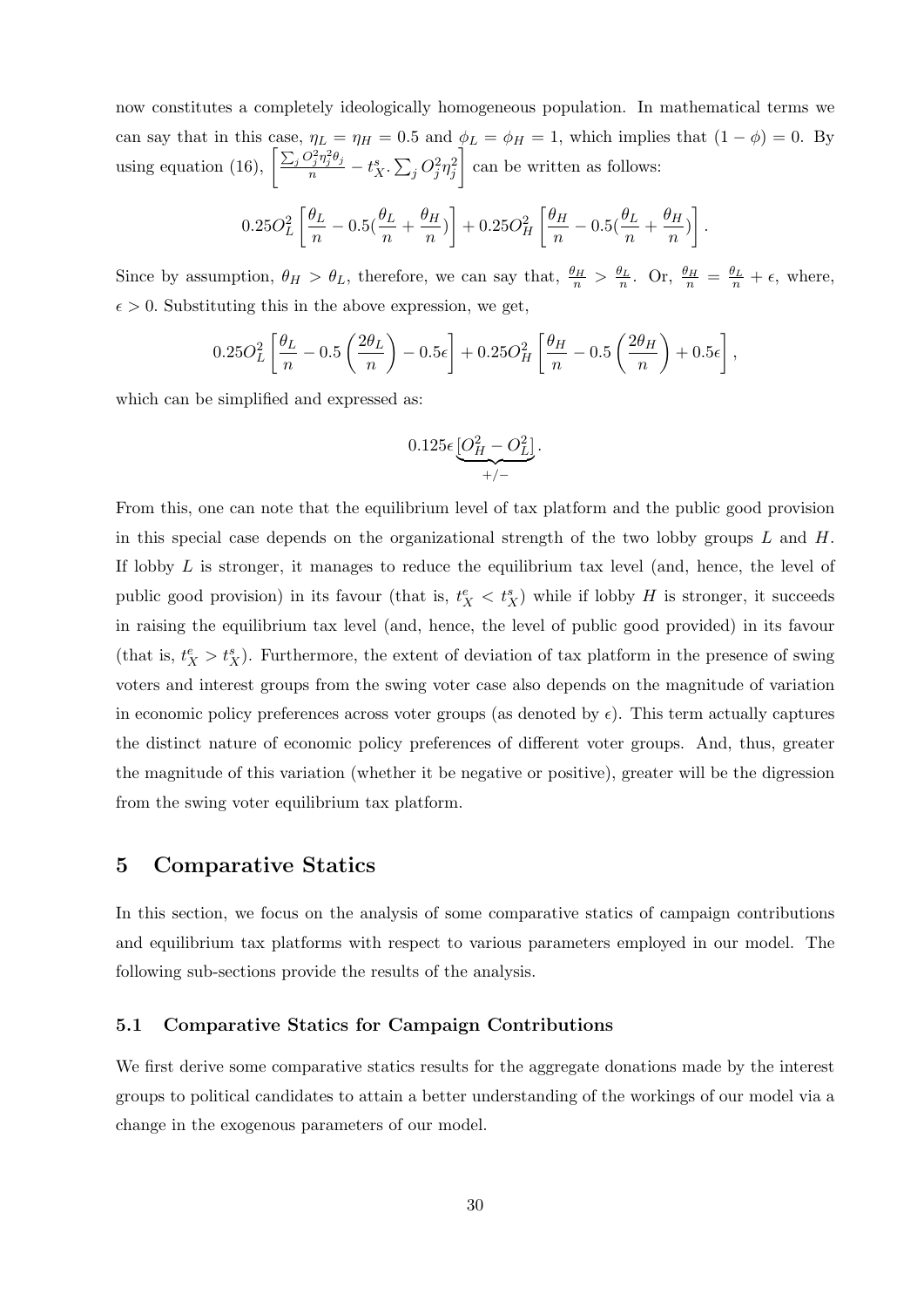### 5.1.1 Comparative Statics with respect to Honesty Parameter,  $\beta_K$  ( $K = X, Y$ )

**Proposition 4:** When a member of an interest group  $j \in \{L, H\}$  derives greater utility from candidate X's policy platform relative to Y's, that is,  $u_j(t_X) > u_j(t_Y)$ , an increase in the honesty parameter of candidate X (that is,  $\beta_X$ ), results in higher donations by that lobby group member to candidate X. Similar result holds for candidate Y as well.

This can be explained mathematically as follows. Since,

$$
C_j^X = \text{Max} \left\{ 0, \frac{h\psi\delta\beta_X O_j \eta_j[u_j(t_X) - u_j(t_Y)]}{\phi} \right\}.
$$

Therefore,

$$
\frac{dC_j^X}{d\beta_X} = \frac{h\psi\delta O_j\eta_j[u_j(t_X) - u_j(t_Y)]}{\phi} > 0.
$$
\n(31)

Intuitively, a higher  $\beta_X$  implies that an electoral candidate is more honest in spending the contributions received for electoral campaigning, and there is lower diversion of money for private use. This leads to the members of the interest group or lobby to increase their donations to the candidate because they provide money to an electoral candidate for the purpose of campaign spending, which in turn, is used to influence voters, and hence, win elections. If the candidate spends a larger proportion of the money on election campaigns, the marginal benefit derived by a member of the interest group would be higher due to a lower leakage of money. In conclusion, if  $[u_j(t_X) - u_j(t_Y)] > 0$ <sup>11</sup>, then greater the value of  $\beta_X$ , greater will be the donations to candidate  $X$ , since now, money will be more effectively utilized by  $X$  for the purpose of campaigning for elections.<sup>12</sup>

# 5.1.2 Comparative Statics with respect to Campaign Spending Efficiency Parameter, h

**Proposition 5:** When a member of an interest group  $j \in \{L, H\}$  derives a greater utility from candidate X's policy platform relative to Y's policy platform, that is,  $u_i(t_X) > u_i(t_Y)$ , an increase

<sup>&</sup>lt;sup>11</sup>As explained in sub-section 3.3.3, when  $u_i(t_X) < u_i(t_Y)$ , an individual member of a lobby group derives a lower utility from candidate  $X$ 's policy choice relative to candidate  $Y$ 's policy choice and, therefore, finds no incentive to contribute towards candidate  $X$ , and as a consequence, the individual contributions to  $X$  in this scenario tend to zero. It is thus quite apparent that the individual contributions received by electoral candidate  $X(C_j^X)$  cannot be influenced by a change in any of the exogenous parameters considered in this and any of the subsequent comparative statics results.

 $12$ This result is in contrast with the result proposed by Le and Yalcin (2018) where they state that a greater embezzlement of campaign funds creates a less favourable position for the lobbies as this entails greater liability on the latter in terms of providing higher contributions to the political parties. The reason is the sequential game effect in which the lobbies, in order to be incentive compatible, have to adequately compensate the political party for the loss in utility it derives on account of swaying its policies in favour of the lobby's desired policy. In our model, we abstract from this effect because we assume that both the electoral representatives do not get any utility out of their own policy choices and are purely office-seeking by nature.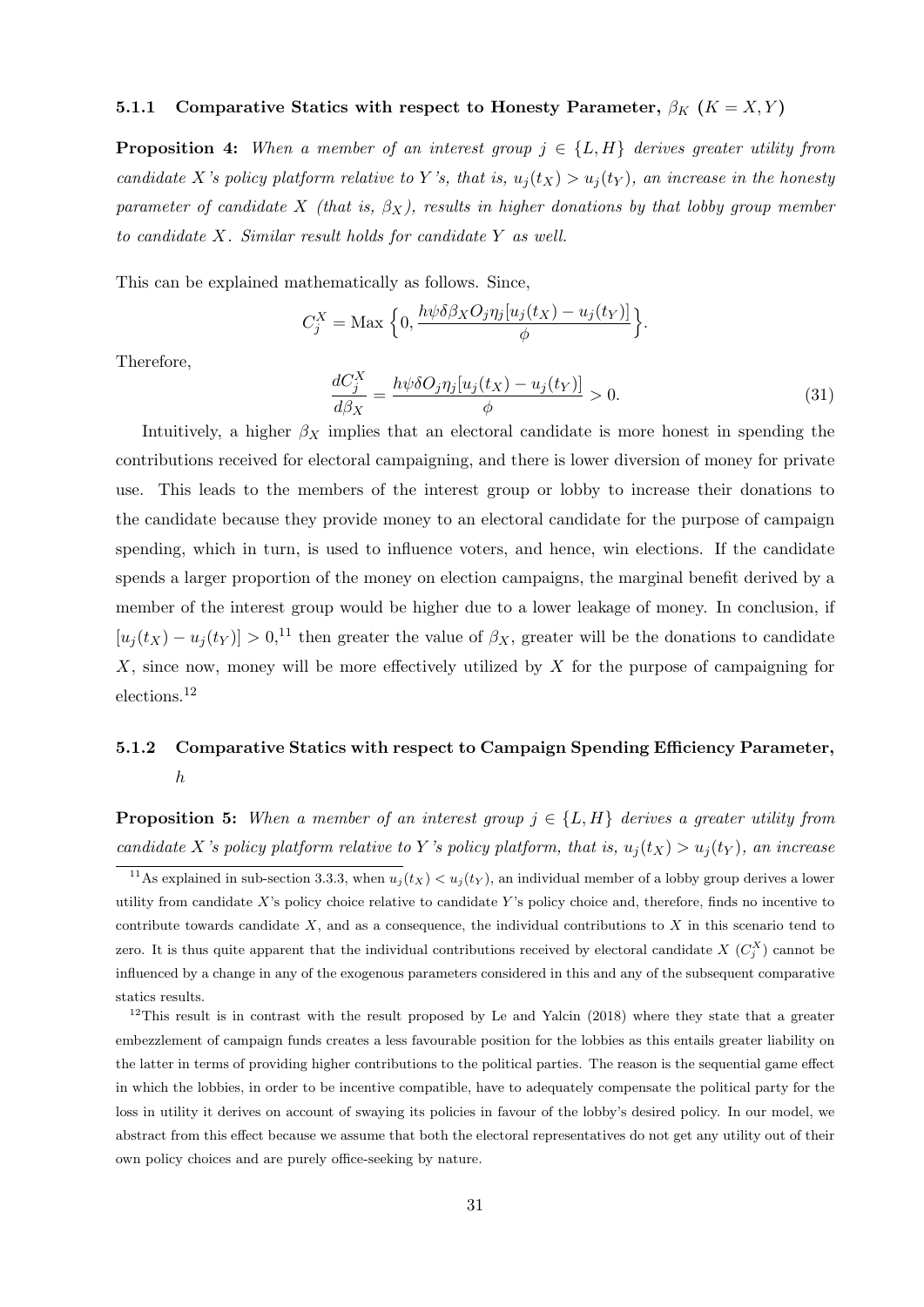in the efficiency of campaign spending (h) by a political candidate K  $(K = X, Y)$  entails higher donations being provided to that political candidate by the members of her supporting lobby group j.

Mathematically, this can be shown as:

$$
\frac{dC_j^X}{dh} = \frac{\psi \delta \beta_X O_j \eta_j [u_j(t_X) - u_j(t_Y)]}{\phi} > 0.
$$
\n(32)

The intuitive explanation for this result is fairly straightforward. When the members of an interest group perceive that the expenditure on electoral campaigning by a political candidate exerts a higher influence on unorganized voters, which in turn, results in the candidate garnering a greater vote share and winning the election, their willingness to donate to that candidate rises. This is because, given the increased significance of campaign money use during election by the political candidates, the individual members of interest groups know that now they can raise their chances of lobbying success and subsequent implementation of their preferred policy position post election.

# 5.1.3 Comparative Statics with respect to Ideological Density Parameter,  $\phi_j$  (j =  $L, H$

**Proposition 6:** When  $u_j(t_X) > u_j(t_Y)$ , a member of an interest group  $j \in \{L, H\}$  will provide lesser contributions to candidate X in equilibrium if she belongs to the voter group comprising of a greater number of swing voters (that is, a higher  $\phi_j$ ).

By using  $\phi = \sum_j \eta_j \cdot \phi_j$ , which is the average or mean ideology of the population and differentiating the solution for aggregate contributions by  $\phi_j$ , we get,

$$
\frac{dC_j^X}{d\phi_j} = \frac{[0 - h\psi \delta \beta_X O_j \eta_j [u_j(t_X) - u_j(t_Y)] \eta_j}{\phi^2} < 0,
$$

which after rearranging implies that,

$$
\frac{dC_j^X}{d\phi_j} = -\frac{h\psi\delta\beta_X O_j \eta_j^2 [u_j(t_X) - u_j(t_Y)]}{\phi^2} < 0. \tag{33}
$$

As explained in Result R1, an increase in the ideological density within a group  $(\phi_i)$  indicates a rise in the number of swing voters in that group. Now, the political candidates can increase their vote share by targeting swing voters via a deviation in their respective equilibrium policy platforms, thereby limiting their absolute dependence on campaign spending to woo uninformed voters. This reduction in the significance of campaign expenditure as a channel to sway voters consequently diminishes the incentive of an individual member of a lobby group to provide greater campaign contributions to the political candidates. Hence, for lobby group members, the marginal cost of donating exceeds the marginal benefit from donating when the proportion of swing voters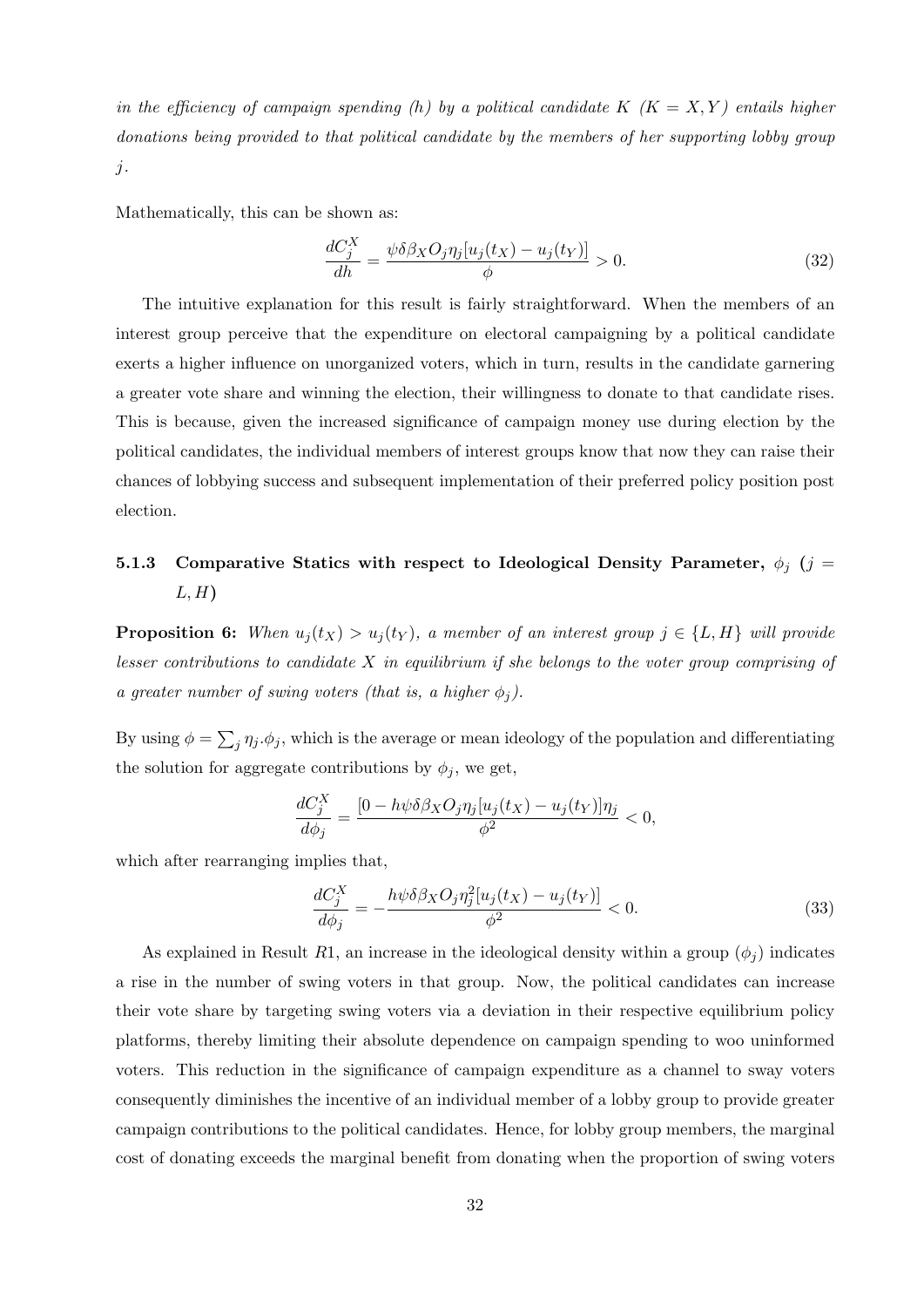increases in the economy, in turn, reducing the aggregate supply of campaign donations to an electoral candidate in equilibrium.

#### 5.1.4 Comparative Statics with respect to Proportion of Uninformed Voters,  $\delta$

**Proposition 7:** A rise in the proportion of uninformed (or unorganized) voters  $(\delta)$  in the economy leads to an increase in individual member contributions from jth lobby group  $(j \in \{L, H\})$  to candidate X, provided that the member of the interest group j derives greater utility from candidate X's policy platform relative to Y's, that is,  $u_j(t_X) > u_j(t_Y)$ .

Mathematically we can write,

$$
\frac{dC_j^X}{d\delta} = \frac{h\psi\beta_XO_j\eta_j[u_j(t_X) - u_j(t_Y)]}{\phi} > 0.
$$

The intuition for this result is straightforward. A larger proportion of uninformed voters in the economy, that is, those voters who are not a part of any lobby, entails greater campaign spending which is needed to influence them to vote for a certain candidate.<sup>13</sup> This, in turn, requires more funds to be donated to the candidates by the members of interest groups, because with a rise in the proportion of uninformed people who can be swayed by campaign spending, the effectiveness of money as a tool to attract voters also rises.

# 5.1.5 Comparative Statics with respect to Lobby Organizational Strength Parameter,  $O_j$   $(j = L, H)$

**Proposition 8:** If a member of an interest group  $j \in \{L, H\}$  derives greater utility from candidate X's policy platform relative to Y's (that is,  $u_j(t_X) > u_j(t_Y)$ ), then an increase in the organizational ability of that lobby group j  $(O_i)$ , has an ambiguous impact on its individual campaign contributions to electoral candidate X.

This can be explained mathematically as follows. Since,

$$
C_j^X = \text{Max} \left\{ 0, \frac{h\psi \delta \beta_X O_j \eta_j[u_j(t_X) - u_j(t_Y)]}{\phi} \right\}.
$$

We will first derive this result for an individual belonging to group  $L$ . The contribution by an individual member of lobby group  $L$  to candidate  $X$  can be written as follows:

$$
C_L^X = \frac{h\psi\delta\beta_X[u_L(t_X) - u_L(t_Y)]}{\phi} O_L \eta_L \sum_j \eta_j \phi_j (1 - O_j),
$$

where  $\sum_j \eta_j \phi_j (1 - O_j) = \delta$ . Now differentiating  $C_L^X$  with respect to  $O_L$ , we get,

$$
\frac{dC_j^X}{dO_L} = \frac{h\psi\beta_X[u_L(t_X) - u_L(t_Y)]}{\phi}.\eta_L\{\delta - \eta_L\phi_L O_L\} \lessgtr 0.
$$

<sup>&</sup>lt;sup>13</sup>Baron (1994) considers the case of particularistic policies in his model, and derives a result similar to this one.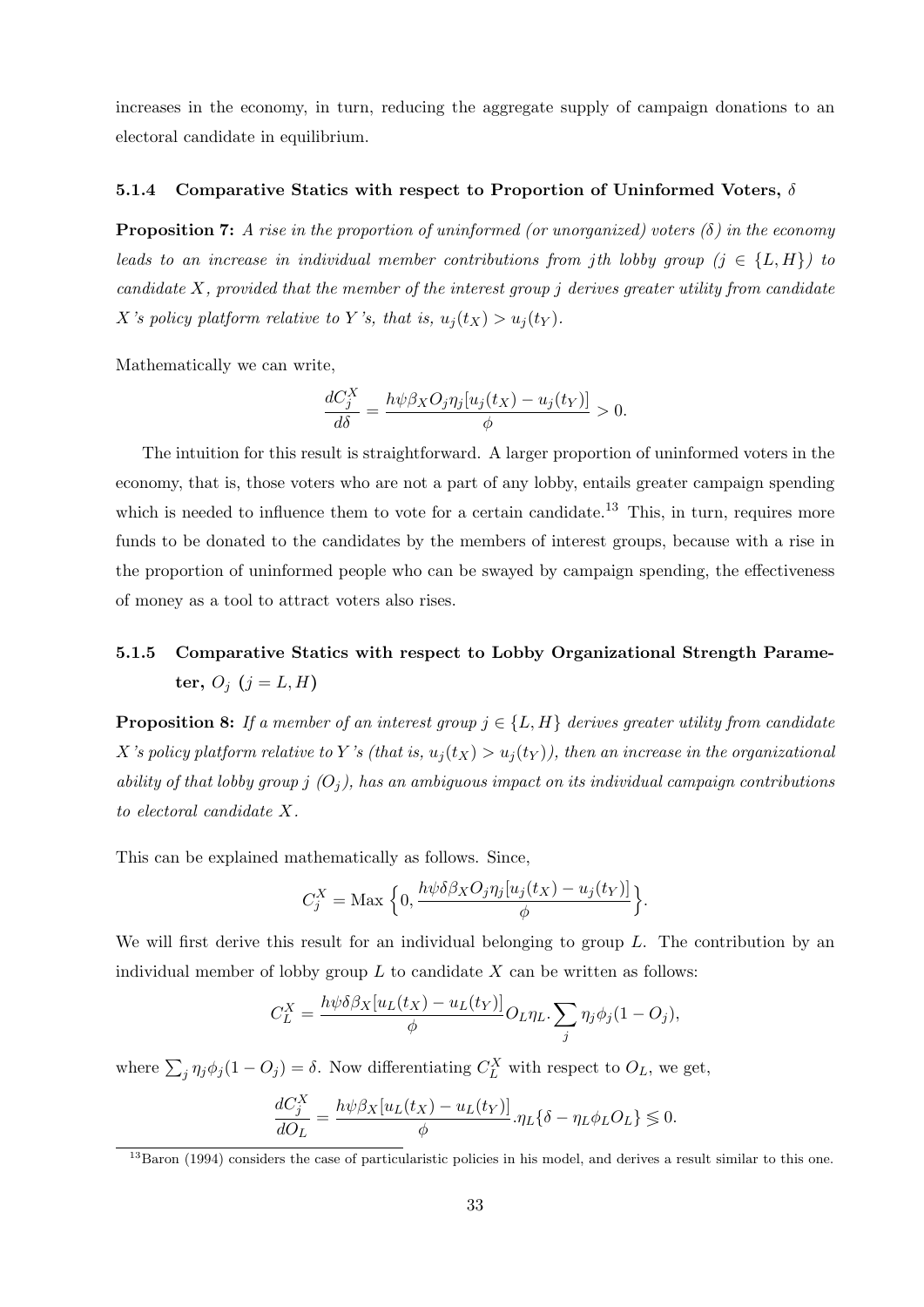From the above, it can be deduced that the sign of  $\frac{dC_i^X}{dQ_L}$  depends on the sign of  $(\delta - \eta_L \phi_L O_L)$ . This means that a rise in the organizational strength of a lobby group  $L$  has an ambiguous effect on individual campaign donations provided to electoral candidate X, given that  $u_L(t_X) > u_L(t_Y)$ . This happens due to three different effects at work here:

- i) Uninformed (or unorganized) voter effect  $(\delta)$ ;
- ii) Organizational effect of lobby  $L(\eta_L O_L);$
- iii) Swing voter effect of voter group  $L(\phi_L)$ .

Therefore,  $\frac{dC_j^X}{d\phi_L} > 0$ , if,  $\frac{\delta}{\eta_L \phi_L} > \phi_L$ , and,  $\frac{dC_j^X}{d\phi_L} < 0$ , if,  $\frac{\delta}{\eta_L \phi_L} < \phi_L$ . In words, if the proportion of uninformed voters in the economy who can be swayed by campaign spending  $(\delta)$  relative to the proportion of organized voters who belong to lobby  $L(\eta_L O_L)$  is quite small as compared to group  $L$ 's ideological density, that is, the number of swing voters in group  $L$ , then the individual members of lobby  $L$  will refrain from providing greater campaign donations to candidate  $X$  even when there is an exogenous increase in the organizational strength of lobby group  $L(O_L)$ . This is because, X requires contributions to sway uninformed (or unorganized) voters of the economy in her favour, and if the latter are lesser in number in comparison to the number of swing voters in group  $L$ , these contributions lose their effectiveness as a tool for raising candidate  $X$ 's vote share. Instead, candidate  $X$  would now prefer to target the swing voters in group  $L$  with unilateral policy deviations in her equilibrium platform. Therefore, in this scenario, a rise in the organizational ability of a lobby group would result in lower financial resources being transferred to the electoral candidate in the form of donations for campaign expenditure. In contrast, if the proportion of uninformed (or unorganized) voters relative to the proportion of organized voters outweighs the swing voter effect in a group, then an increase in the organizational strength of the lobby in question will lead to an increase in campaign contributions to the electoral candidate. A similar result can be derived for lobby group H.

### 5.2 Comparative Statics for Equilibrium Tax Platforms

In this sub-section, we carry out comparative statics for the equilibrium tax platforms of electoral candidates with respect to various parameters, namely, the difference between payoff received with winning and losing an election  $(R - Q)$ , the effectiveness of campaign spending  $(h)$ , political candidate K's corruption parameter  $(\beta_K)$ , the policy preference parameter  $(\theta_j)$ , the popularity shock variable  $(\psi)$ , the proportion of people influenced by campaign spending  $(\delta)$  and the ideological density of a voter group j  $(\phi_i)$ . Before moving further, it is important to discuss another result  $(R2)$  of our analysis which will be used extensively for analyzing the findings of comparative statics in this sub-section.

Result R2: In an election scenario comprising of both swing voters and opposing lobby groups,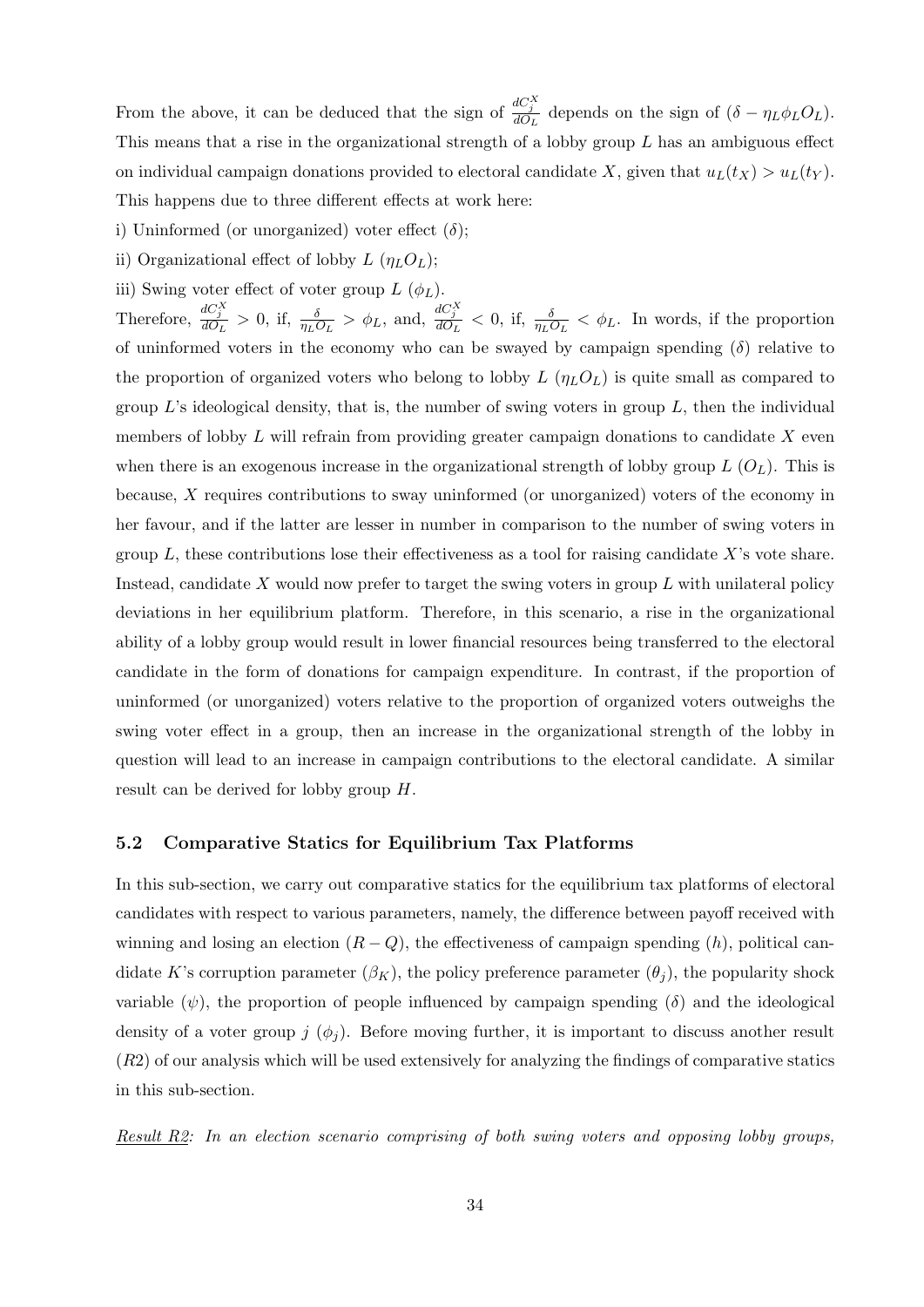an office-seeking electoral candidate, while choosing her economic policy platform, encounters two key forces; one, the relative organizational strength of lobbies effect  $\left(\frac{O_L^2 \eta_L^2}{O_H^2 \eta_H^2}\right)$  , and two, the relative swing voter effect  $\left(\frac{\eta_L \phi_L}{\eta_L \phi_H}\right)$  $\eta_H \phi_H$ .

This result emerges from the derivations worked out for comparative statics of this sub-section. Mathematically, the relative organizational strength of lobbies effect is denoted by  $\frac{O_L^2 \eta_L^2}{O_H^2 \eta_H^2}$ , while, the relative swing voter effect is denoted by  $\frac{\eta_L \phi_L}{\eta_H \phi_H}$  (see Appendix for a detailed derivation). Given that, there exist two voter groups in an economy  $L$  and  $H$  with different bliss points for economic policy (public good provision) and distinct ideological preferences, some voters from each group may organize and form a lobby to represent their economic interests in a stronger manner via provision of campaign donations to electoral candidates. Since the electoral candidates in our model are completely opportunistic in nature, they now have to choose a policy platform that will help them garner maximum votes to win the election. In order to do this, the candidates have to carefully evaluate the gain and loss in their respective vote shares on account of a deviation in their policy platforms and, hence, strategically choose the policy which gives them the maximum return. Thus, in this setting, the adjustments in equilibrium economic policy (tax) platform by an electoral candidate relies broadly on which of the above effect dominates.

The above result R2 provides a fundamental basis for analyzing the findings of following comparative statics.

### 5.2.1 Comparative Statics with respect to Election Payoff Parameter,  $(R - Q)$

Proposition 9: Under electoral competition with swing voters and interest groups, the level of public good provision (and tax) in equilibrium rises with an increase in the payoff of winning the election as denoted by  $(R-Q)$ , provided the following sufficiency condition holds:  $\frac{O_L^2 \eta_L^2}{O_H^2 \eta_H^2} > \frac{\eta_L \phi_L}{\eta_H \phi_H}$  $\frac{\eta_L \varphi_L}{\eta_H \phi_H}$  . The opposite holds true when  $\frac{O_L^2 \eta_L^2}{O_H^2 \eta_H^2} < \frac{\eta_L \phi_L}{\eta_H \phi_H}$  $\frac{\eta_L \phi_L}{\eta_H \phi_H}.$ 

The mathematical proof of this result is relegated to Appendix. By utilizing result  $R2$ , we can say that, if  $\frac{O_L^2 \eta_L^2}{O_H^2 \eta_H^2} > \frac{\eta_L \phi_L}{\eta_H \phi_H}$  $\frac{\eta_L \phi_L}{\eta_H \phi_H}$ , then  $\frac{dt_X^e}{d(R-Q)} > 0$  and if,  $\frac{O_L^2 \eta_L^2}{O_H^2 \eta_H^2} < \frac{\eta_L \phi_L}{\eta_H \phi_H}$  $\frac{\eta_L \phi_L}{\eta_H \phi_H}$ , then  $\frac{dt_X^e}{d(R-Q)} < 0$ . When the payoff from winning the election  $(R - Q)$  rises, it provides the electoral candidate an incentive to shift the tax platform in favour of the voter group that has a larger number of swing voters and/or in favour of the strongly organized interest group. From the first condition we can see that, if the interest group  $L$  is relatively better organized than interest group  $H$ , the tax platform chosen by the electoral candidate rises (that is, moves in favour of the H group). This could be attributed to the fact that a well-organized lobby group entails that its corresponding voter group must comprise of a lower proportion of swing or ideologically neutral voters, that is, those voters who would not have any incentive to make donations in order to become a part of an interest group and lobby for a specific policy or cause. Thus, from our result we can infer that,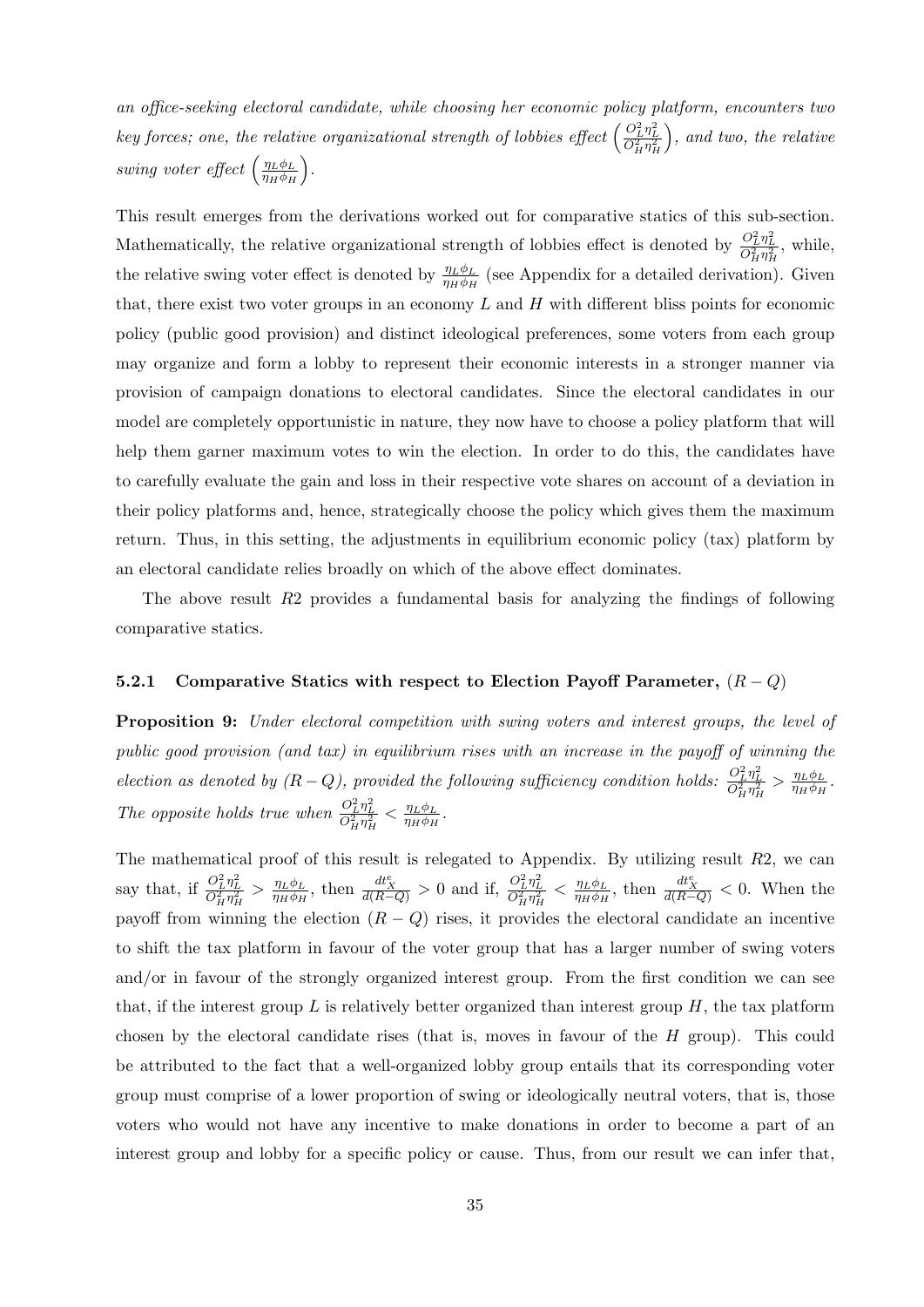in an economy with two economically distinct voter groups whose respective policy bliss points are endorsed by their corresponding lobby groups, the policy platform of a purely opportunistic electoral candidate moves in favour of the voter group consisting of a larger proportion of swing voters when the payoff from winning the election increases. In essence, we find that, higher stakes of electoral success in terms of holding office and attaining "ego" rents, induces the opportunistic candidate in our model to concentrate on targeting the swing voters from each voter group and secure her vote share, rather than bartering a lobby group's monetary support for a favourable deviation in equilibrium policy choice, in turn, losing out major share of voters.

## 5.2.2 Comparative Statics with respect to Campaign Spending Efficiency Parameter, h

Proposition 10: An increase in the effectiveness of campaign contributions as a vote seeking instrument (denoted by h), tilts an electoral candidate's equilibrium tax platform towards the preferences of group H or L according as:  $\frac{O_H^2 \eta_H^2}{O_L^2 \eta_L^2}$  $\leqslant \frac{\eta_H \phi_H}{\sqrt{2}}$  $\frac{\eta_{H}\phi_{H}}{\eta_{L}\phi_{L}}.$ 

The proof of this proposition is left to Appendix. Again from result  $R2$ , there are two main effects at work: the relative organizational strength of lobbies effect and the relative swing voter effect. More specifically,  $\frac{dt_X^e}{dh} > 0$  if  $\frac{O_H^2 \eta_H^2}{O_L^2 \eta_L^2} > \frac{\eta_H \phi_H}{\eta_L \phi_L}$  $\frac{\eta_H \phi_H}{\eta_L \phi_L}$  and  $\frac{dt_X^e}{dh} < 0$  if  $\frac{O_H^2 \eta_H^2}{O_L^2 \eta_L^2} < \frac{\eta_H \phi_H}{\eta_L \phi_L}$  $\frac{\eta_H \varphi_H}{\eta_L \phi_L}$ . Intuitively speaking, the electoral candidate will raise her tax platform (in favour of the economic preferences of voter group  $H$ ) if the interest group  $H$  has a greater organizational strength relative to interest group L. Because of a rise in the vote-garnering efficiency of monetary campaign donations that are provided to the electoral candidate by the interest groups, the importance attached to the role of interest groups by the electoral candidate is enhanced in comparison to the importance attached to the targeting of swing voters. Thus, in this case, the political candidate will adjust her equilibrium policy position in favour of the interest group that has a greater relative organizational strength.

### 5.2.3 Comparative Statics with respect to Honesty Parameter,  $\beta_K$  ( $K = X, Y$ )

**Proposition 11:** If an electoral candidate  $X$  is sufficiently corrupt in respect of spending of campaign money (that is,  $\beta_X < 0.5$ ), then she is more inclined to sway her policy platform in favour of the interest group that is relatively stronger in terms of organizational strength even after an increase in  $\beta_X$ . However, if candidate X is sufficiently honest (that is,  $\beta_X > 0.5$ ), the impact of a further rise in  $\beta_X$  on equilibrium tax platform turns out to be ambiguous. Similar results hold for political candidate Y .

The mathematical proof of this result has been provided in Appendix. As mentioned earlier, in our model,  $\beta_X = 0.5$  denotes the extent of honesty of electoral candidate X indicating that half of the contribution money received by her is spent on campaign advertisements to woo the voters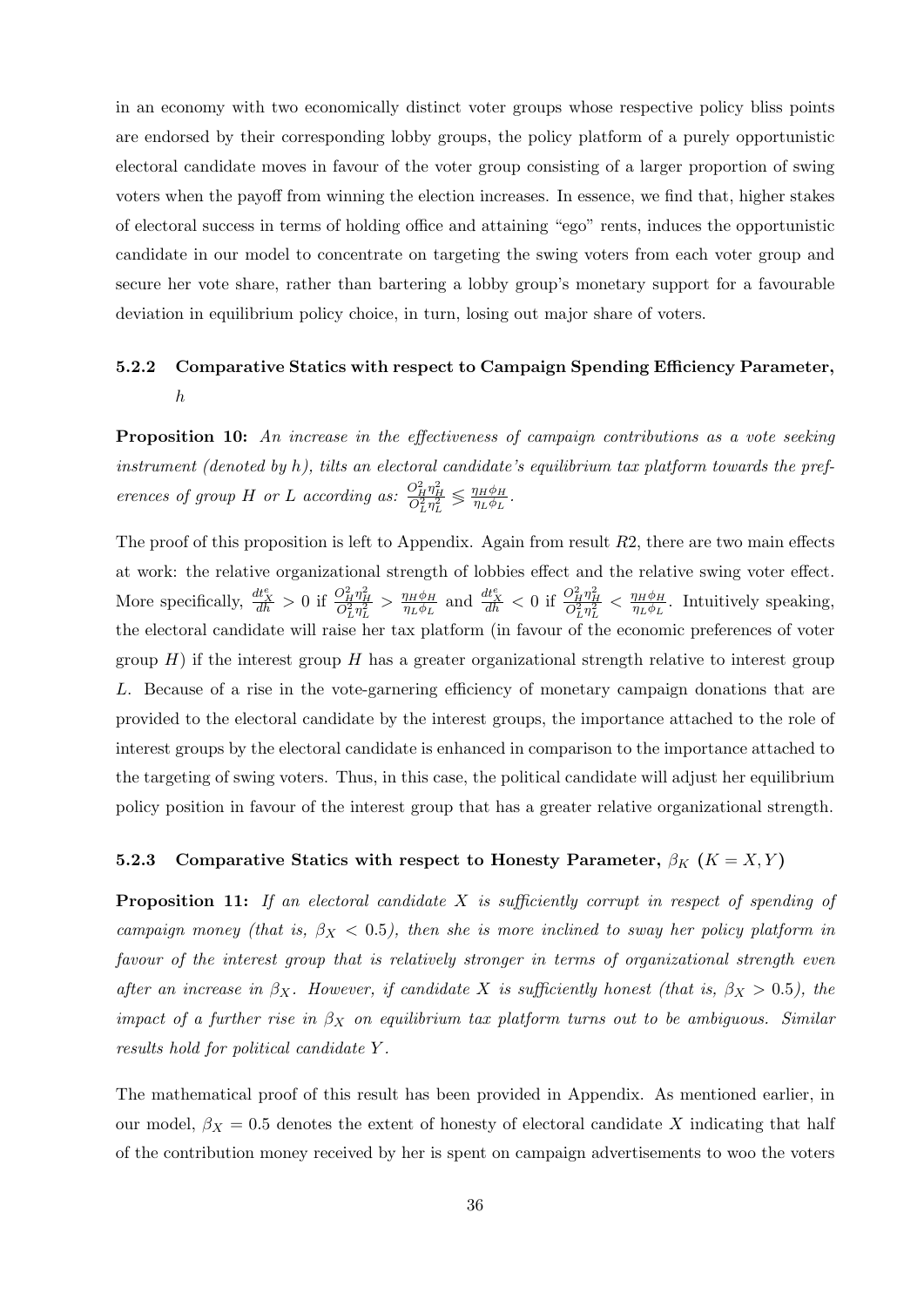and the other half is kept for her private use. A value of  $\beta_X$  less than 0.5 implies that X keeps a greater proportion of the donation money for her private use and spends a lower proportion on voters, thereby signalling a corrupt or dishonest nature of the politician. In contrast,  $\beta_X$  greater than 0.5 implies that X keeps a lesser proportion of the donation money for her private use and spends a higher proportion on voters, thus indicating a more honest nature of the politician. We find that, when an electoral candidate transitions from being highly corrupt to being relatively more honest (that is,  $\beta_X$  rising but still being less than the threshold value of 0.5), the relative lobby organizational effect is found to dominate the relative swing voter effect (see Result R2). This is because, even though the electoral candidate is now comparatively more honest, still she is not able to outbalance the significance that she attaches to the monetary donations procured from lobby groups when she is relatively more dishonest and, therefore, attempts to divert more campaign funds towards personal use. For the purpose of meeting the campaign expenditures to sway voters, the candidate thus needs to shift her equilibrium policy platform in favour of the preferences of the relatively well organized interest group. In sum, provided that the political candidate is corrupt, if the lobby group  $H$  is better organized, then public good provision will increase in conformity with the former's economic preferences, while if lobby group  $L$  is stronger, then the tax platform will reduce implying an adjustment towards the L group's public good preferences. Alternately, if the degree of honesty of an electoral candidate is quite high to begin with, then a further rise in her honesty will have an ambiguous influence on her equilibrium tax choice (see Appendix for a mathematical explanation).

### 5.2.4 Comparative Statics with respect to Policy Bliss Point Parameter,  $\theta_j$  ( $j = L, H$ )

**Proposition 12:** An electoral candidate X increases (decreases) the level of her equilibrium tax platform in response to a rise (fall) in the voter group j's economic preference parameter for public good provision (denoted by  $\theta_j$ ). Similar result holds for electoral candidate Y.

To prove this result, we differentiate equation (26) with respect to  $\theta_i$ , to get,

$$
\frac{dt_X^e}{d\theta_j} = \frac{(R-Q)\left[\eta_j\phi_j + \frac{\psi}{\phi}h^2\beta_X^2\delta^2O_j^2\eta_j^2\right] + \left[(1-\beta_X)\beta_Xh\delta O_j^2\eta_j^2\right]}{n(R-Q)\left[\phi + \frac{\psi}{\phi}h^2\delta^2\beta_X^2\sum_jO_j^2\eta_j^2\right] + \left[(1-\beta_X)\beta_Xh\delta\sum_jO_j^2\eta_j^2\right]} > 0.
$$

Given that  $R > Q$  and  $0 \leq \beta_X \leq 1$ ,  $\frac{dt_X^e}{d\theta_j} > 0$ . This means that, if in an economy, voters on the whole have a greater preference for public good (and hence tax), it subsequently results in a higher tax platform being chosen by the electoral candidate in an equilibrium involving the presence of both swing voters and interest groups. This is because, the electoral candidates in our model are purely office-seeking and have no economic preferences of their own. They, therefore, will move their respective policy platforms (tax and public good provision) towards the average of the economic bliss points of all voter groups, which would be at a relatively higher level in order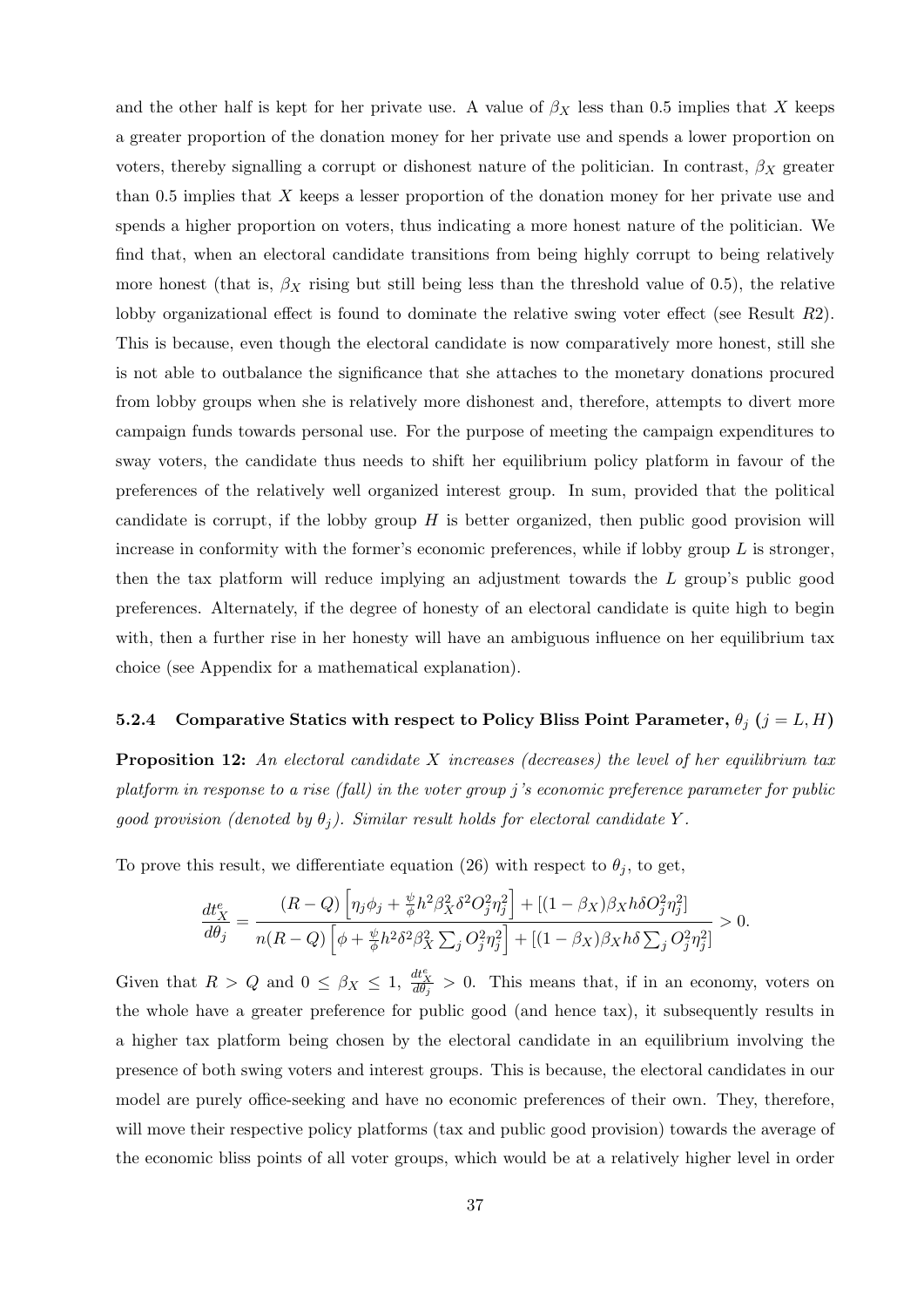to maximize their chances of winning the election. In contrast, if the majority of voters prefer a lower level of public good, then the corresponding tax platform (as well as the level of public good provision) as promised by the opportunistic electoral candidates would be also be lower. To this end, we can say that the centripetal force (that is, a move towards the median policy by the electoral candidate) plays a major role in deciding the equilibrium policy choice in this case.

### 5.2.5 Comparative Statics with respect to Popularity Parameter,  $\psi$

**Proposition 13:** An increase in the popularity density of an electoral candidate (denoted by  $\psi$ ), biases her equilibrium policy (tax) choice towards that of the stronger lobby's bliss point irrespective of which voter group has a greater number of swing voters.

Mathematical proof of this result is relegated to Appendix. The intuition for this proposition again rests on result R2. In our model, an electoral candidate's average popularity can be raised among the voters either through a stochastic positive popularity shock or through an increase in electoral campaign expenditures. With an increase in popularity density across the voter groups, an electoral candidate knows that she can exploit a substantial vote base and increase her chances of electoral win by spending more on electoral campaign and becoming relatively more popular. However, greater campaign spending entails significant monetary donations that need to be secured from the interest groups. Consequently, the political candidate has to move her equilibrium policy point closer to that of the relatively stronger lobby group's bliss point in return for greater financial assistance. It should be noted that, this policy deviation by the electoral candidate towards the stronger lobby's bliss point would generate both a gain and a loss in vote share. The loss would accrue from the voter group supported by the weaker lobby, while the gain in vote share would accrue from the voter group supported by the stronger lobby group. This loss in vote share, however, would not be substantial for the electoral candidate on account of the gain in votes that she garners due to a rise in her average popularity. In sum, we can say that in this case, the effect of relative organizational strength of lobby groups on equilibrium tax platform outweighs the effect of swing voters on equilibrium policy choice.

### 5.2.6 Comparative Statics with respect to Proportion of Uninformed Voters,  $\delta$

**Proposition 14:** An electoral candidate  $(X \text{ or } Y)$  tilts her equilibrium policy (tax) platform in favour of the bliss point of a relatively well organized interest group when the proportion of uninformed (or unorganized) voters (depicted by  $\delta$ ) rise in the economy.

From the proof of this result presented in Appendix, we can infer that  $\frac{dt_X^e}{d\delta} > 0$  if  $\frac{O_H^2 \eta_H^2}{O_L^2 \eta_L^2} > \frac{\eta_H \phi_H}{\eta_L \phi_L}$  $\eta_L \phi_L$ and  $\frac{d t_X^e}{d \delta} < 0$  if  $\frac{O_H^2 \eta_H^2}{O_L^2 \eta_L^2} < \frac{\eta_H \phi_H}{\eta_L \phi_L}$  $\frac{\eta_H \varphi_H}{\eta_L \phi_L}$ . The intuition for this result is analogous to the one presented in the previous proposition. More specifically, uninformed voters are those who can be influenced by an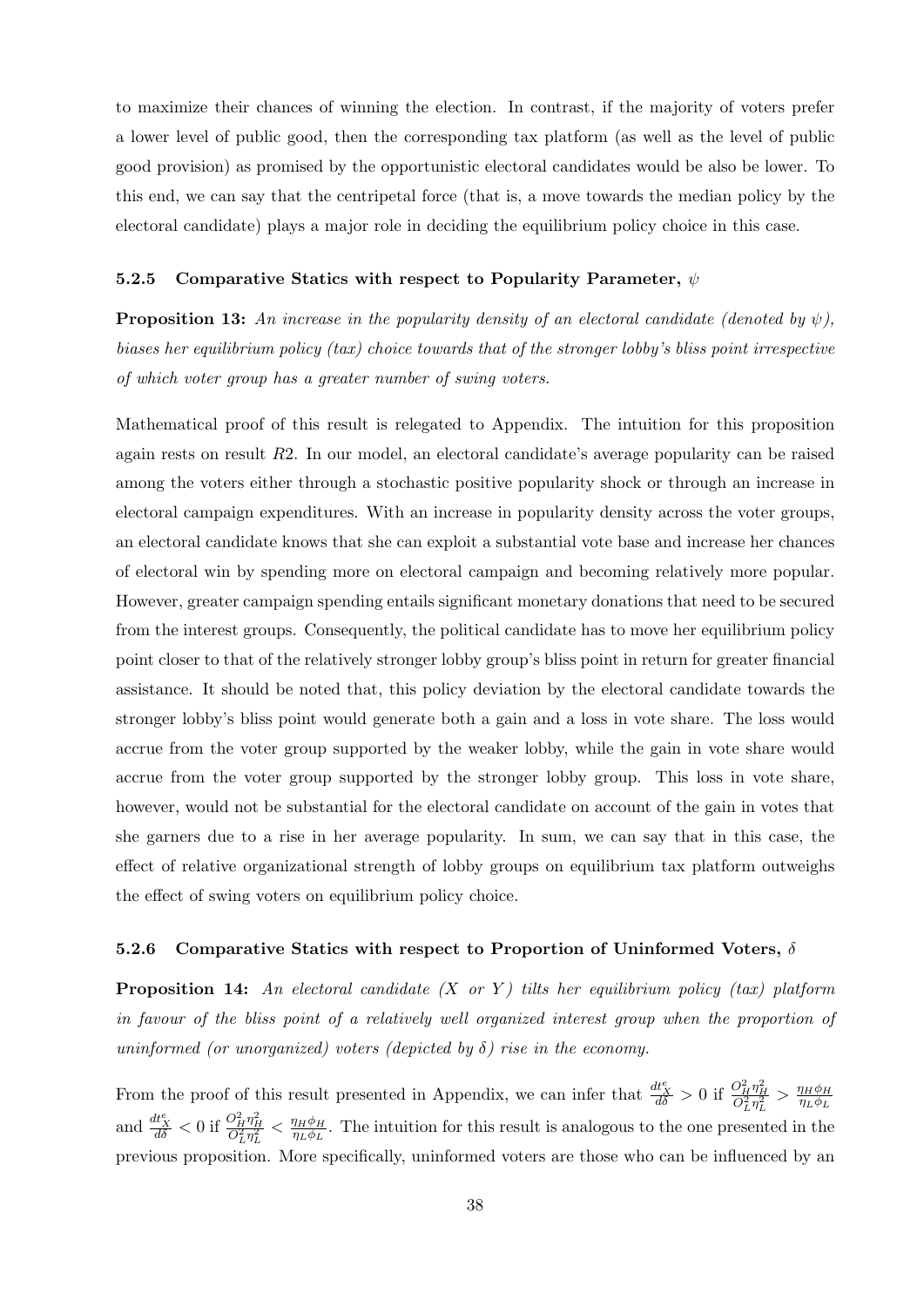electoral candidate with greater campaign advertisement expenditures, that are financed from the monetary contributions garnered from interest groups. The electoral candidate, therefore, knows that she can increase her vote share and probability of winning by strategically deviating her equilibrium policy platform in favour of the stronger lobby group's bliss point in order to get more donation money in return and spending it on the uninformed voters, whose relative proportion in the economy's total population has now increased. Hence, similar to the previous finding, the lobby's relative organizational strength effect dominates the swing voter effect (as explained in result R2) in this scenario as well.

# 5.2.7 Comparative Statics with respect to Ideological Density Parameter,  $\phi_i$  (j =  $L, H$

**Proposition 15:** An increase in the ideological density of a voter group (say, L) leads to a shift in an electoral candidate's  $(X \text{ or } Y)$  equilibrium policy (tax) platform towards that of group L's preferred policy point, if the following sufficiency conditions hold:  $\frac{O_L^2 \eta_L^2}{O_H^2 \eta_H^2} < \frac{\eta_L \phi_L}{\eta_H \phi_H}$  $\frac{\eta_L \phi_L}{\eta_H \phi_H} < \left( \frac{\frac{\theta_H}{n} - \theta_L}{\theta_I - \frac{\theta_L}{n}} \right)$  $\theta_L-\frac{\theta_L}{n}$  $\big)$  and  $\frac{\theta_H}{n} > \theta_L$ , whereas, it will shift towards group H's preferred policy point, if the following sufficiency conditions hold:  $\frac{O_L^2 \eta_L^2}{O_H^2 \eta_H^2} > \frac{\eta_L \phi_L}{\eta_H \phi_H}$  $\frac{\eta_L \phi_L}{\eta_H \phi_H} > \left( \frac{\frac{\theta_H}{n} - \theta_L}{\theta_I - \frac{\theta_L}{n}} \right)$  $\theta_L-\frac{\theta_L}{n}$  $\Big)$  and  $\frac{\theta_H}{n} < \theta_L$ .

The mathematical proof of this proposition is provided in Appendix. In the given sufficiency condition, we can define  $\frac{O_L^2 \eta_L^2}{O_H^2 \eta_H^2}$  as the relative organizational strength of group L and  $\frac{\eta_L \phi_L}{\eta_H \phi_H}$  as  $\int \frac{\theta_H}{n} - \theta_L$ the proportion of swing voters in group  $L$  relative to group  $H$  (refer to result  $R2$ ). Additionally,  $\theta_L-\frac{\theta_L}{n}$ ) can be defined as the deviation of the first-best tax solution  $\left(\frac{\theta_H}{n}\right)$  for group H from group  $L$ 's bliss point in proportion to the deviation of the bliss point of the  $L$  group from its first-best tax solution  $(\frac{\theta_L}{n})$ . As  $\phi_L$  rises, the proportion of swing voters in L voter group rises (see result R1) and this swing voter effect persuades the electoral candidate to choose a tax platform closer to group  $L$ 's policy bliss point. Our sufficiency condition shows that the relative swing voter effect in group  $L$  has to outweigh the relative organizational strength of lobbies effect of group  $L$  for the tax platform to fall with an increase in ideological density of group  $L$ . However, this sufficiency condition will only hold if  $\frac{\theta_H}{n} > \theta_L$  holds, which indicates that the voters in group L should have a much lower preference for public good (and hence, a lower tax level) as compared to the first-best tax policy preferred by group  $H$  voters. These conditions imply that, given such welldefined policy preferences of both voter groups, that is, when the voter groups are quite distinct from each other in terms of their respective economic preferences along with voter group H having the support of a relatively stronger lobby group  $(H)$ , an electoral candidate's tax platform would still deviate towards group L's bliss point as a result of an increase in the ideological density of group  $L$ . The reason is that, under these stringent conditions the swing voter effect (in voter group  $L$ ) would be very strong and, thus, an increase in group  $L$ 's ideological density will compensate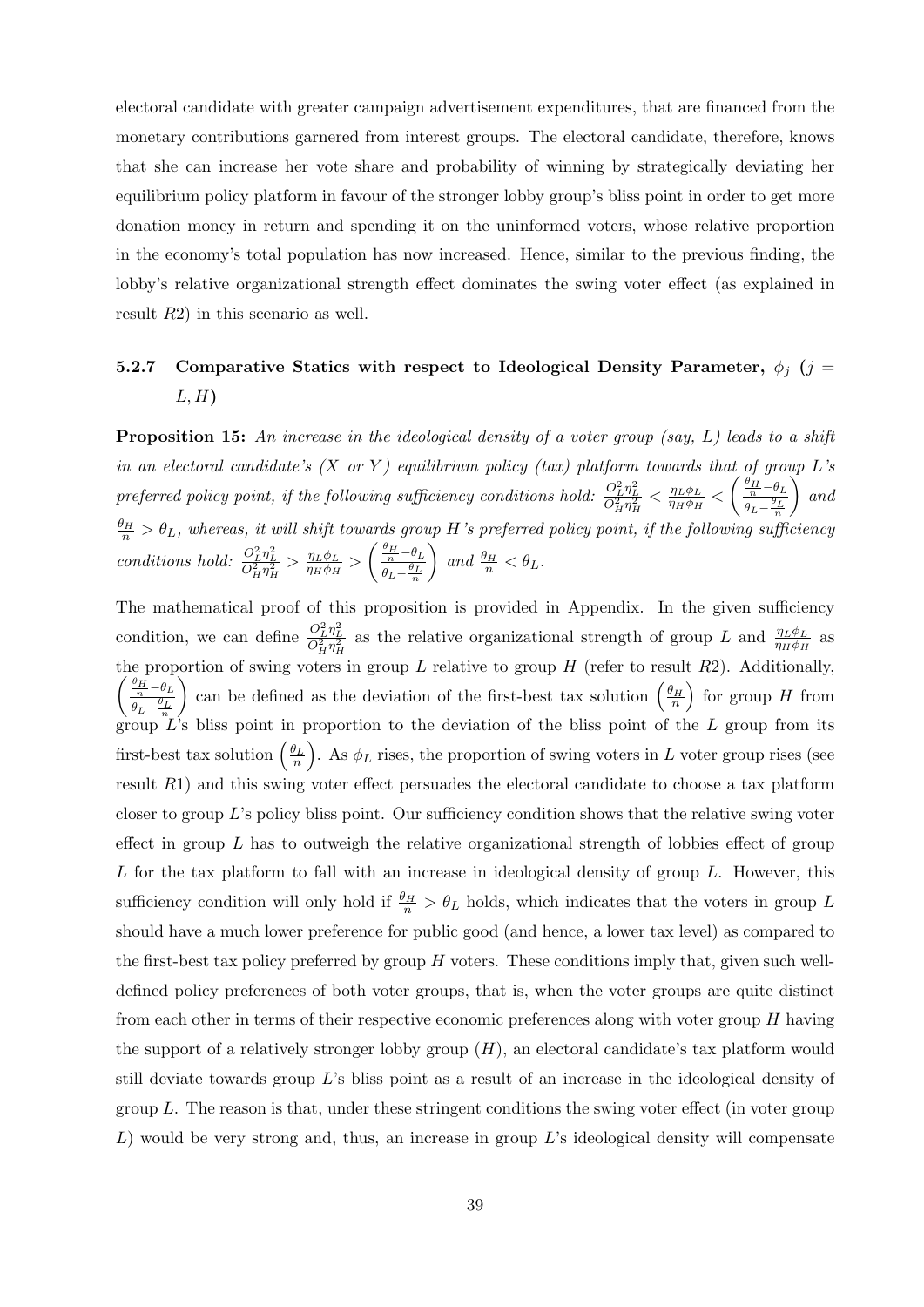the electoral candidate adequately for her loss in vote share from voter group  $H$  on account of a reduction in her equilibrium tax platform level, thereby, raising her likelihood of winning the election.

In contrast, when  $\theta_L > \frac{\theta_H}{n}$ , voters in group L can be understood to have a greater preference for public good provision in relation to voter group  $H$ 's first-best equilibrium tax choice. This condition reveals that the voters in groups  $L$  and  $H$  have quite similar economic policy (public good) preferences and, therefore, cannot be considered as greatly divergent on the economic policy scale. In this situation, the electoral candidate finds it easier to raise her equilibrium tax platform, given that lobby group L has a much stronger organizational capacity relative to lobby  $H$ , since both lobby groups  $L$  and  $H$  contest for a relatively higher level of public good provision. Notwithstanding the fact that with a relatively greater ideological density, voter group L has a greater proportion of swing voters now, which when assessed in terms of loss in vote share would be quite substantial, the electoral candidate considers it appropriate to increase her equilibrium tax platform. It is evident that this rise in equilibrium tax platform and, hence, the level of public good provision would lead to a gain in candidate's vote share from group  $H$  and a loss in vote share from group  $L$ . Nevertheless, in accordance with our sufficiency condition, provided that the relative organizational strength of interest group L overpowers the relative swing voter effect in voter group  $L$ , and that the voters from both groups have analogous economic preferences, an unequivocal compensation of the loss in the candidate's vote share from group  $L$  via a gain in her vote share from across voter groups cannot be ruled out.

# 6 Conclusion

This paper constructed a stylized model of election between two opportunistic candidates who can influence equilibrium policy platforms in exchange for monetary contributions provided by two distinct lobby groups. Two key features are embedded in this model, one, the presence of ideologically neutral or swing voters is accounted for in the modelling framework, and two, the electoral candidates embezzle a proportion of funds they receive from interest groups. Both these attributes create a dual uncertainty within the model. The first is related to the random factors that can potentially affect voter's decisions to vote for a certain candidate, which entails that electoral candidates in our model have incomplete information about voter's preferences. The second uncertainty arises on part of lobby groups who are unsure whether an electoral candidate will honestly utilize their contributions to increase their chances of electoral success. We compare the equilibrium policy choices of the two opportunistic candidates in the scenario where none of the above uncertainties exist (the benchmark case), where only uncertainty about voter's preferences exist (swing voter case), and where both these uncertainties exist (case where both swing voters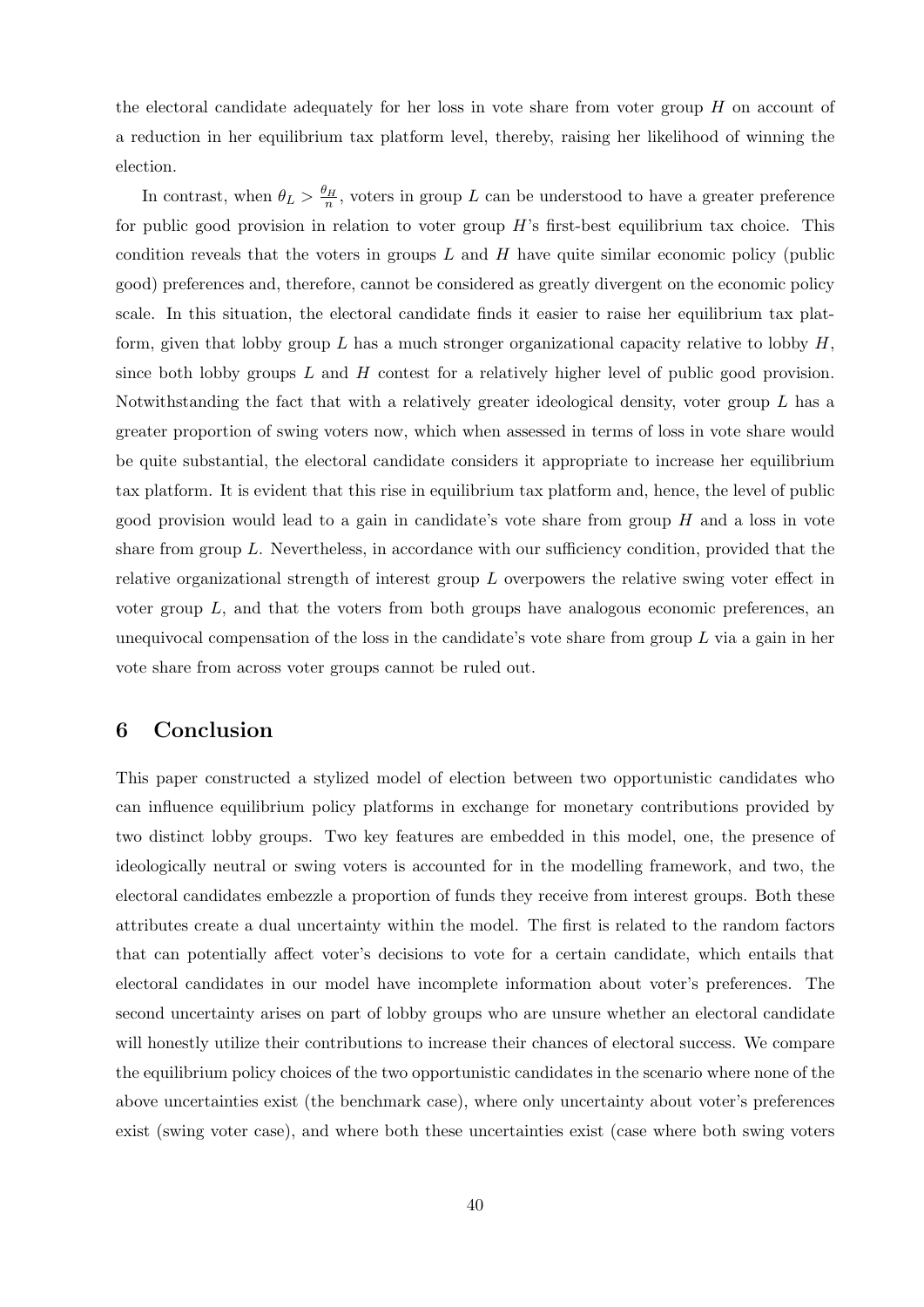and lobby groups exist).

From our results, we found that an opportunistic candidate's tax platform in the swing voter case is always lower than the tax platform of the same candidate in the benchmark case. This indicates that the presence of swing voters in the economy effectively dilutes the preference of public good provision for each group as a whole, and consequently, the level of public good provision is also reduced as compared to the public good provision under the benchmark scenario. Furthermore, the level of public good provision (and the associated tax policy) is found to be higher in a scenario involving both swing voters and interest groups as compared to the benchmark case if, both the organizational strength as well as the ideological density (as compared to average ideology of the population) of a voter group favouring a higher level of public good provision is greater than the organizational strength and ideological density (as compared to average ideology of the population) of the voter group favouring a lower level of public good provision.

In addition to this, a comparison of the equilibrium tax platform in the presence of both interest groups and voter groups with differing ideological densities with the equilibrium tax platform under swing voter case illustrates that the tax platform under the former scenario will be higher (lower) than the tax platform under the latter scenario if the preference for public good provision of both voter groups is greater (lower) than the actual public good provision under the swing voter case. Moreover, if one voter group in the economy prefers more public good relative to the actual level of provision while the other group prefers relatively less of it, then the introduction of two such antithetical interest groups in the swing voter case would create contradictory forces at work, where, one interest group will lobby for an increase in the public good provision while the other will lobby for a reduction in the level of public good provision. Hence, the equilibrium tax choices of electoral candidates in the presence swing voters and opposing lobby groups will adjust accordingly to whichever of the two lobby groups is stronger in terms of organizational strength.

Furthermore, the results from comparative statics with respect to equilibrium contributions show that, as the electoral candidate becomes more honest with respect to the spending of the contribution money for electoral campaigning (that is, indulges in lesser leakage of monetary funds), it induces the interest group to raise the level of donations to the candidate. This is because, donation money is now used by an electoral candidate for the purpose of campaign spending, which in turn, is used to influence voters to win elections. If the political candidate does not indulge in greater embezzlement of campaign funds, the marginal benefit derived by the donor interest group would be greater due to smaller leakage of money, which in turn will increase the campaign donations to the electoral candidate. We also find that an increase in the organizational ability of a voter group leads to two opposite impacts on campaign donations by the same group. On one hand, the electoral candidates try to sway the uninformed voters in the economy through campaign spending, and, if the proportion of these uninformed voters is more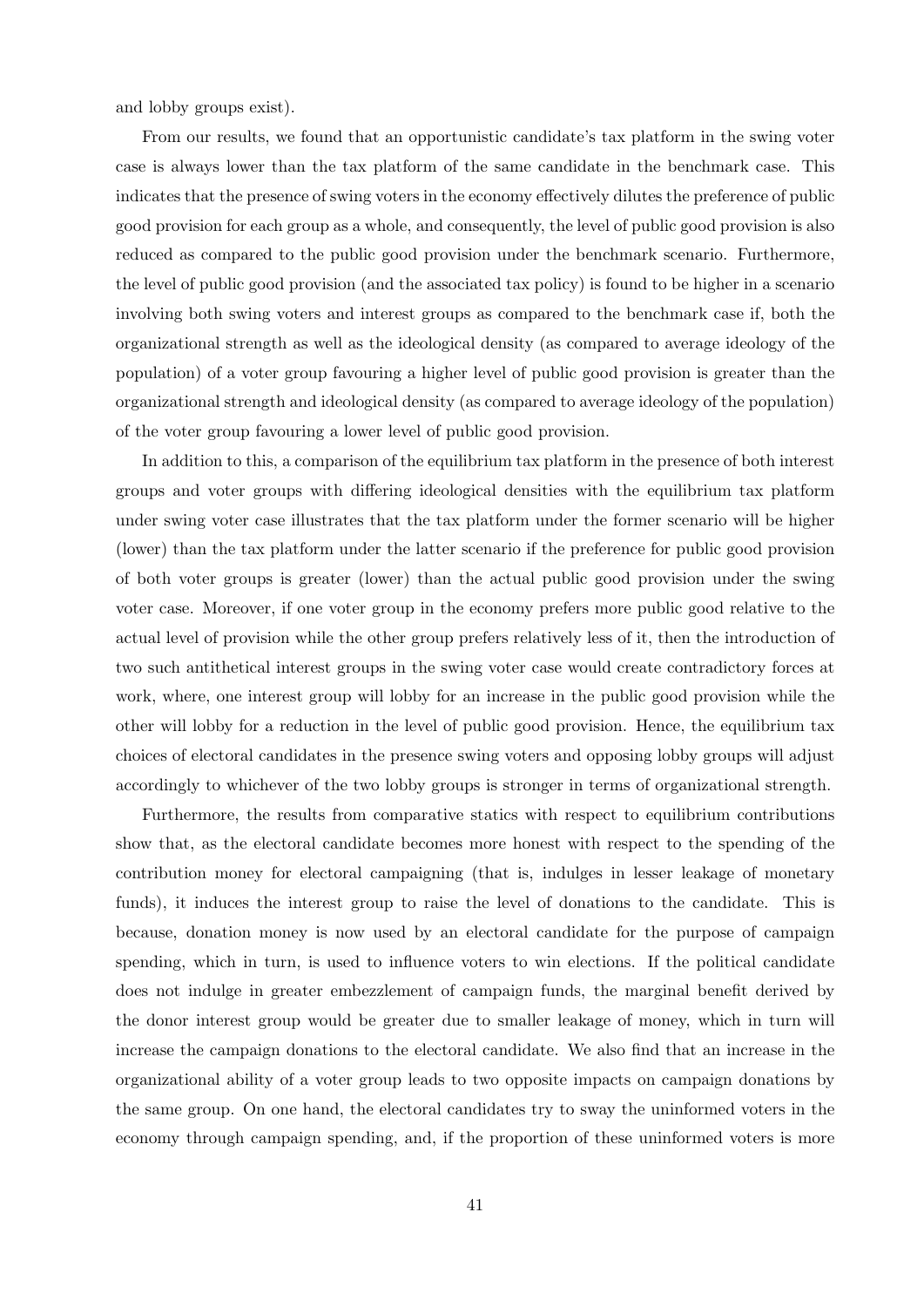relative to the proportion of individuals who are a part of a lobby, an increase in the organizational strength of the lobby results in greater contributions being offered to the electoral candidate. This is the uninformed voter effect. On the other hand, there is the direct organizational strength effect of lobby, which suggests that if a lobby is already strong in terms of its organizational capability relative to the proportion of uninformed voters in the economy, then the lobby members need not put too much effort into providing electoral candidates with greater amounts of donation money. Therefore, the impact of a rise in a lobby group's organizational strength on the campaign donations is ambiguous and depends on which of the above two effects dominate.

We also derive the comparative statics of equilibrium tax platforms with respect to a range of important parameters such as the difference between the payoff received with winning and losing an election, the effectiveness of campaign spending, a political candidate's corruption (or leakage) parameter, policy preference parameter, the popularity shock parameter, the proportion of people influenced by campaign spending and the ideological density of a voter group. For each of these, it has been found that there are two main strategic forces of interaction in our model that shape the equilibrium policy platforms of candidates into what they are, namely the relative swing voter effect and the relative organizational strength of lobbies effect. In sum, we conclude that the equilibrium policy (tax) platform of the electoral candidates sways in favour of the more dominant out of the above two effects and towards the economic policy preferences of the voter group corresponding to the relatively stronger effect.

Although being a highly popular and legalized channel in political democracies, campaign contributions can exhibit substantial distortion especially when they are provided in exchange for policy favours and when they are misappropriated by policy-makers and/or electoral representatives. Our model accounts for both types of distortions and their impact on office-seeking electoral candidate's equilibrium policy choice. However, our model can be extended further by introducing partisan and mixed motivations of electoral candidates, wherein, they also derive utility from different levels of tax and public good provision. This will introduce another centrifugal effect into the present framework as now the candidates would not want to deviate too much from their respective policy bliss points, in turn, limiting the significance of the monetary donations that they garner from the interest groups. Another extension could be the introduction of a binding limit or a cap on the campaign contributions which will have direct implications on the total contributions made by lobbies as well as competition among different lobby groups. It is evident that campaign spending has a two-fold impact on the welfare of uninformed voters. On one hand, greater campaign expenditure helps these voters acquire more information about the politicians they will vote for in an election. On the other hand, it deviates the equilibrium policy choice in favour of the interest groups' policy preferences, which is not suitable for the general electorate. Therefore, an assessment of the welfare consequences of campaign spending and embezzlement in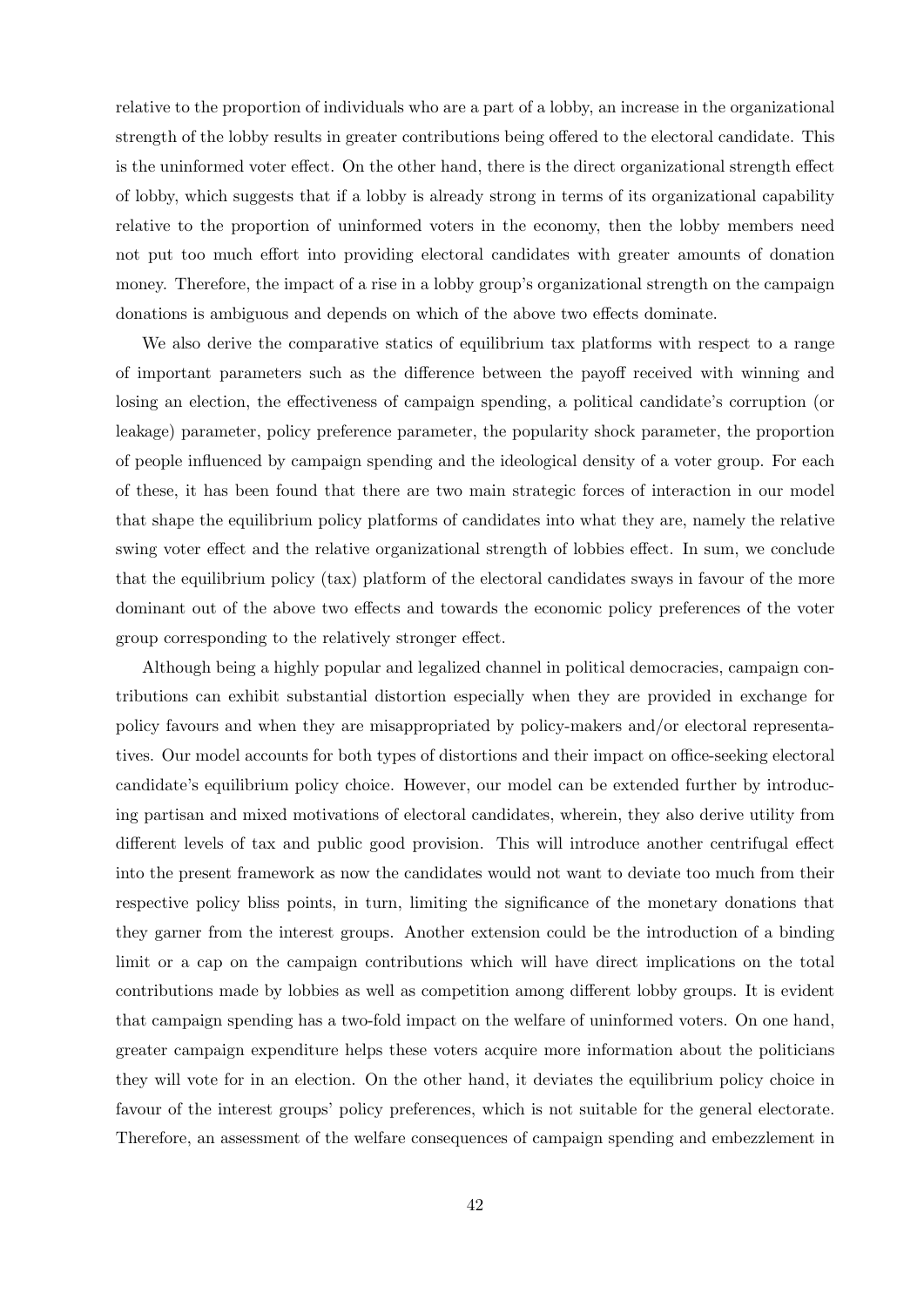the post-election period also lays the foundation for future work on this interesting topic.

## References

- Austen-Smith, D. (1987) Interest Groups, Campaign Contributions and Probabilistic Voting. Public Choice 54: 123-139.
- Baron, D.P. (1988) Regulation and Legislative Choice. The RAND Journal of Economics 19: 467-477.
- Baron, D.P. (1994) Electoral Competition with Informed and Uniformed Voters. American Political Science Review 88: 33-47.
- Besley, T., Coate S. (1997) An Economic Model of Representative Democracy. Quarterly Journal of Economics 112: 85-114.
- Besley, T., Coate S. (2001) Lobbying and Welfare in a Representative Democracy. Review of Economic Studies 68: 67-82.
- Bruter, M., Harrison, S. (2007) United Kingdom, In Deloye, Y. and Bruter, M. (eds.) Encyclopaedia of European Elections. Palgrave Macmillan, Basingstoke.
- Coughlin, P.J., Mueller D.C., Murrell P. (1990) A Model of Electoral Competition with Interest Groups. Economics Letters 32: 307-311.
- Cox, G.W. (1990) Centripetal and Centrifugal Incentives in Electoral Systems. American Journal of Political Science 34: 903-935.
- Damania, R., Yalcin E. (2008) Corruption and Political Competition. Economics Discussion Paper No. 2008-7. http://dx.doi.org/10.2139/ssrn.1726705.
- Downs, A. (1957) An Economic Theory of Democracy. Harper and Row, New York.
- Frendreis, J., Gitelson, A.R., Jenkins S., Roscoe, D.D. (2003) Testing Spatial Model of Elections: The Influence of Voters and Elites on Candidate Issue Positions. Legislative Studies Quarterly 28: 77-101.
- Grofman, B. (2004) Downs and Two-Party Convergence. Annual Review of Political Science 7: 25-46.
- Groseclose, T., Snyder, J.M. Jr. (1996) Buying Supermajorities. American Political Science Review 90: 303-315.
- Grossman, G.M., Helpman E. (1996) Electoral Competition and Special Interest Politics. Review of Economic Studies 63: 265-286.
- Grossman G.M., Helpman E. (2005) A Protectionist Bias in Majoritarian Politics. The Quarterly Journal of Economics 120: 1239-1282.
- Hall, R.L., Deardorff A.V. (2006) Lobbying as Legislative Subsidy. American Political Science Review 1: 69-84.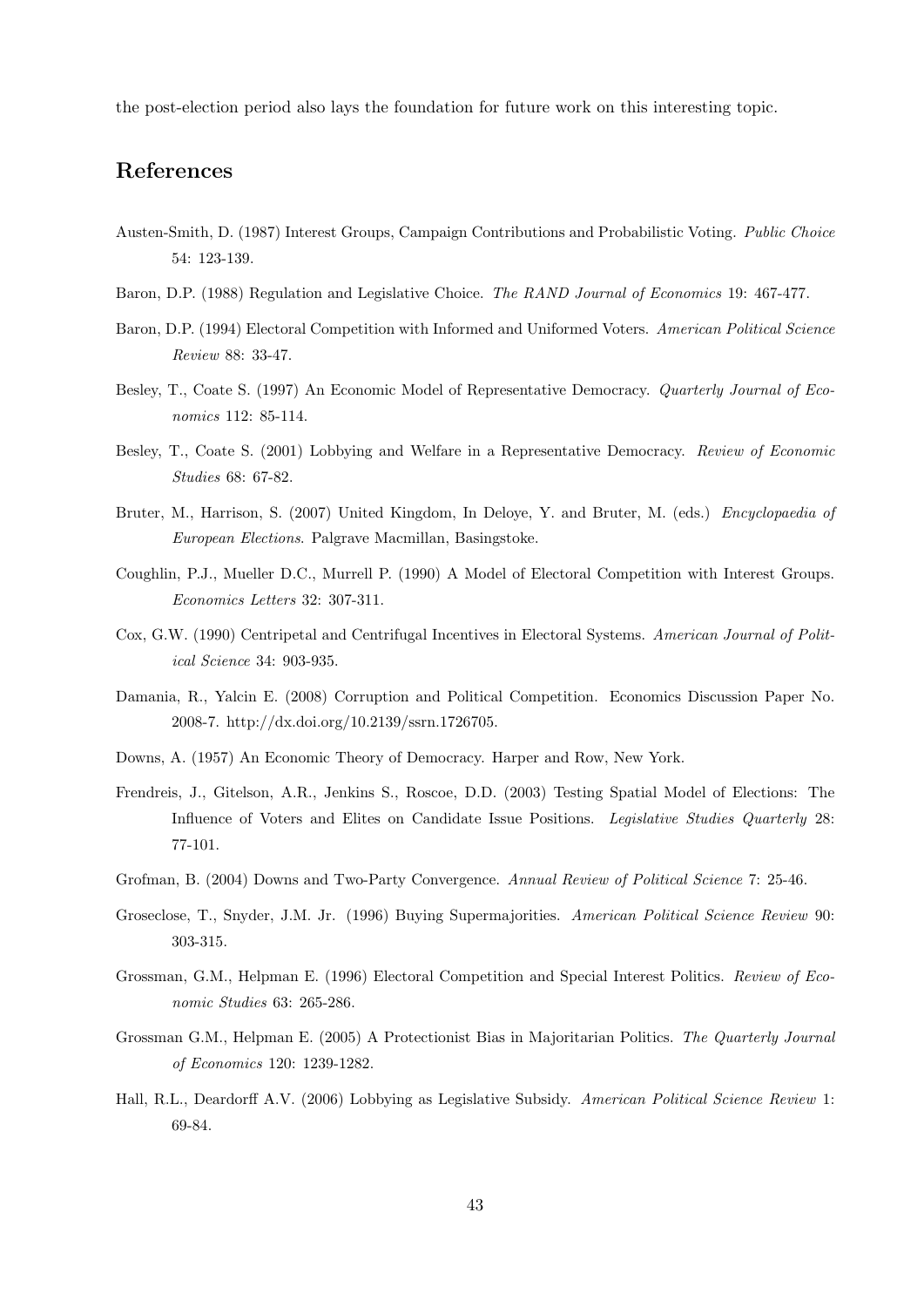- Le, T., Yalcin E. (2018) Lobbying, Campaign Contributions and Electoral Competition. European Journal of Political Economy 55: 559-572.
- Mayer, W., Li, J. (1994) Interest Groups, Electoral Competition, And Probabilistic Voting For Trade Policies. Economics and Politics 6: 59-77.
- McCarty, N., Poole, K.T., Rosenthal, H. (2006) Polarized America: The Dance of Ideology and Unequal Riches. MIT Press, Cambridge.
- Morton, R.B., Myerson R.B. (1992) Campaign Spending with Impressionable Voters. Discussion Paper 1023, Northwestern University, Center for Mathematical Studies in Economics and Management Science. https://www.kellogg.northwestern.edu/research/math/papers/1023.pdf
- Persson, T., Helpman E. (1998) Lobbying and Legislative Bargaining. NBER Working Paper No. 6589. https://www.nber.org/papers/w6589
- Persson, T., Tabellini G. (2002) Political Economics: Explaining Economic Policy. MIT Press, Cambridge.
- Prat, A. (2002) Campaign Spending with Office Seeking Politicians, Rational Voters, and Multiple Lobbies. Journal of Economic Theory 103: 162-189.
- Redoano, M. (2010) Does Centralization Affect the Number and Size of Lobbies? Journal of Public Economic Theory 12: 407-435.
- Stonecash, J.M., Brewer, M.D., Mariani, M.D. (2003) Diverging Parties: Social Change, Realignment and Party Polarization. Westview Press, Boulder, Colorado.
- Wilson, J.K., Damania, R. (2005) Corruption, Political Competition and Environmental Policy. Journal of Environmental Economics and Management 49: 516-535.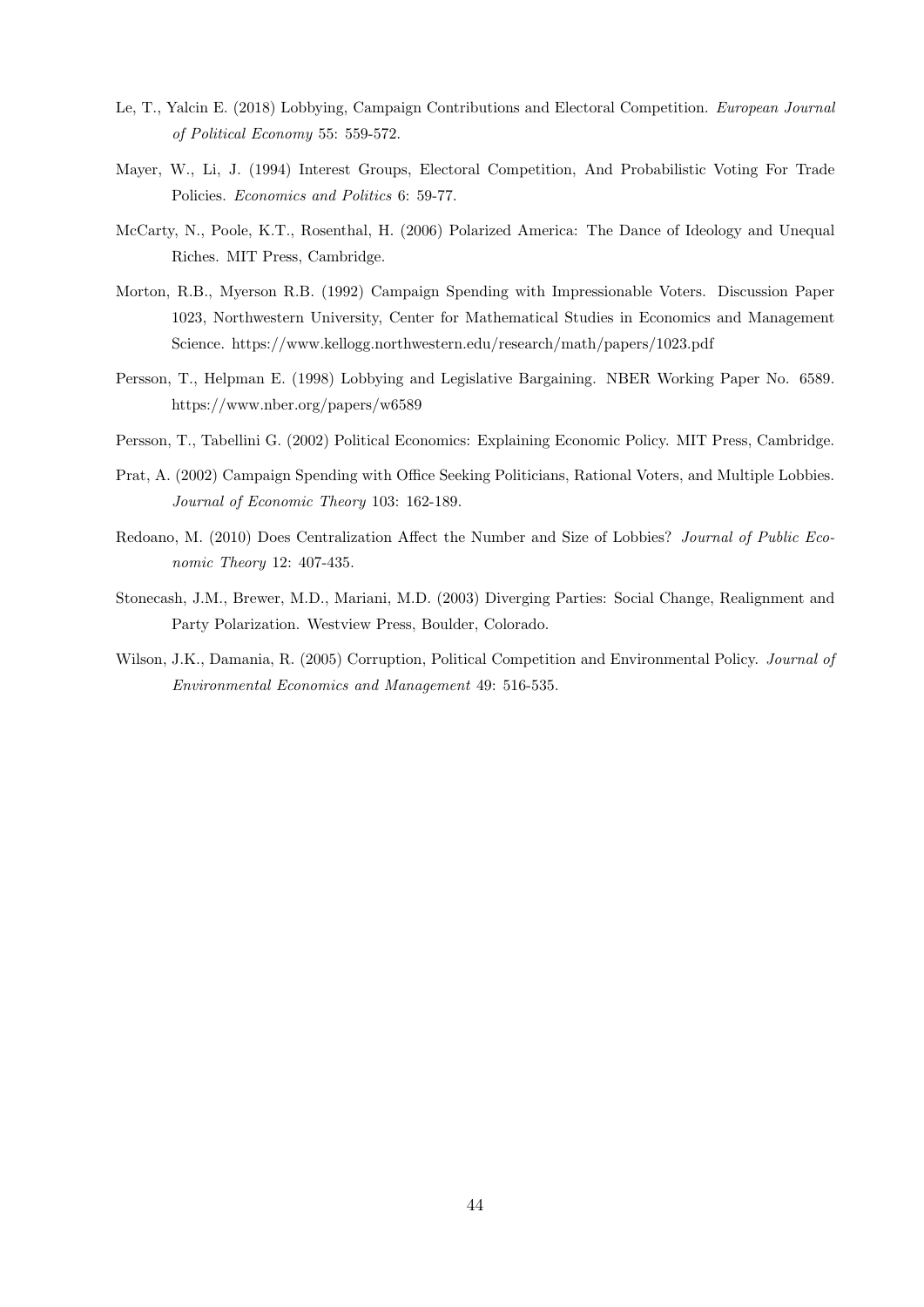### Appendix

**Proof of Proposition 9:** We focus first on the mathematical derivation for electoral candidate X. Using a similar logic, the same results can also be obtained for candidate Y. Differentiating equation (26) with respect to  $(R - Q)$ , we get,

$$
\frac{dt_X^e}{d(R-Q)} = \frac{\left[(1-\beta_X)\beta_Xh\delta\right]\left[t_X^s\sum_j O_j^2\eta_j^2 - \phi\frac{\sum_j O_j^2\eta_j^2\theta_j}{n}\right]}{\left\{(R-Q)\left[\phi + \frac{\psi}{\phi}h^2\delta^2\beta_X^2\sum_j O_j^2\eta_j^2\right] + \left[(1-\beta_X)\beta_Xh\delta\sum_j O_j^2\eta_j^2\right]\right\}^2} \leq 0.
$$

As can be seen from the above, the sign of the derivative depends upon the sign of the following term:  $\left(t_X^s\sum_j O_j^2\eta_j^2 - \phi \frac{\sum_j O_j^2\eta_j^2\theta_j}{n}\right)$ n . Now by using equation (16) to expand this term, we get,  $\sqrt{ }$  $\Big\vert t_{X}^{s}\sum$ j  $O_j^2 \eta_j^2 - \phi$  $\sum_j O_j^2 \eta_j^2 \theta_j$ n  $\setminus$  $= \frac{(\theta_H - \theta_L)}{n}$  $\frac{(1-\theta_L)}{n}(O_L^2\eta_L^2\eta_H\phi_H) - (O_H^2\eta_H^2\eta_L\phi_L)\frac{(\theta_H-\theta_L)}{n}$  $\frac{L}{n}$ , or,

$$
\left(t_X^s \sum_j O_j^2 \eta_j^2 - \phi \frac{\sum_j O_j^2 \eta_j^2 \theta_j}{n}\right) = \frac{(\theta_H - \theta_L)}{n} [O_L^2 \eta_L^2 \eta_H \phi_H - O_H^2 \eta_H^2 \eta_L \phi_L] \lessgtr 0.
$$

Given our assumption that  $\theta_H > \theta_L$ , the above term is positive if  $\frac{O_L^2 \eta_L^2}{O_H^2 \eta_H^2} > \frac{\eta_L \phi_L}{\eta_H \phi_H}$  $\frac{\eta_L \varphi_L}{\eta_H \varphi_H}$ . And this term is negative if,  $\frac{O_L^2 \eta_L^2}{O_H^2 \eta_H^2} < \frac{\eta_L \phi_L}{\eta_H \phi_H}$  $\frac{\eta_L\varphi_L}{\eta_H\phi_H}.$ 

**Proof of Proposition 10:** Here, we show the result for electoral candidate  $X$ . The result can be replicated for candidate Y. Differentiating equation  $(26)$  with respect to h, we get that,

$$
\frac{dt_X^e}{dh} = \frac{(R-Q)\beta_X\delta\left[2(R-Q)\frac{\psi}{\phi}h\beta_X\delta + (1-\beta_X)\right]\left[\phi\frac{\sum_j O_j^2\eta_j^2\theta_j}{n} - t_X^s\sum_j O_j^2\eta_j^2\right]}{\{(R-Q)\left[\phi + \frac{\psi}{\phi}h^2\delta^2\beta_X^2\sum_j O_j^2\eta_j^2\right] + [(1-\beta_X)\beta_Xh\delta\sum_j O_j^2\eta_j^2]\}^2} \leq 0.
$$

Given that  $R > Q$  and that  $0 \leq \beta_X \leq 1$ , the sign of  $\frac{dt_X^e}{dh}$  will depend upon the sign of the term  $\bigg[\phi \frac{\sum_j O_j^2\eta_j^2\theta_j}{n} - t_X^s\sum_j O_j^2\eta_j^2$ . Using equation (16) to expand the above term, we get,

$$
\left[\phi \frac{\sum_j O_j^2 \eta_j^2 \theta_j}{n} - t_X^s \sum_j O_j^2 \eta_j^2\right] = \frac{(\theta_H - \theta_L)}{n} [O_H^2 \eta_H^2 \eta_L \phi_L - O_L^2 \eta_L^2 \eta_H \phi_H] \leq 0.
$$

**Proof of Proposition 11:** This can be proved mathematically by differentiating equation (26) with respect to  $\beta_X$ :

$$
\frac{dt_X^e}{d\beta_X} = \frac{\left[ (R-Q)h\delta \right] \left[ 2(R-Q)\frac{\psi}{\phi}h\beta_X\delta + (1-2\beta_X) \right] \left[ \phi \frac{\sum_j O_j^2 \eta_j^2 \theta_j}{n} - t_X^s \sum_j O_j^2 \eta_j^2 \right]}{\left\{ (R-Q) \left[ \phi + \frac{\psi}{\phi}h^2 \delta^2 \beta_X^2 \sum_j O_j^2 \eta_j^2 \right] + \left[ (1-\beta_X)\beta_X h\delta \sum_j O_j^2 \eta_j^2 \right] \right\}^2} \leq 0.
$$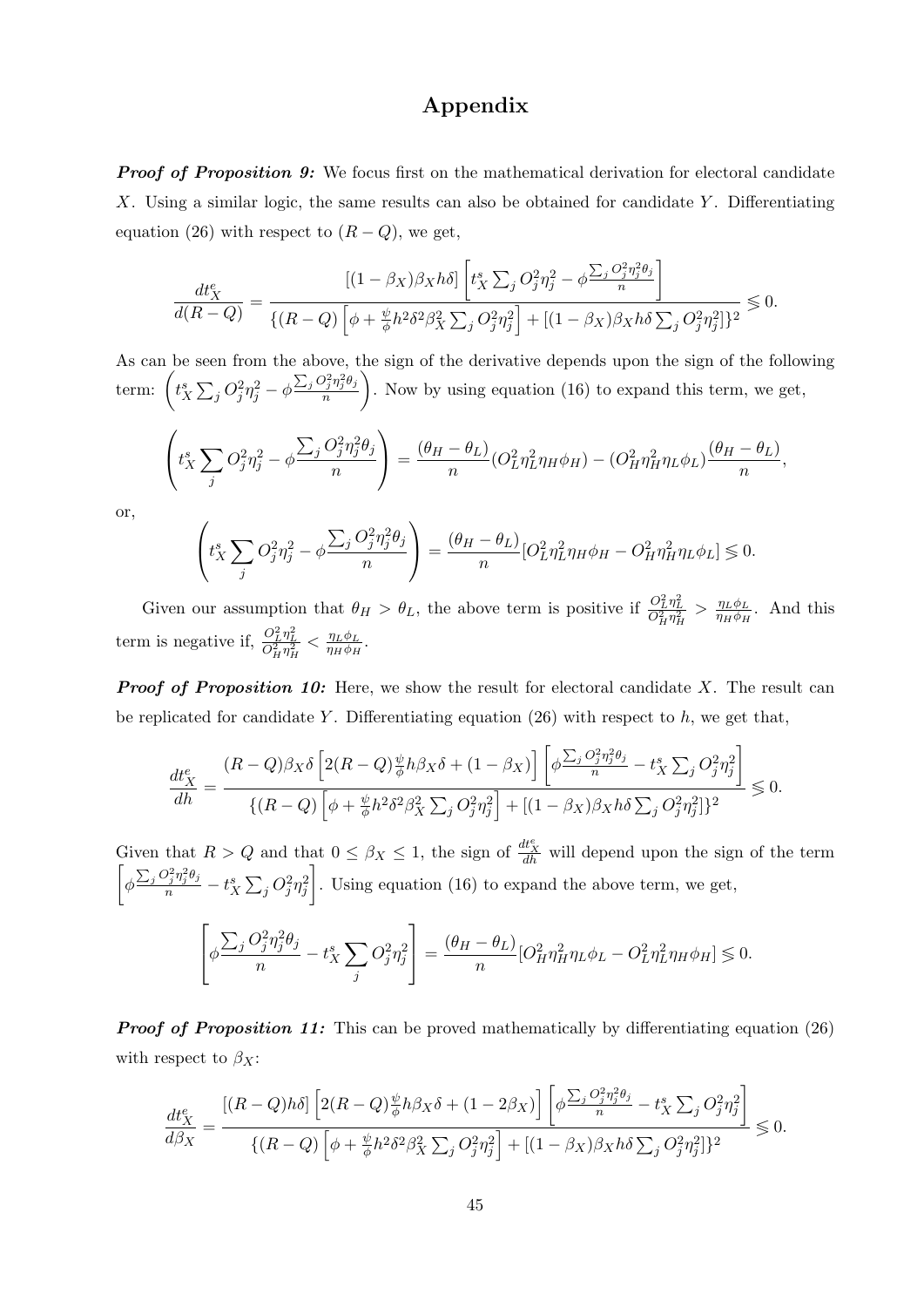Using the equilibrium swing voter tax solution from equation (16) to expand the above expression, we get,

$$
\frac{dt_X^e}{d\beta_X} = \frac{\left[(R-Q)h\delta\right]\left[2(R-Q)\frac{\psi}{\phi}h\beta_X\delta + (1-2\beta_X)\right](\theta_H - \theta_L)[O_H^2\eta_H^2\eta_L\phi_L - O_L^2\eta_L^2\eta_H\phi_H]}{n\{(R-Q)\left[\phi + \frac{\psi}{\phi}h^2\delta^2\beta_X^2\sum_j O_j^2\eta_j^2\right] + \left[(1-\beta_X)\beta_Xh\delta\sum_j O_j^2\eta_j^2\right]\}^2}.
$$

Given  $R > Q$ , it can be deduced from the above that,

$$
\frac{dt_X^e}{d\beta_X} > 0 \text{ if } \frac{O_H^2 \eta_H^2}{O_L^2 \eta_L^2} > \frac{\eta_H \phi_H}{\eta_L \phi_L} \text{ and } \beta_X \le 0.5.
$$

And,

$$
\frac{dt_X^e}{d\beta_X} < 0 \text{ if } \frac{O_H^2 \eta_H^2}{O_L^2 \eta_L^2} < \frac{\eta_H \phi_H}{\eta_L \phi_L} \text{ and } \beta_X \le 0.5.
$$

In contrast, when  $\beta_X > 0.5$ , then we cannot be sure about the impact of a rise in  $\beta_X$  on the equilibrium tax platform as can be seen from the following expression:

$$
\frac{dt_X^e}{d\beta_X} = \frac{[(R-Q)h\delta]\left[2(R-Q)\frac{\psi}{\phi}h\beta_X\delta + (1-2\beta_X)\right]\left(\theta_H - \theta_L\right)\left[O_H^2\eta_H^2\eta_L\phi_L - O_L^2\eta_L^2\eta_H\phi_H\right]}{n\{(R-Q)\left[\phi + \frac{\psi}{\phi}h^2\delta^2\beta_X^2\sum_j O_j^2\eta_j^2\right] + [(1-\beta_X)\beta_Xh\delta\sum_j O_j^2\eta_j^2]\}^2}.
$$

The uncertain impact of a change in  $\beta_X$  on the equilibrium policy choice is apparent from the ambiguous signs of the expressions in the numerator of the above equation. For electoral candidate Y, a similar result can be derived by differentiating equation (27) with respect to  $\beta_Y$ .

**Proof of Proposition 13:** This can be explained mathematically as follows. We differentiate equation (26) with respect to  $\psi$  to get,

$$
\frac{dt_X^e}{d\psi} = \frac{(R-Q)^2 \frac{h^2}{\phi} \beta_X^2 \delta^2 \left[\phi \frac{\sum_j O_j^2 \eta_j^2 \theta_j}{n} - t_X^s \sum_j O_j^2 \eta_j^2\right]}{\{(R-Q) \left[\phi + \frac{\psi}{\phi} h^2 \delta^2 \beta_X^2 \sum_j O_j^2 \eta_j^2\right] + \left[(1-\beta_X)\beta_X h \delta \sum_j O_j^2 \eta_j^2\right] \}^2} \le 0.
$$
\nNow,  $\frac{dt_X^e}{d\psi} > 0$  if  $\left[\phi \frac{\sum_j O_j^2 \eta_j^2 \theta_j}{n} - t_X^s \sum_j O_j^2 \eta_j^2\right] > 0$  and  $\frac{dt_X^e}{d\psi} < 0$  if  $\left[\phi \frac{\sum_j O_j^2 \eta_j^2 \theta_j}{n} - t_X^s \sum_j O_j^2 \eta_j^2\right] < 0.$ 

\nThat is,  $\frac{dt_X^e}{d\psi} > 0$  if:

\n
$$
\left[\phi \frac{\sum_j O_j^2 \eta_j^2 \theta_j}{n} - t_X^s \sum_j O_j^2 \eta_j^2\right] = \frac{(\theta_H - \theta_L)}{n} [O_H^2 \eta_H^2 \eta_L \phi_L - O_L^2 \eta_L^2 \eta_H \phi_H] > 0,
$$
\nor,  $\frac{O_H^2 \eta_H^2}{O_{L}^2 \eta_L^2} > \frac{\eta_H \phi_H}{\eta_L \phi_L}$  because  $\theta_H > \theta_L$ . In contrast, if  $\frac{O_H^2 \eta_H^2}{O_{L}^2 \eta_L^2} < \frac{\eta_H \phi_H}{\eta_L \phi_L}$  then  $\frac{dt_X^e}{d\psi} < 0.$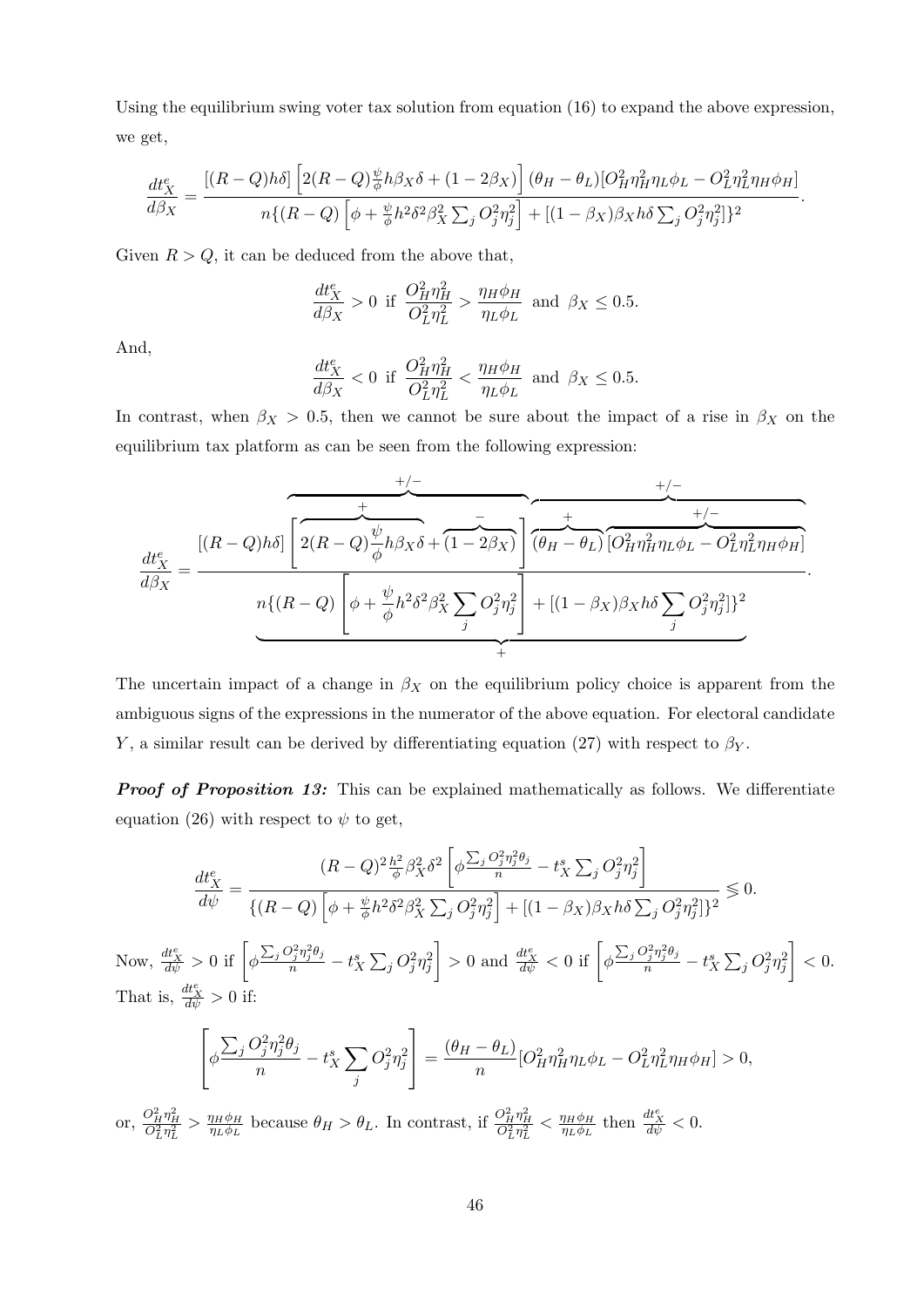**Proof of Proposition 14:** This can be explained mathematically as follows by differentiating equation (26) with respect to  $\delta$ , to get,

$$
\frac{dt_X^e}{d\delta} = \frac{(R-Q)\beta_X h \left[2(R-Q)\frac{\psi}{\phi}h\beta_X\delta + (1-\beta_X)\right] \left[\phi\frac{\sum_j O_j^2 \eta_j^2 \theta_j}{n} - t_X^s \sum_j O_j^2 \eta_j^2\right]}{\{(R-Q)\left[\phi + \frac{\psi}{\phi}h^2\delta^2\beta_X^2 \sum_j O_j^2 \eta_j^2\right] + [(1-\beta_X)\beta_X h\delta \sum_j O_j^2 \eta_j^2]\}^2} \leq 0.
$$

Again expanding the term  $\left[\phi \frac{\sum_j Q_j^2 \eta_j^2 \theta_j}{n} - t_X^s \sum_j Q_j^2 \eta_j^2\right]$ by using equation (16), we get,

$$
\left[\phi \frac{\sum_j O_j^2 \eta_j^2 \theta_j}{n} - t_X^s \sum_j O_j^2 \eta_j^2\right] = \frac{(\theta_H - \theta_L)}{n} [O_H^2 \eta_H^2 \eta_L \phi_L - O_L^2 \eta_L^2 \eta_H \phi_H] \lessgtr 0.
$$

Given that  $R > Q$  and  $\theta_H > \theta_L$ , we can say that  $\frac{dt_X^e}{d\delta} > 0$  if  $\frac{O_H^2 \eta_H^2}{O_L^2 \eta_L^2} > \frac{\eta_H \phi_H}{\eta_L \phi_L}$  $\frac{\eta_H \phi_H}{\eta_L \phi_L}$  and  $\frac{dt_X^e}{d\delta} < 0$  if,  $\frac{O_H^2 \eta_H^2}{O_L^2 \eta_L^2} < \frac{\eta_H \phi_H}{\eta_L \phi_L}$  $\frac{\eta_{H}\phi_{H}}{\eta_{L}\phi_{L}}.$ 

**Proof of Proposition 15:** This can be explained mathematically for electoral candidate X by differentiating equation (26) with respect to  $\phi_j$  which yields the following expression:

$$
\frac{dt_X^e}{d\phi_j} = \frac{(R-Q)^2 \eta_j [\phi \theta_j - t_X^s] + \left[\theta_j \sum_j O_j^2 \eta_j^2 - \frac{\sum_j O_j^2 \eta_j^2 \theta_j}{n}\right] \left[(R-Q)^2 \eta_j \frac{\psi}{\phi} h^2 \beta_X^2 \delta^2 + (R-Q)[(1-\beta_X)\beta_X h \delta \eta_j\right]}{\{(R-Q) \left[\phi + \frac{\psi}{\phi} h^2 \delta^2 \beta_X^2 \sum_j O_j^2 \eta_j^2\right] + \left[(1-\beta_X)\beta_X h \delta \sum_j O_j^2 \eta_j^2\right] \}^2} \times \frac{(R-Q)^2 \left[\frac{\psi}{\phi^2} \eta_j h^2 \beta_X^2 \delta^2\right] \left[t_X^s \sum_j O_j^2 \eta_j^2 - \phi \frac{\sum_j O_j^2 \eta_j^2 \theta_j}{n}\right]}{\{(R-Q) \left[\phi + \frac{\psi}{\phi} h^2 \delta^2 \beta_X^2 \sum_j O_j^2 \eta_j^2\right] + \left[(1-\beta_X)\beta_X h \delta \sum_j O_j^2 \eta_j^2\right] \}^2} \leq 0.
$$

It is apparent from the above expression that the sign of  $\frac{d t_X^e}{d \phi_j}$  depends upon the terms  $[\phi \theta_j - t_X^s]$ ,  $\left[\theta_j \sum_j O_j^2 \eta_j^2 - \frac{\sum_j O_j^2 \eta_j^2 \theta_j}{n}\right]$ n and  $\left[t_X^s \sum_j O_j^2 \eta_j^2 - \phi \frac{\sum_j O_j^2 \eta_j^2 \theta_j}{n}\right]$ n . To further analyze these terms, we focus on the ideological density variable for the L voter group, that is,  $\phi_L$ . Now, using the definition of average ideology discussed earlier in the paper and equation (16), expansion of the first term results in the following:

$$
[\phi \theta_L - t_X^s] = \left[ \theta_L (\eta_L \phi_L + \eta_H \phi_H) - \frac{\eta_L \phi_L \theta_L}{n} - \frac{\eta_H \phi_H \theta_H}{n} \right],
$$

$$
[\phi \theta_L - t_X^s] = \left[ \eta_L \phi_L \left( \theta_L - \frac{\theta_L}{n} \right) + \eta_H \phi_H \left( \theta_L - \frac{\theta_H}{n} \right) \right].
$$
(34)

As for the second term, we can write,

$$
\left[\theta_j \sum_j O_j^2 \eta_j^2 - \frac{\sum_j O_j^2 \eta_j^2 \theta_j}{n}\right] = \left[\theta_L (O_L^2 \eta_L^2 + O_H^2 \eta_H^2) - \frac{O_L^2 \eta_L^2 \theta_L}{n} - \frac{O_H^2 \eta_H^2 \theta_H}{n}\right],
$$

or,

$$
\left[\theta_j \sum_j O_j^2 \eta_j^2 - \frac{\sum_j O_j^2 \eta_j^2 \theta_j}{n}\right] = \left[O_L^2 \eta_L^2 \left(\theta_L - \frac{\theta_L}{n}\right) + O_H^2 \eta_H^2 \left(\theta_L - \frac{\theta_H}{n}\right)\right].\tag{35}
$$